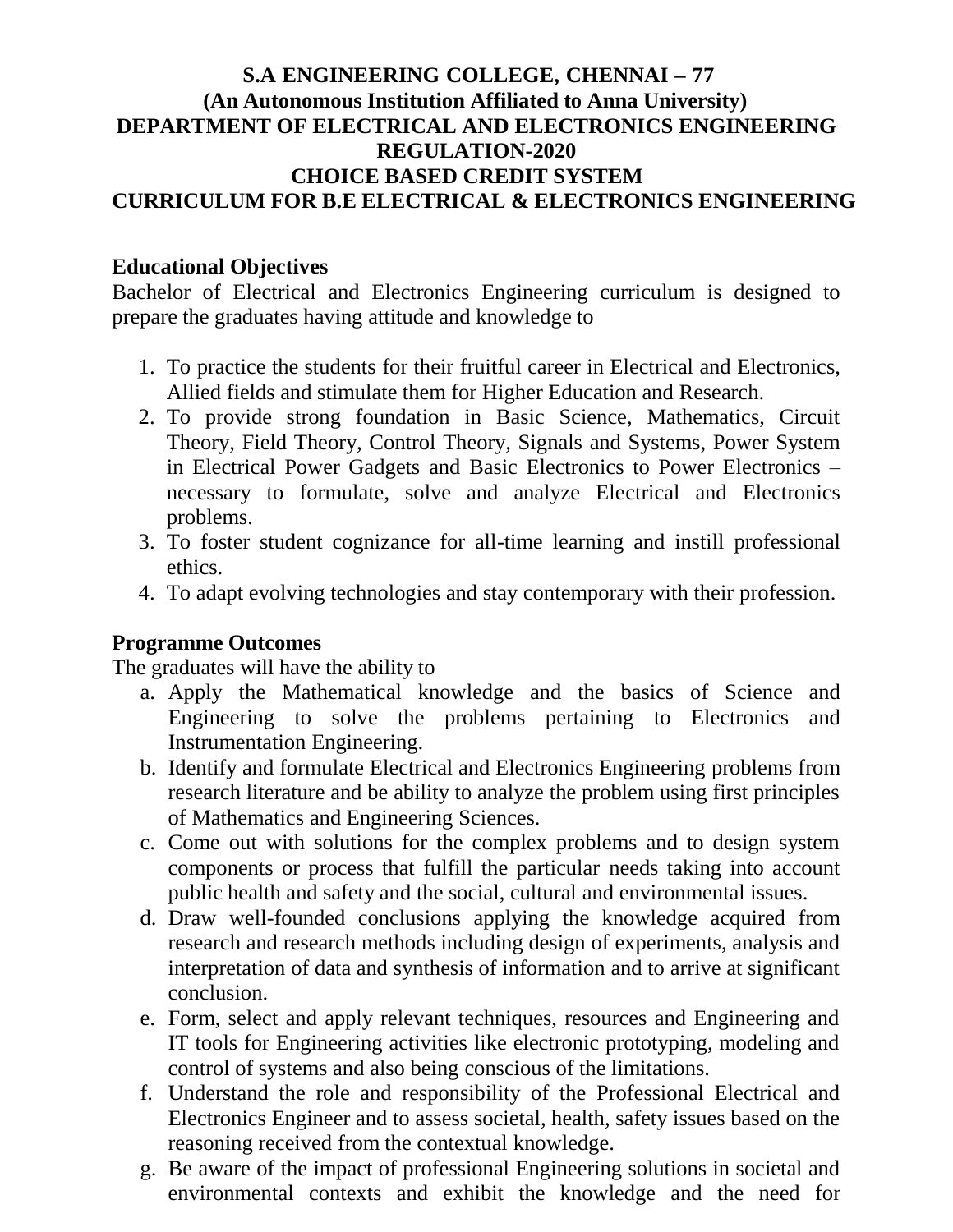Sustainable Development.

- h. Apply the principles of Professional Ethics to adhere to the norms of the engineering practice and to discharge ethical responsibilities.
- i. Function actively and efficiently as an individual or a member/leader of different teams and multidisciplinary projects.
- j. Communicate efficiently the engineering facts with a wide range of engineering community and others, to understand and prepare reports and design documents; to make effective presentations and to frame and follow instructions.
- k. Demonstrate the acquisition of the body of engineering knowledge and insight and Management Principles and to apply them as member / leader in teams and multidisciplinary environments.
- l. Recognize the need for self and life-long learning, keeping pace with technological challenges in the broadest sense.

| PEO<br>$\angle$ PO | a        | $\mathbf b$   | $\mathbf c$   | d             | e        | f             | g             | $\mathbf n$              | $\bullet$ | K |  |
|--------------------|----------|---------------|---------------|---------------|----------|---------------|---------------|--------------------------|-----------|---|--|
|                    | $\Delta$ | $\mathcal{N}$ | $\mathcal{N}$ | $\mathcal{N}$ | ٦Ι       | $\mathcal{N}$ | $\mathcal{L}$ |                          |           |   |  |
| $\gamma$<br>▵      | $\Delta$ | $\mathcal{N}$ | $\mathbf{v}$  | $\mathcal{N}$ | $\Delta$ | $\mathcal{N}$ | $\Delta$      | $\overline{\phantom{a}}$ | ٠         |   |  |

# **PROGRAMME SPECIFIC OUTCOMES (PSOs) Students will be able to:**

- 1. Utilize coherent theoretical and practical methodologies to design and implement Electrical and Electronics systems.
- 2. Assimilate facts of basic Electronics to Power Electronics, power systems and recent embedded technologies for governing, consistent and workable Electrical and Electronics Systems.
- 3. Apply computing platform and developing software for power grids and hybridizing the new renewable energy to overcome the power demand.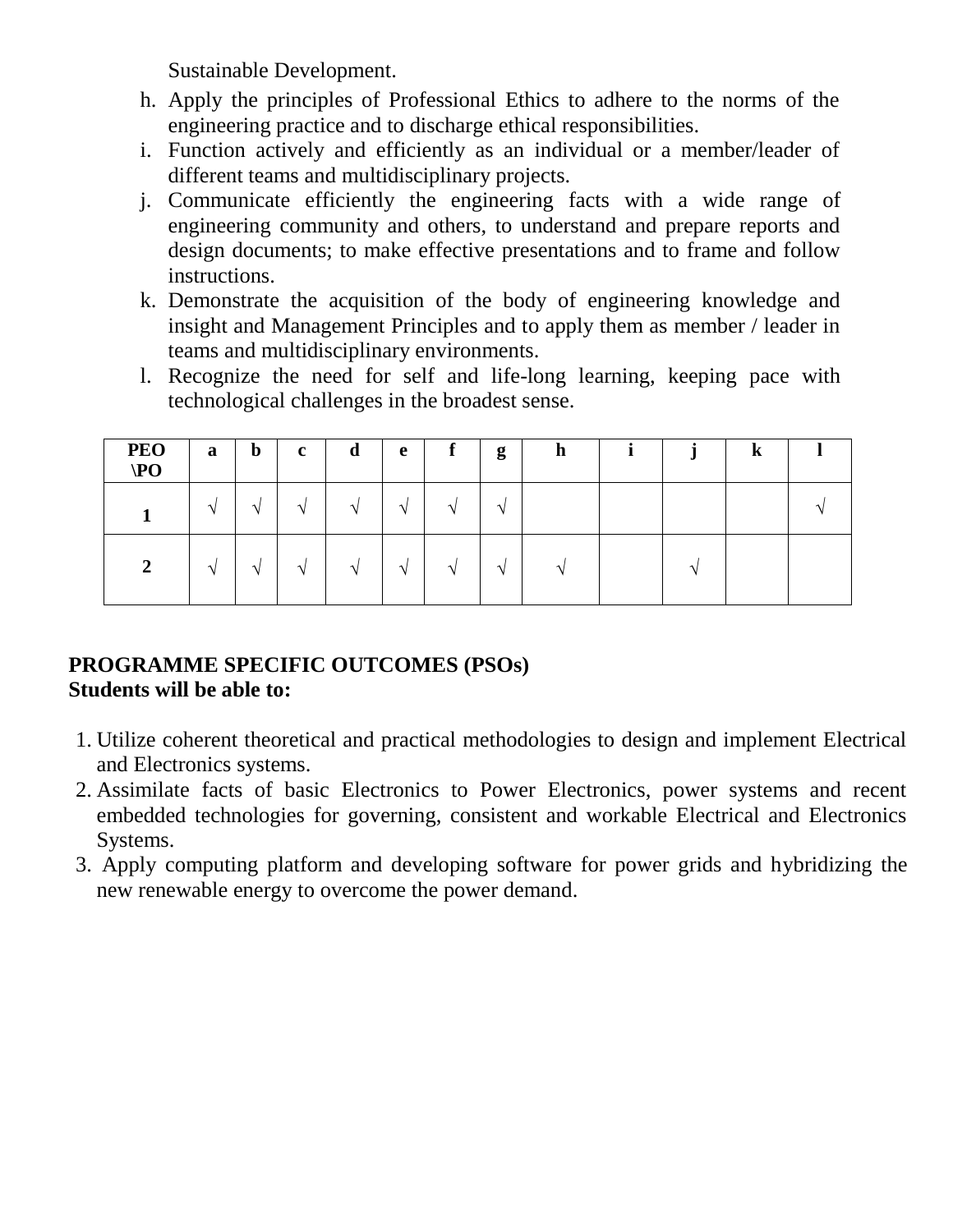# **S.A ENGINEERING COLLEGE, CHENNAI – 77 (An Autonomous Institution Affiliated to Anna University) DEPARTMENT OF ELECTRICAL AND ELECTRONICS ENGINEERING REGULATION-2020 CHOICE BASED CREDIT SYSTEM B.E ELECTRICAL & ELECTRONICS ENGINEERING CURRICULUM AND SYLLABUS FROM I TO IV SEMESTER**

| SL.<br>NO.     | <b>SUBJECT</b><br><b>CODE</b> | <b>SUBJECT</b>                                       | <b>CATEGORY</b> | <b>CONTACT</b><br><b>PERIODS</b> | L                       | T                | P              | C                |
|----------------|-------------------------------|------------------------------------------------------|-----------------|----------------------------------|-------------------------|------------------|----------------|------------------|
| <b>THEORY:</b> |                               |                                                      |                 |                                  |                         |                  |                |                  |
| 1.             | <b>HS1101</b>                 | <b>Technical English</b>                             | <b>HS</b>       | 3                                | 3                       | $\boldsymbol{0}$ | $\bf{0}$       | 3                |
| 2.             | <b>MA1101</b>                 | <b>Calculus And Its Applications</b>                 | <b>BS</b>       | 4                                | 3                       | 1                | $\bf{0}$       | $\boldsymbol{4}$ |
| 3.             | <b>PH1101</b>                 | <b>Applied Physics</b>                               | <b>BS</b>       | 3                                | $\overline{\mathbf{3}}$ | $\mathbf{0}$     | $\bf{0}$       | 3                |
| 4.             | <b>CY1101</b>                 | <b>Engineering Chemistry</b>                         | <b>BS</b>       | 3                                | 3                       | $\mathbf{0}$     | $\mathbf{0}$   | 3                |
| 5.             | <b>CS1101</b>                 | Problem Solving And Python<br>Programming            | <b>ES</b>       | 3                                | 3                       | $\mathbf{0}$     | $\mathbf{0}$   | 3                |
| 6.             | <b>ME1101</b>                 | <b>Engineering Graphics</b>                          | <b>ES</b>       | 4                                | $\overline{2}$          | $\mathbf 0$      | $\overline{2}$ | 3                |
| 7.             | <b>IC1101</b>                 | <b>Indian Constitution</b>                           | <b>MC</b>       | $\overline{2}$                   | $\overline{2}$          | $\boldsymbol{0}$ | $\mathbf{0}$   | $\boldsymbol{0}$ |
|                | <b>PRACTICALS:</b>            |                                                      |                 |                                  |                         |                  |                |                  |
| 8.             | <b>BS1101</b>                 | Physics and Chemistry<br>Laboratory                  | <b>BS</b>       | 4                                | $\mathbf 0$             | $\mathbf 0$      | 4              | $\mathbf{2}$     |
| 9.             | <b>CS1102</b>                 | Problem Solving and Python<br>Programming Laboratory | ES              | $\overline{\mathbf{4}}$          | $\mathbf{0}$            | $\mathbf{0}$     | 4              | $\overline{2}$   |
|                |                               |                                                      | <b>TOTAL</b>    | 30                               | 19                      |                  | 10             | 23               |

### **SEMESTER –I**

#### **SEMESTER –II**

| SL.              | <b>SUBJECT</b>     | <b>SUBJECT</b>                                    | <b>CATEGORY</b> | <b>CONTACT</b>          | L                       | T                | P        |                       |
|------------------|--------------------|---------------------------------------------------|-----------------|-------------------------|-------------------------|------------------|----------|-----------------------|
| NO.              | <b>CODE</b>        |                                                   |                 | <b>PERIODS</b>          |                         |                  |          |                       |
| <b>THEORY:</b>   |                    |                                                   |                 |                         |                         |                  |          |                       |
| 1.               | <b>HS1201</b>      | <b>English for Communication</b>                  | <b>HS</b>       | $\overline{\mathbf{3}}$ | 3                       | 0                |          | 3                     |
| $\overline{2}$ . | <b>MA1201</b>      | <b>Complex Variables and</b><br><b>Transforms</b> | <b>BS</b>       | 4                       | 3                       |                  | 0        | 4                     |
| 3.               | <b>PH1201</b>      | <b>Materials Science</b>                          | <b>BS</b>       | 3                       | 3                       | $\boldsymbol{0}$ | $\bf{0}$ | 3                     |
| 4.               | <b>ME1201</b>      | Basic Civil and Mechanical<br>Engineering         | <b>ES</b>       | 3                       | $\overline{\mathbf{3}}$ | 0                |          | 3                     |
| 5.               | <b>CS1201</b>      | Programming in C                                  | <b>ES</b>       | 3                       | 3                       | $\boldsymbol{0}$ | 0        | 3                     |
| 6.               | <b>EE1205</b>      | Circuit Theory                                    | <b>PC</b>       | 6                       | $\overline{2}$          | $\overline{2}$   | 2        | 4                     |
| 7.               | <b>CY1201</b>      | <b>Environmental Science and</b><br>Engineering   | <b>MC</b>       | $\overline{2}$          | $\overline{2}$          | 0                |          | $\mathbf{0}$          |
|                  | <b>PRACTICALS:</b> |                                                   |                 |                         |                         |                  |          |                       |
| 8.               | <b>CS1203</b>      | Programming in C Laboratory                       | ES              |                         | 0                       | 0                |          | $\mathcal{D}_{\cdot}$ |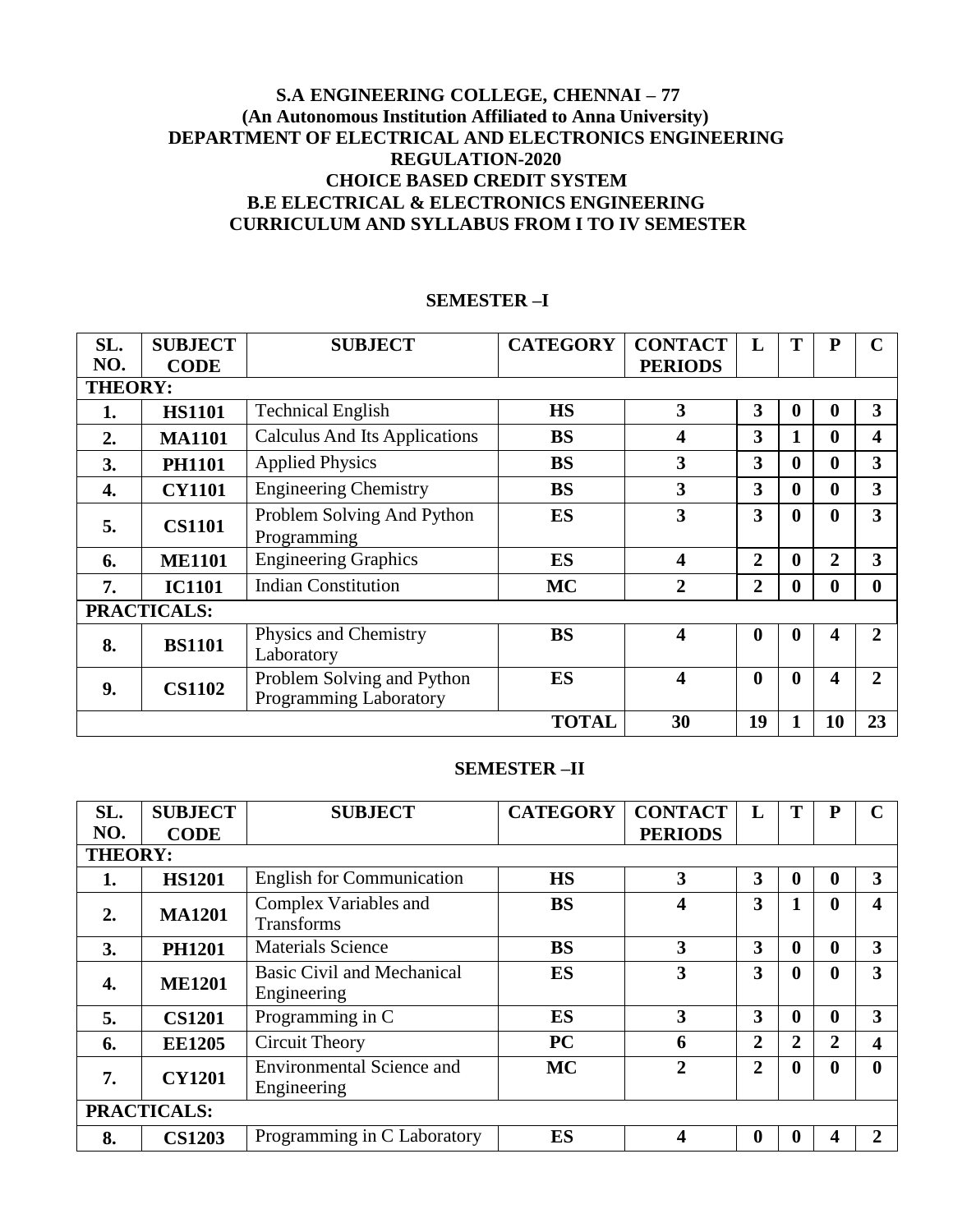| <b>GE1201</b> | <b>Engineering Practices</b><br>Laboratory | ES           |           | u  |    |  |
|---------------|--------------------------------------------|--------------|-----------|----|----|--|
|               |                                            | <b>TOTAL</b> | n A<br>⊿ت | 19 | 11 |  |

# **SEMESTER –III**

| SL.            | <b>SUBJECT</b>     | <b>SUBJECT</b>                       | <b>CATEGORY</b> | <b>CONTACT</b> |                  | T                | P |              |
|----------------|--------------------|--------------------------------------|-----------------|----------------|------------------|------------------|---|--------------|
| NO.            | <b>CODE</b>        |                                      |                 | <b>PERIODS</b> |                  |                  |   |              |
| <b>THEORY:</b> |                    |                                      |                 |                |                  |                  |   |              |
| 1.             | <b>MA1302</b>      | <b>Transforms and Partial</b>        | <b>BS</b>       | 4              | 3                |                  |   | 4            |
|                |                    | <b>Differential Equations</b>        |                 |                |                  |                  |   |              |
| 2.             | <b>EE1301</b>      | Electrical Machines $-1$             | <b>PC</b>       | 3              | 3                | 0                | 0 | 3            |
| 3.             | <b>EE1302</b>      | Electromagnetic Theory               | <b>PC</b>       | 3              | 3                | 0                | 0 | 3            |
| 4.             | <b>EE1303</b>      | <b>Electron Devices and Circuits</b> | <b>PC</b>       | 3              | 3                | $\bf{0}$         |   | 3            |
| 5.             | <b>EE1304</b>      | Digital Logic Circuits               | <b>PC</b>       | 5              | 3                | $\boldsymbol{0}$ | 2 | 4            |
| 6.             | <b>EE1305</b>      | Measurements and                     | PC              | 3              | 3                | $\mathbf{0}$     | 0 | 3            |
|                |                    | Instrumentation                      |                 |                |                  |                  |   |              |
|                | <b>PRACTICALS:</b> |                                      |                 |                |                  |                  |   |              |
| 7.             | <b>EE1306</b>      | <b>Electron Devices and Circuits</b> | <b>PC</b>       | $\mathbf{2}$   | $\boldsymbol{0}$ | $\boldsymbol{0}$ | 2 |              |
|                |                    | Laboratory                           |                 |                |                  |                  |   |              |
|                |                    | <b>Electrical Machines</b>           | <b>PC</b>       |                | $\boldsymbol{0}$ | $\bf{0}$         |   | $\mathbf{2}$ |
| 8.             | <b>EE1307</b>      | Laboratory - I                       |                 |                |                  |                  |   |              |
|                |                    |                                      | <b>TOTAL</b>    | 27             | 18               |                  | 8 | 23           |

# **SEMESTER –IV**

| SL.            | <b>SUBJECT</b>      | <b>SUBJECT</b>                 | <b>CATEGORY</b> | <b>CONTACT</b> | $\mathbf{L}$     | T            | P            | C              |
|----------------|---------------------|--------------------------------|-----------------|----------------|------------------|--------------|--------------|----------------|
| NO.            | <b>CODE</b>         |                                |                 | <b>PERIODS</b> |                  |              |              |                |
| <b>THEORY:</b> |                     |                                |                 |                |                  |              |              |                |
| 1.             | <b>MA1402</b>       | <b>Numerical Methods</b>       | <b>BS</b>       | 4              | 3                |              | 0            | 4              |
| 2.             | <b>EE1401</b>       | Electrical Machines - II       | PC              | 3              | 2                |              | 0            | 3              |
| 3.             | <b>EE1402</b>       | Transmission and Distribution  | <b>PC</b>       | 3              | 3                | 0            | $\mathbf{0}$ | 3              |
|                | <b>EE1403</b><br>4. | Linear Integrated Circuits and | <b>PC</b>       | 5              | 3                | $\mathbf{0}$ | 2            | 4              |
|                |                     | Applications                   |                 |                |                  |              |              |                |
| 5.             | <b>EE1404</b>       | <b>Control Systems</b>         | <b>PC</b>       | 3              | 2                |              | 0            | 3              |
| 6.             | <b>HV1401</b>       | Universal Human values         | <b>HS</b>       | 3              | 2                |              | $\mathbf{0}$ | 3              |
|                | <b>PRACTICALS:</b>  |                                |                 |                |                  |              |              |                |
| 7.             | <b>EE1405</b>       | <b>Electrical Machines</b>     | <b>PC</b>       |                | $\boldsymbol{0}$ | $\mathbf{0}$ | 4            | 2              |
|                |                     | Laboratory II                  |                 |                |                  |              |              |                |
| 8.             | <b>EE1406</b>       | Control and Instrumentation    | PC              | 4              | $\boldsymbol{0}$ | $\mathbf{0}$ | 4            | $\overline{2}$ |
|                |                     | Laboratory                     |                 |                |                  |              |              |                |
|                |                     |                                | <b>TOTAL</b>    | 29             | 15               | 4            | 10           | 24             |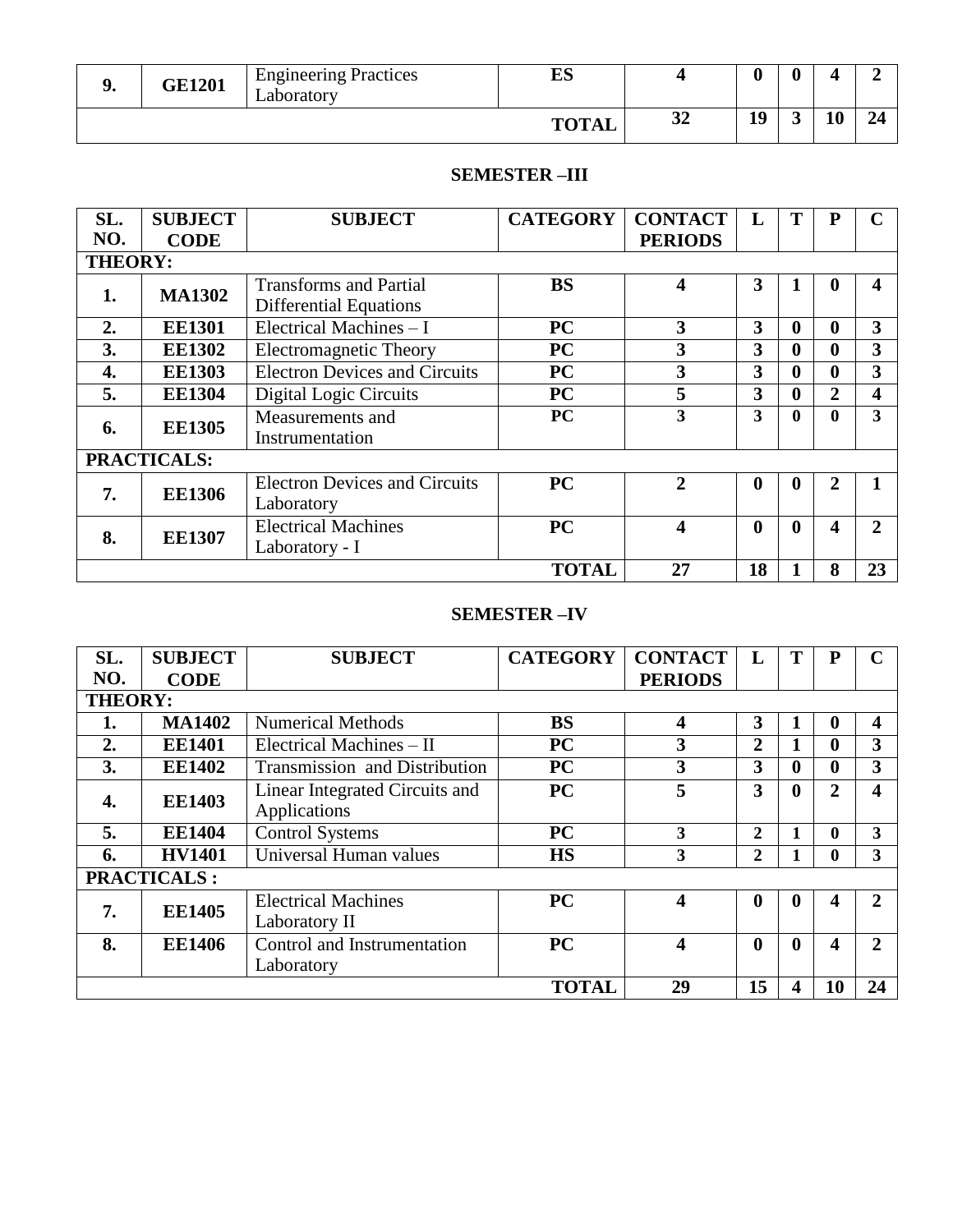### **SEMESTER-I**

# **HS1101 TECHNICAL ENGLISH**

### **PREREQUISITE SUBJECTS:**

• Basic Language Proficiency.

#### **COURSE OBJECTIVES:**

- Develop strategies and skills to enhance their ability to read and comprehend engineering and technology texts.
- Nurture their ability in technical writing like to prepare professional job applications and effective reports.
- Develop their speaking skills by participating in various speaking activities.
- Strengthen their listening skill to comprehend lectures and talks in their areas of specialization. Improve their ability to explicit their excellence in all modes of technical communication

#### **UNIT I 9**

Reading- Reading short texts Listening- Listening to different formal / informal conversations Writing-Instructions, Jumbled sentences Speaking- Self introduction Language development- Parts of speech, Prepositions Vocabulary development- Word formation- root words from foreign language and their use in English.

#### **UNIT II** 9

Reading-Skimming and Scanning to find specific information Listening- Listening to INK talks Writing-Job Application – cover letter, resume writing Speaking- Asking and Giving directions Language development- Conjunctions, Types of Nouns Vocabulary development- Prefixes and Suffixes.

### **UNIT III** 9

Reading- Reading for predicting the content Listening- Listening to situational short talks Writing- Types of paragraphs- Descriptive/Analytical/ compare and contrast Speaking- Mini presentations, Expressing greeting and thanks Language development- Adjectives, Numerical Adjectives, Conditional Clauses Vocabulary development- Homophones, Homonyms.

#### **UNIT IV** 9

Reading- Practice in speed reading Listening- Listening to short texts and fill the data Writing-Interpretation of Graphics / Information, Note making Speaking-Contributing for Group Discussion Language development- Active, Passive, Impersonal passive voice Vocabulary development- Definitions, Nominal Compounds.

#### **UNIT V** 9

Reading- Reading short stories Listening- Listening for note taking Writing- Report writing, E-mail Writing Speaking- Picture descriptions, Speaking in familiar situations Language development- Tenses Vocabulary development- British and American Vocabulary

### **Total Periods: 45 hours**

**3 0 0 T P** **C 3**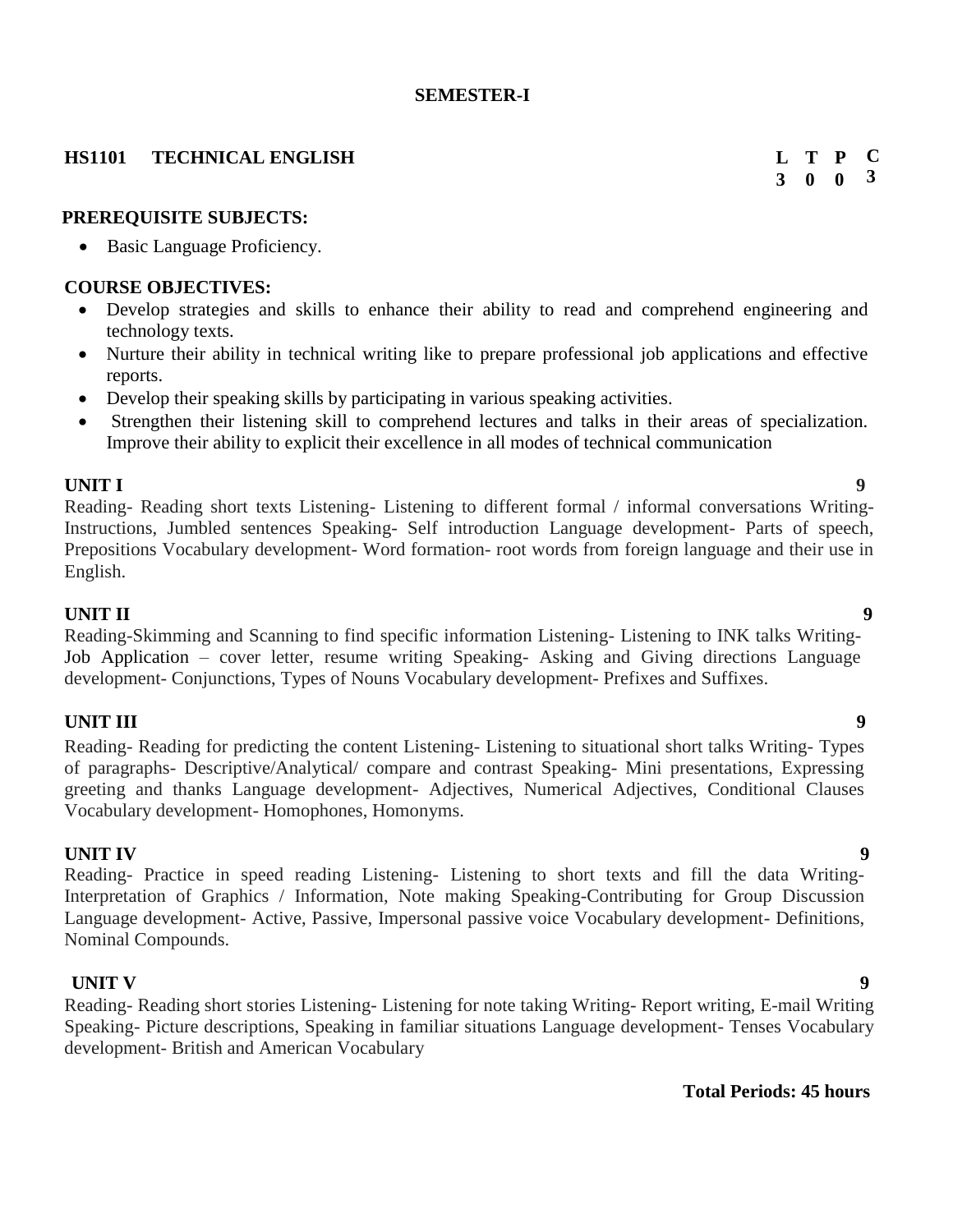# **OUTCOMES:**

 $\Gamma$  The Students will be able to

- Read technical texts and write area- specific texts effortlessly.
- Listen and comprehend lectures and talks in their area of specialization successfully.
- Speak appropriately and effectively in varied formal and informal contexts.
- Write correctly, clearly and concisely with coherence and cohesion.
- Prepare job applications and resume in an inspiring manner

## **Extensive Reading**

1. Khera, Shiv. You can Win, Macmillan, 2000.

## **Reference**

- 1. Bailey, Stephen. Academic Writing: A practical guide for students. New York:Rutledge,2011.
- 2. Comfort, Jeremy, et al. Speaking Effectively : Developing Speaking Skills for Business English. Cambridge University Press, Cambridge: Reprint2011
- 3. [Darlene Smith-Worthington,](https://www.amazon.in/s/ref%3Drdr_ext_aut?_encoding=UTF8&index=books&field-author=Darlene%20Smith-Worthington)[Sue Jefferson,](https://www.amazon.in/s/ref%3Drdr_ext_aut?_encoding=UTF8&index=books&field-author=Sue%20Jefferson) Technical writing for Success, South-Western Cengage Learning,USA-2011
- 4. Means, L. Thomas and Elaine Langlois, English & Communication For Colleges. Cengage Learning, USA:2007
- 5. Raman, Meenakshi and Sharma, Sangeetha- Technical Communication Principles and Practice.Oxford University Press: New Delhi, 2014
- 6. Swan Michael, Practical English Usage. Oxford University Press, Eighth impression2002.

### **Recommended Websites**

bbc.co.uk/1learning english oxfordonlineenglish.com/ cambridgeenglish.org inktalks.com/talks/ manageyourwriting.com

# **MA1101 CALCULUS AND ITS APPLICATIONS**

#### **3 1 T P 0 C 4**

# **COURSE OBJECTIVES:**

- To understand the concepts of limits, continuity, differentiation and use it to find maxima and minima of functions of one variable.
- To make the student acquire sound knowledge of techniques in solving ordinary differential equations of first and second order that model in various engineering problems.
- To familiarize the student with functions of several variables that is needed in many branches of engineering.
- To acquaint the student with mathematical tools needed in evaluating multiple integrals and their usage.

# **UNIT I** 12

Representation of functions – Limit of a function – Continuity – Derivatives – Differentiation rules – Maxima and Minima of functions of one variable.

# **UNIT II** 12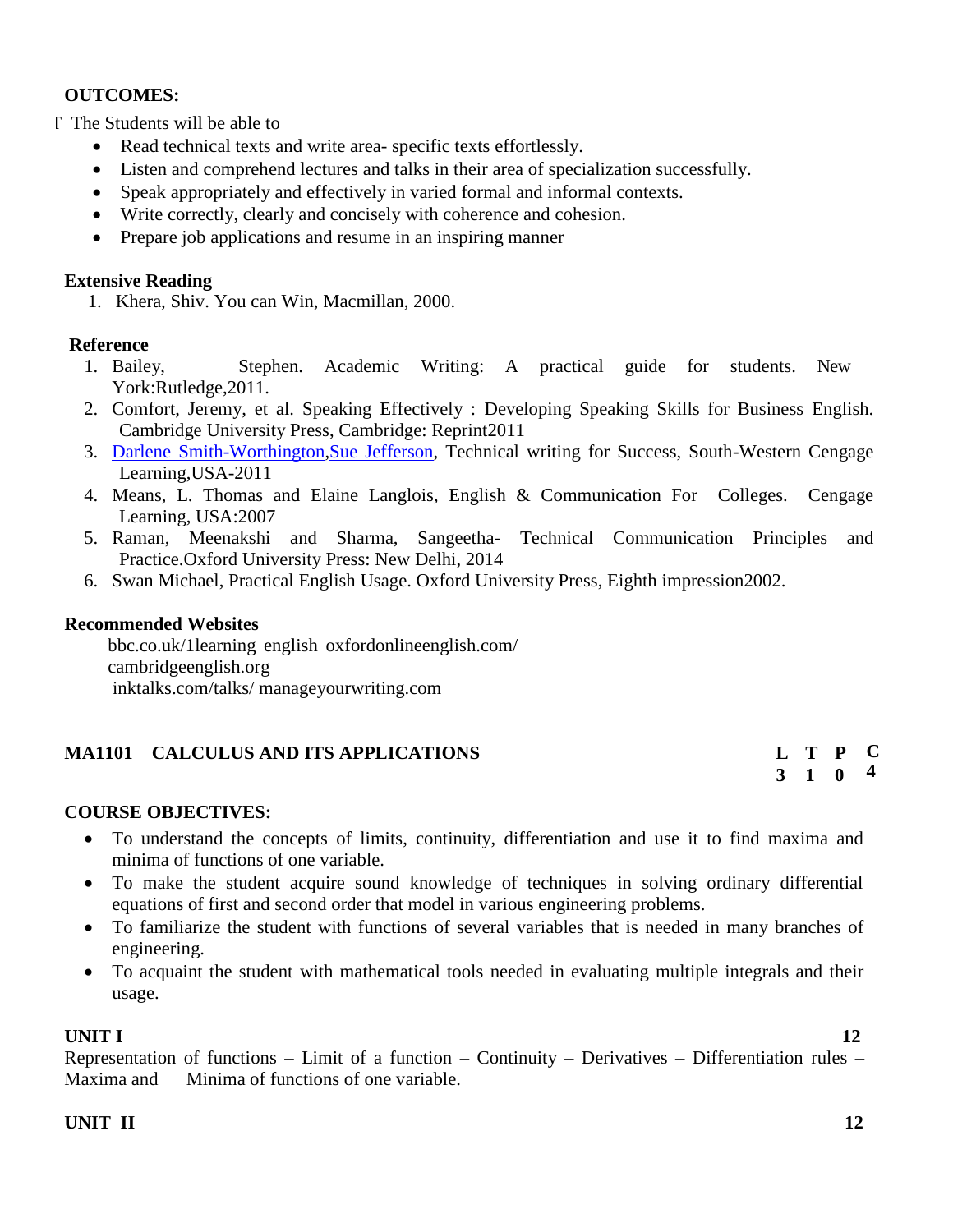Basic concepts- Separable differential equations - Exact differential equations - Integrating factors - Linear differential equations - Bernoulli's equation - Geometric Applications- Orthogonal trajectories - Physical Applications - Simple electronic circuits-Newton law of cooling-Heat flow-Rate of decay of radioactive materials-Chemical reaction and solutions.

# **UNIT III** 12

Higher order linear differential equations with constant coefficients - Method of variation of parameters – Homogenous equation of Euler's and Legendre's type – System of simultaneous linear differential equations with constant coefficients - Method of undetermined coefficients.

# **UNIT IV** 12

Partial differentiation – Homogeneous functions and Euler's theorem – Total derivative – Change of variables – Jacobians – Partial differentiation of implicit functions – Taylor's series for functions of two variables – Maxima and minima of functions of two variables – Lagrange's method of undetermined multipliers.

# **UNIT V** 12

Double integrals – Change of order of integration – Double integrals in polar co-ordinates – Area enclosed by plane curves – Triple integrals – Volume of solids – Change of variables in double and triple integrals.

# **Total Periods: 60 hours**

# **OUTCOMES:**

# **After completing this course, students should demonstrate competency in the following skills:**

- Use both the limit definition and rules of differentiation to differentiate functions. Apply differentiation to solve maxima and minima problems.
- The subject helps the students to develop the fundamentals and basic concepts in ODE
- Apply integration to compute multiple integrals, area, volume, integrals in polar coordinates, in addition to change of order and change of variables.

# **TEXTBOOKS:**

- 1. Grewal, B.S., Higher Engineering Mathematics, 43rd Edition, Khanna Publishers,2016.
- 2. Erwin Kreyszig, Advanced Engineering Mathematics, 10th Edition, John Wiley & Sons, Inc.,2016.

# **REFERENCE BOOKS:**

- 1. Bali,N.P. ,Goyal,M.,Watkins,C.,Advanced Engineering Mathematics, Laxmi Publications Pvt. Limited,2007.
- 2. Boyce,W.E.,and DiPrima,R.C.,Elementary Differential Equations and Boundary Value Problems, Wiley India,2012.
- 3. O'Neil. P. V., "Advanced Engineering Mathematics", 7th Edition, Cengage Learning India Pvt., Ltd, New Delhi, 2011.
- **4.** T.Veerarajan , Engineering Mathematics , McGrawhill Publications , New Delhi2017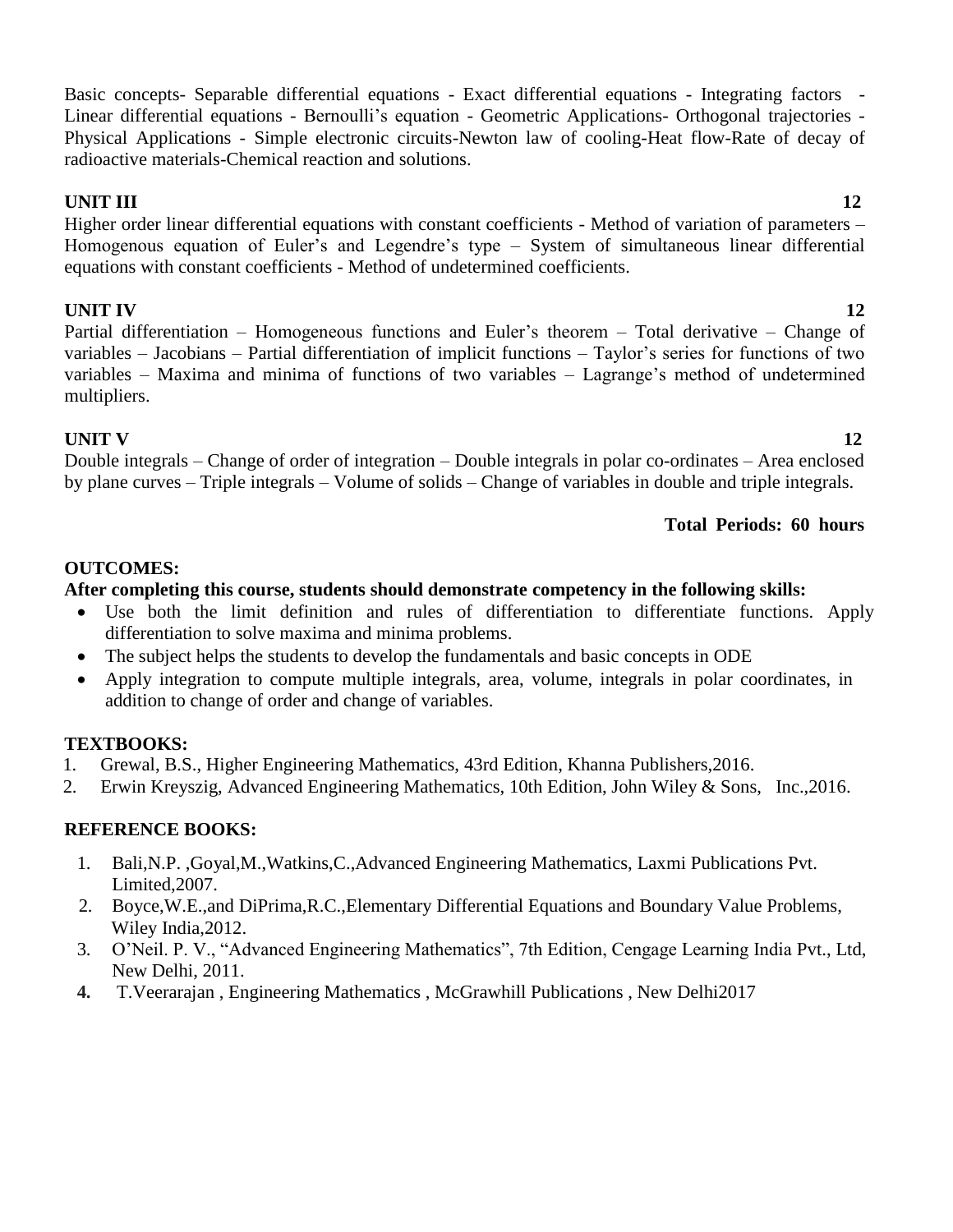### **PH1101 APPLIED PHYSICS**

# **COURSE OBJECTIVES:**

 To enhance the fundamental knowledge in Physics and its applications relevant to various streams of Engineering and Technology.

### **UNIT I** 9

Elasticity- plasticity – Different Types of Stress and Strain- concept of stress-strain diagram and its application - three types of modulus of elasticity- Poisson's Ratio – Bending of beams- Expression for bending moment –- young's modulus uniform and Non uniform bending : Theory and Experiment – I Shape girders – **Torsional oscillation Theory and Experiment-** Application of Elastic Materials.

## **UNIT II** 9

**Laser**:characteristicsoflaser-Principleofspontaneousemissionandstimulatedemission–Laseraction– Einstein A & B coefficients - Population inversion - Pumping – Basic requirement of laser – Types of laser : Nd-YAG and  $CO_2$  – Applications : Welding, Drilling & Cutting – Medicalfield

**Fiber optics**: **Introduction**- Principle and propagation of light – Numerical aperture and acceptance angle – classification of optical fibers – **Losses in optical fibers(Qualitative) –** Fiber optics communication system (Block Diagram) – Advantages with fiber optic communication system.

# **UNIT III** 9

Modes of heat transfer- thermal conduction, convection and radiation – Specific heat capacity- thermal conductivity- Newton's law of cooling - **Searle's** and Lee's disc methods: theory and experiment conduction through compound media (series and parallel) – **thermal expansion of solids, liquids and gases** - Applications: heat exchangers, refrigerators and solar water heaters.

# **UNIT IV** 9

Inadequacy of Classical Mechanics - Development of quantum theory- **Planck's Black body radiation and Distribution Laws(Qualitative) – Compton Effect (Derivation)** - De Broglie wavelength – properties of matter waves – Experimental Verification (G.P Thomson experiment) – Heisenberg's uncertainty principle - Schrodinger's wave equation – time dependent – time independent wave equations – physical significance of Wave function – applications: particle in a one dimensional potential box.

### **UNIT V** 9

Single crystalline, polycrystalline and amorphous materials Lattice - unit cell- Crystal systems-Bravais lattices- Lattice planes- Miller indices- Interplanar- d- Spacing in cubic Lattice- calculation of number of atoms per unit cell – atomic radius – packing factor for SC, BCC, FCC and HCP structures- **Crystal Defects – types.**

### **Total Periods: 45 hours**

### **OUTCOMES:**

At the end of this course,

- The students will gain knowledge on the basics of properties of matter and its applications
- Use the concepts of waves and optical devices and their applications in Laser and fiber optics
- The students will understand the properties of thermal materials and its applications
- The students will get knowledge on advanced physics concepts of quantum theory and its

#### **3 0 0 T P C 3**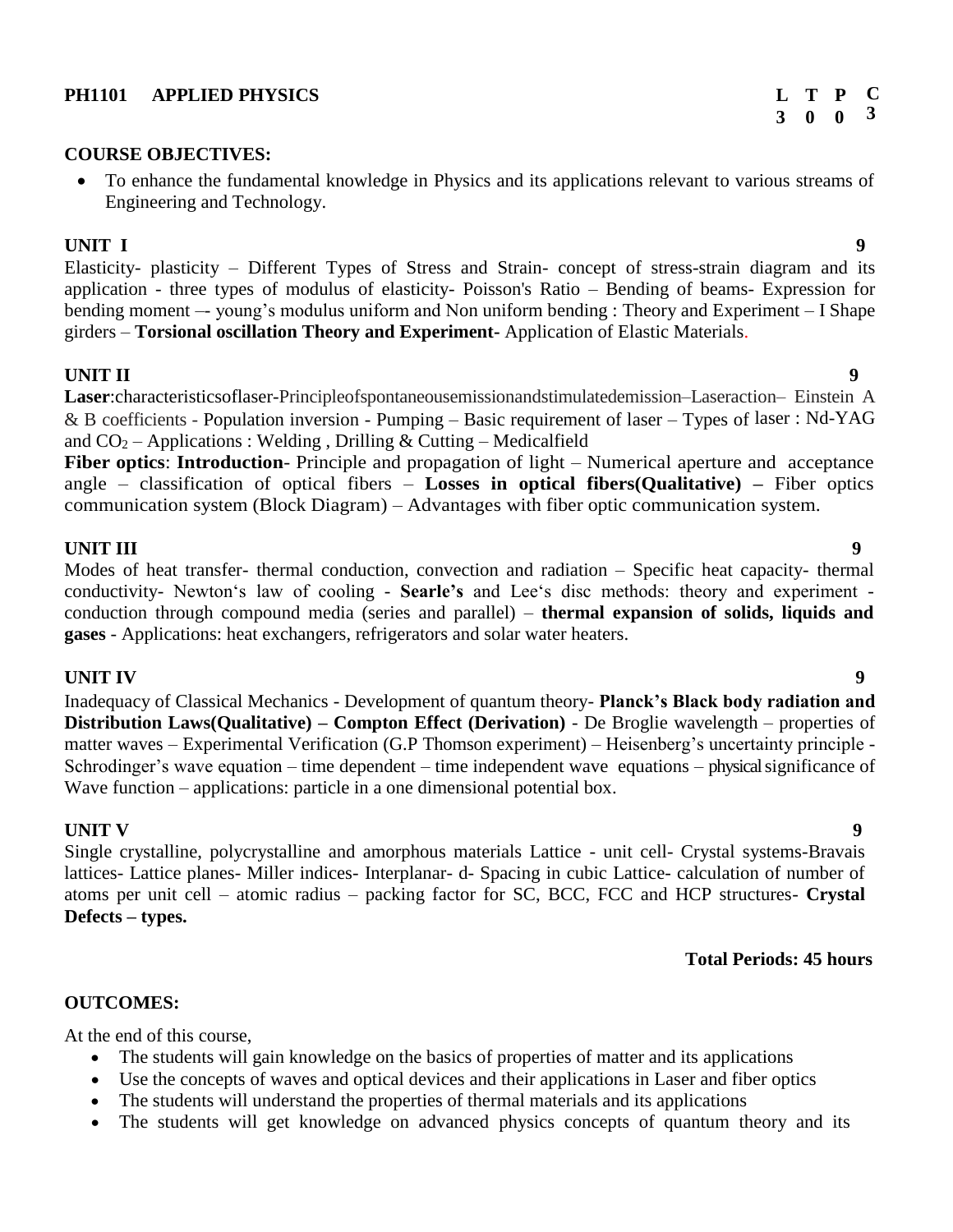application in one dimensional box.

 The students will understand the different types of crystals structures and different crystal growth techniques

# **TEXTBOOKS:**

1. Gupta S.L. and Sanjeev Gupta, Modern Engineering Physics, Dhanpat Rai Publishers, 2015.

2. R. K. Gaur and S.C. Gupta, Engineering Physics, Dhanpat Rai Publication(P) Ltd, New Delhi, 2014.

3. Bhattacharya, D.K. and Poona, T. Engineering Physics, Oxford University Press, 2015.

# **REFERENCE BOOKS:**

- 1. C. Kittel ,Introduction to Solid State Physics  $8<sup>th</sup>$ Edition, Wiley Eastern Ltd, 2004.
- 2. Halliday, D., Resnick,R. and Walker, J. Principles of Physics. Wiley, 2015.
- 3. Tipler, P.A. and Mosca, G. Physics for Scientists and Engineers withModern Physics, W.H.Freeman,2007.
- 4. Einstein coefficient calculation[,https://youtu.be/TvfiZHXUtXg\(](https://youtu.be/TvfiZHXUtXg)Videolecture)
- 5. Lattice structures, [https://youtu.be/Rm-i1c7zr6Q\(Videolecture\)](https://youtu.be/Rm-i1c7zr6Q(Videolecture))

# **CY1101 ENGINEERING CHEMISTRY L**

# **COURSE OBJECTIVES:**

- To make the students conversant with boiler feed water requirements, related problems and water treatment techniques.
- To develop an understanding of the basic concepts of phase rule and its applications to single and two component systems and appreciate the purpose and significance of alloys.
- It enables the students to gain information about Principles and generation of energy in batteries, nuclear reactors, solar cells, wind mills and fuel cells
- It deals with the information about the types of fuels, calorific value calculations and manufacture of solid, liquid and gaseous fuels.
- To impart knowledge about the nonmaterial's synthesis, properties and applications.

**3 0 0**

**T P C 3**

**UNIT I** 9 Introduction – characteristics, Water quality parameters -hardness– types, Determination-EDTA method, Alkalinity ,boiler feed water requirements-boiler troubles – scale & sludge - Caustic Embrittlement , boiler explosion -softening of hard water - external treatment process - demineralization and zeolite, internal treatment - boiler compounds (phosphate, calgon, carbonate and colloidal conditioning methods) – desalination of brackish water –reverse osmosis.

**UNIT II** 9 Phase rule: Introduction, definition of terms with examples, One Component System- water system,Sulphur,CO<sup>2</sup> system, Thermal Analysis and cooling curves, Reduced phase rule - Two Component Systems- classification – lead-silver system-problems. Alloys: Introduction- Definition- Properties of alloys- Significance of alloying, Functions and effect of alloying elements- Ferrous alloys- Nichrome and Stainless steel – heat treatment of steel.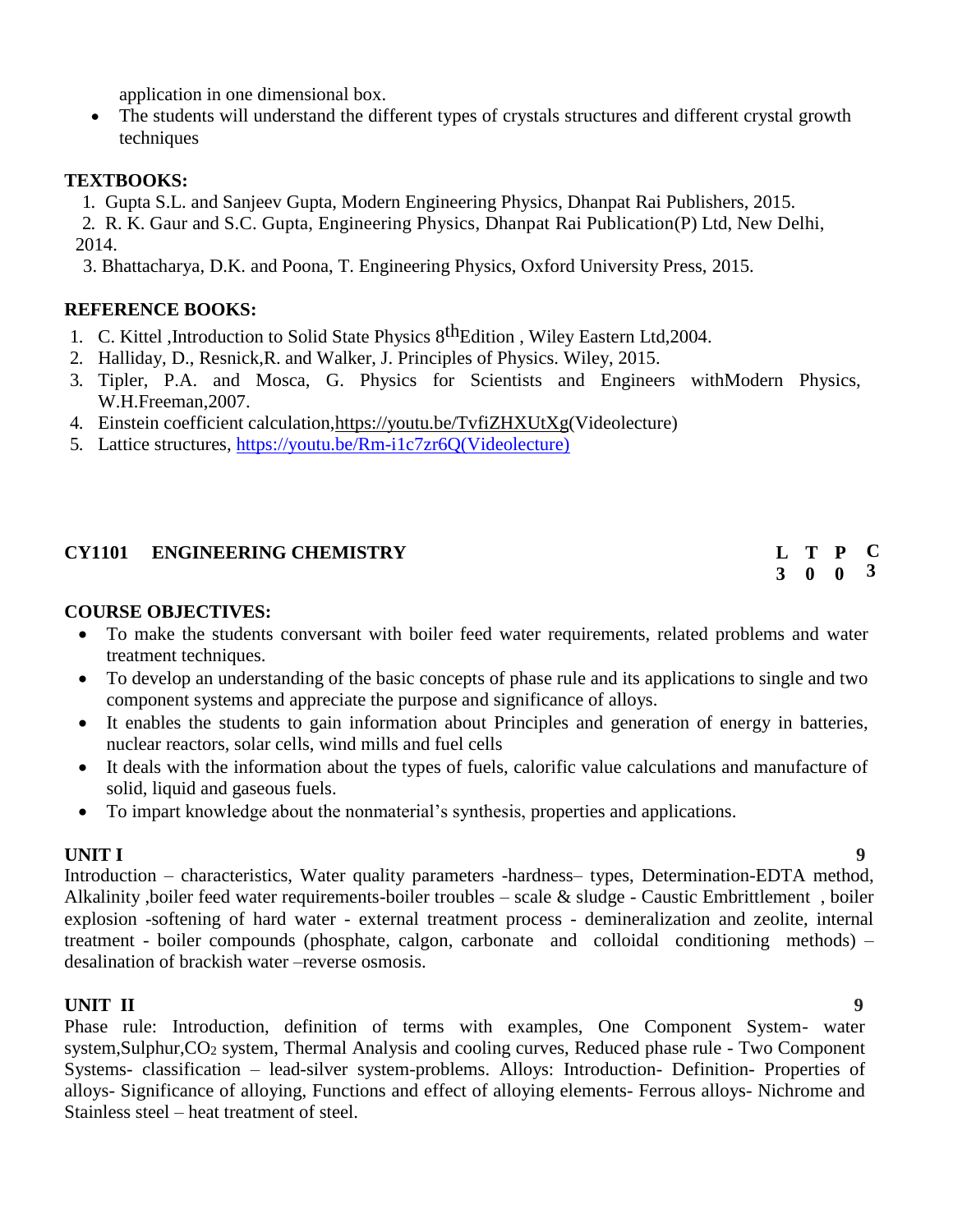# **UNIT III** 9

Energy – Types – Non-renewable energy - Nuclear energy -renewable energy - solar energy conversion solar cells. Introduction to Electrochemistry, Nernst Equation-Electrochemical cells – reversible and irreversible cells –Cell construction and representation - Batteries -types of batteries – characteristics – construction and working of primary battery (dry cell) - secondary battery ( lithium-ion-battery) - fuel cells  $(H_2-O_2)$ .

# **UNIT IV** 9

Fuel: Introduction- classification of fuels- calorific value- higher and lower calorific values- coalanalysis of coal (proximate and ultimate)- carbonization- manufacture of metallurgical coke (Otto Hoffmann method) –petroleum- manufacture of synthetic petrol (Bergius process)- knocking- octane number – dieseloil-cetanenumber–naturalgas-compressednaturalgas(CNG)-liquefiedpetroleumgases(LPG) producer gas- water gas. Power alcohol and bio diesel. Combustion of fuels: introduction- theoretical calculation of calorific value- ignition temperature- explosive range – flue gas analysis (ORSAT Method).

# **UNIT V** 9

Basics - distinction between nanoparticles and bulk materials; size-dependent properties.,nano cluster, nano rod, nanotube(CNT)-Types of CNT and nanowire. Synthesis: precipitation, thermolysis, chemical vapour deposition, Properties, Characterizations and applications.

# **Total Periods: 45 hours**

### **OUTCOMES:**

- The knowledge gained on water treatment techniques will facilitate better understanding of engineering processes and applications for further learning.
- With the help of phase rule, they could understand the various phase diagrams and able to predict the low melting alloys.
- Students can get knowledge about various fuels and its applications based on its calorific value.
- It provides the students to understand about conventional and non-conventional energy sources and its applications

Students gain an insight about the recent trends in nanomaterials.

# **TEXTBOOKS:**

1. Jain P.C. and Monica Jain, "Engineering Chemistry", DhanpatRai Publishing Company (P) Ltd., New Delhi, 2010

### **REFERENCE BOOKS:**

- 1. Dara S.S, Umare S.S, "Engineering Chemistry", S. Chand & Company Ltd., New Delhi2010
- 2. Sivasankar B., "Engineering Chemistry", Tata McGraw-Hill Publishing Company, Ltd., New Delhi, 2008.
- **3.** Ozin G. A. and Arsenault A. C., "Nano chemistry: A Chemical Approach to Nanomaterials", RSC Publishing, 2005.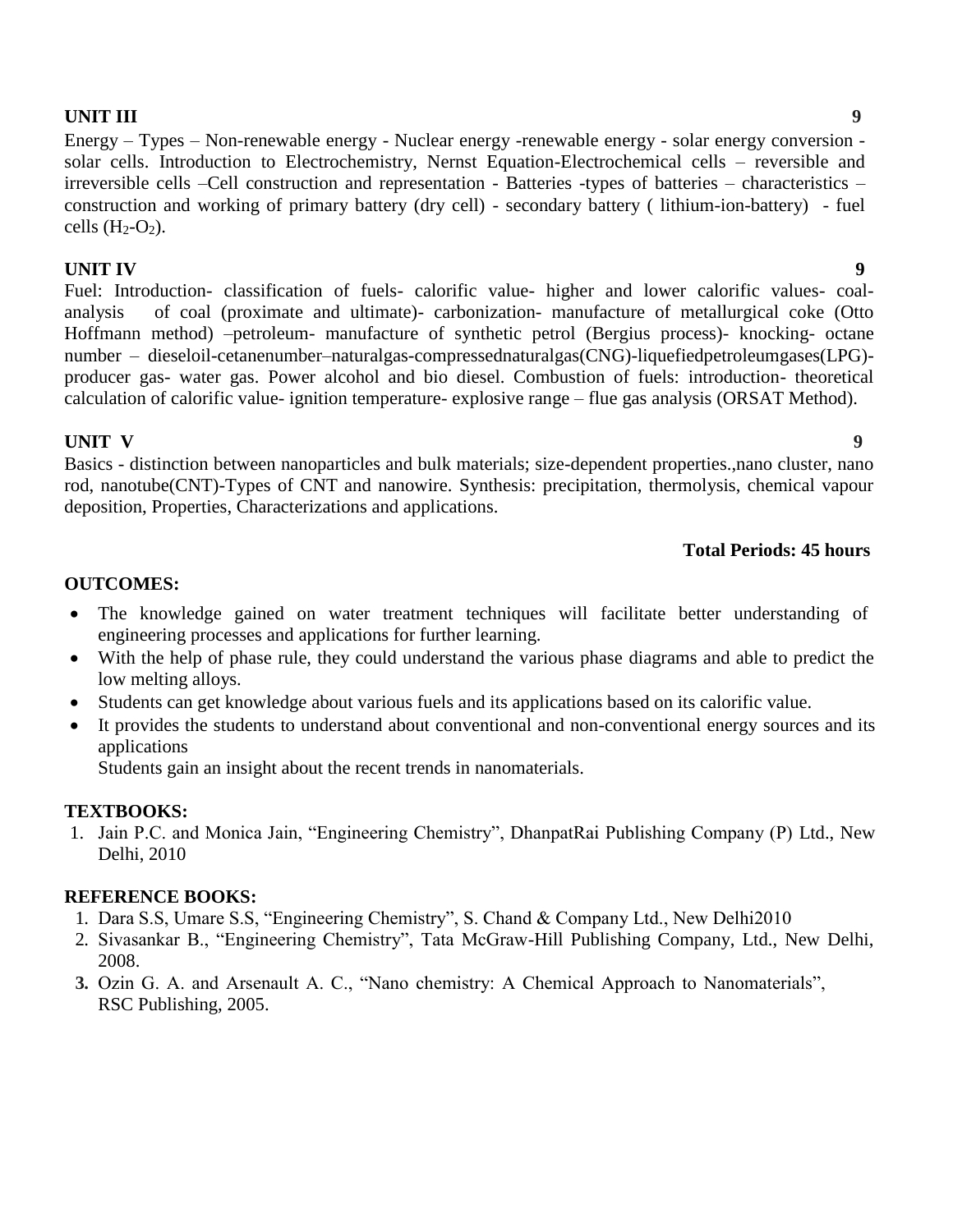#### **CS1101 PROBLEM SOLVING AND PYTHON PROGRAMMING L**

#### **OBJECTIVES:**

- To know the basics of algorithmic problem solving
- To read and write simple Python programs.
- To develop Python programs with conditionals and loops.
- To define Python functions and call them.
- To use Python data structures lists, tuples, dictionaries.
- To do input/output with files in Python.

#### **UNIT I** 9

Algorithms, building blocks of algorithms (statements, state, control flow, functions), notation (pseudo code, flow chart, programming language), algorithmic problem solving, simple strategies for developing algorithms (iteration, recursion). Illustrative problems: find minimum in a list, insert a card in a list of sorted cards, guess an integer number in a range, Towers of Hanoi.

#### **UNIT II 9**

Python interpreter and interactive mode; values and types: int, float, boolean, string, and list; variables, expressions, statements, tuple assignment, precedence of operators, comments; modules and functions, function definition and use, flow of execution, parameters and arguments; Illustrative programs: exchange the values of two variables, circulate the values of n variables, distance between two points

#### **UNIT III** 9

Conditionals: Boolean values and operators, conditional (if), alternative (if-else), chained conditional (ifelif-else); Iteration: state, while, for, break, continue, pass; Fruitful functions: return values, parameters, local and global scope, function composition, recursion; Strings: string slices, immutability, string functions and methods, string module; Lists as arrays. Illustrative programs: square root, gcd, exponentiation, sum an array of numbers, linear search, binary search.

### **UNIT IV 9**

Lists: list operations, list slices, list methods, list loop, mutability, aliasing, cloning lists, list parameters; Tuples:tuple assignment, tuple as return value; Dictionaries: operations and methods; advanced list processing - list comprehension; Illustrative programs: selection sort, insertion sort, merge sort, histogram.

#### **UNIT V 9**

Files and exception: text files, reading and writing files, format operator; command line arguments, errors and exceptions, handling exceptions, modules, packages; Illustrative programs: word count, copy file- **Case study: Simple Graphics using Turtle**: Draw a Random Pattern of Circle, Square and Rectangle; Draw a Pattern of Straight Lines, **Plotting Graphs in Python**: Menu Driven Program to Create Mathematical 3D Objects.

#### **Total Periods: 45 hours**

# **OUTCOMES:**

# **Upon completion of the course, students will be able to**

Develop algorithmic solutions to simple computational problems.

**C 3**

**3 0 0 T P**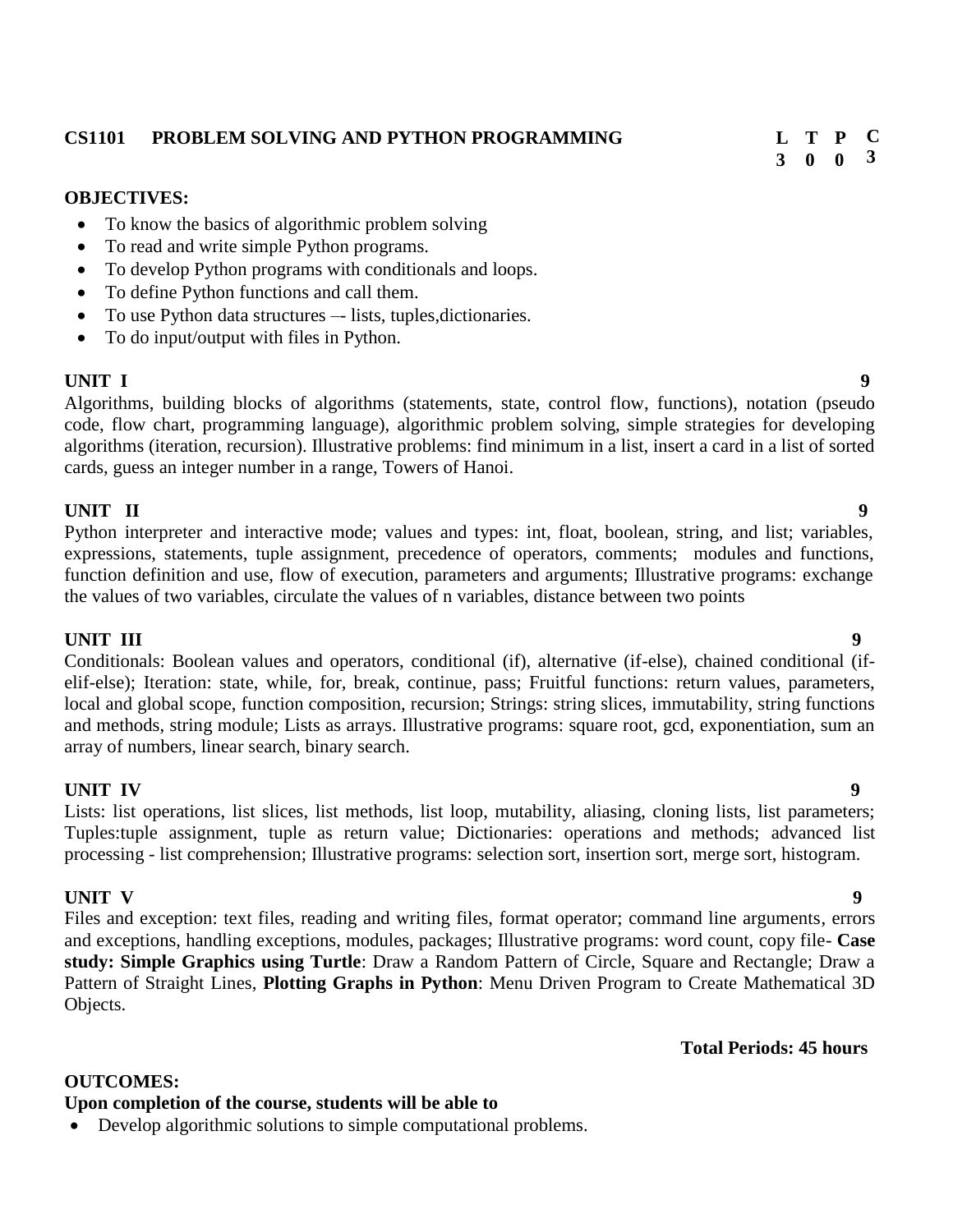- Read, write, execute by hand simple Python programs.
- Structure simple Python programs for solving problems.
- Decompose a Python program into functions.
- Represent compound data using Python lists, tuples, and dictionaries.
- Read and write data from/to files in Python Programs

# **TEXTBOOKS:**

- 1.Allen B. Downey, ``Think Python: How to Think Like a Computer Scientist'', 2nd edition, UpdatedforPython3,Shroff/O'ReillyPublishers,2016[\(http://greenteapress.com/wp/thinkpython/](http://greenteapress.com/wp/thinkpython/)
- 2. ReemaThareja, Problem Solving and Programming with python, 2<sup>nd</sup>edition, Oxford University press,2019.
- 3.Guido van Rossum and Fred L. Drake Jr, "An Introduction to Python Revised and updated for Python 3.2, Network TheoryLtd.,2011.

# **REFERENCE BOOKS :**

- 1. Charles Dierbach, "Introduction to Computer Science using Python: A Computational Problem-Solving Focus, Wiley IndiaEdition,2013.
- 2. John V Guttag, "Introduction to Computation and Programming Using Python'', Revised and expanded Edition, MIT Press,2013.
- 3. Kenneth A. Lambert, "Fundamentals of Python: First Programs", CENGAGELearning,2012.
- 4. Paul Gries, Jennifer Campbell and Jason Montojo, "Practical Programming: An Introduction to Computer Science using Python 3", Second edition,PragmaticProgrammers,LLC,2013.
- 5. Robert Sedgewick, Kevin Wayne, Robert Dondero, "Introduction to Programming in Python: An Inter-disciplinary Approach, Pearson India Education Services Pvt.Ltd.,2016.
- 6. Timothy A. Budd, "Exploring Python", Mc-Graw Hill Education (India) PrivateLtd.,,2015

| <b>ME1101 ENGINEERING GRAPHICS</b> |  | L T P C                     |  |
|------------------------------------|--|-----------------------------|--|
|                                    |  | $2 \quad 0 \quad 2 \quad 3$ |  |

# **OBJECTIVES:**

- To develop in students, graphic skills for communication of concepts, ideas and design of engineering products.
- To expose them to existing national standards related to technical drawings.
- **CONCEPTS AND CONVENTIONS (Not for Examination) 1**
- Importance of graphics in engineering applications –Use of drafting instruments BIS conventions and specifications – Size and layout of drawing sheets – Lettering and dimensioning.

# **UNIT I** 12

Basic Geometrical constructions, Curves used in engineering practices: Conics – Construction of ellipse, parabola and hyperbola by eccentricity method – Construction of cycloid – construction of involutes of square and circle – Drawing of tangents and normal to the above curves. Visualization principles – Layout of views-Orthographic projection of multiple views(Free Hand Sketching) from pictorial views of objects-Principal planes-Projection of points-Demo using CAD software for above topics.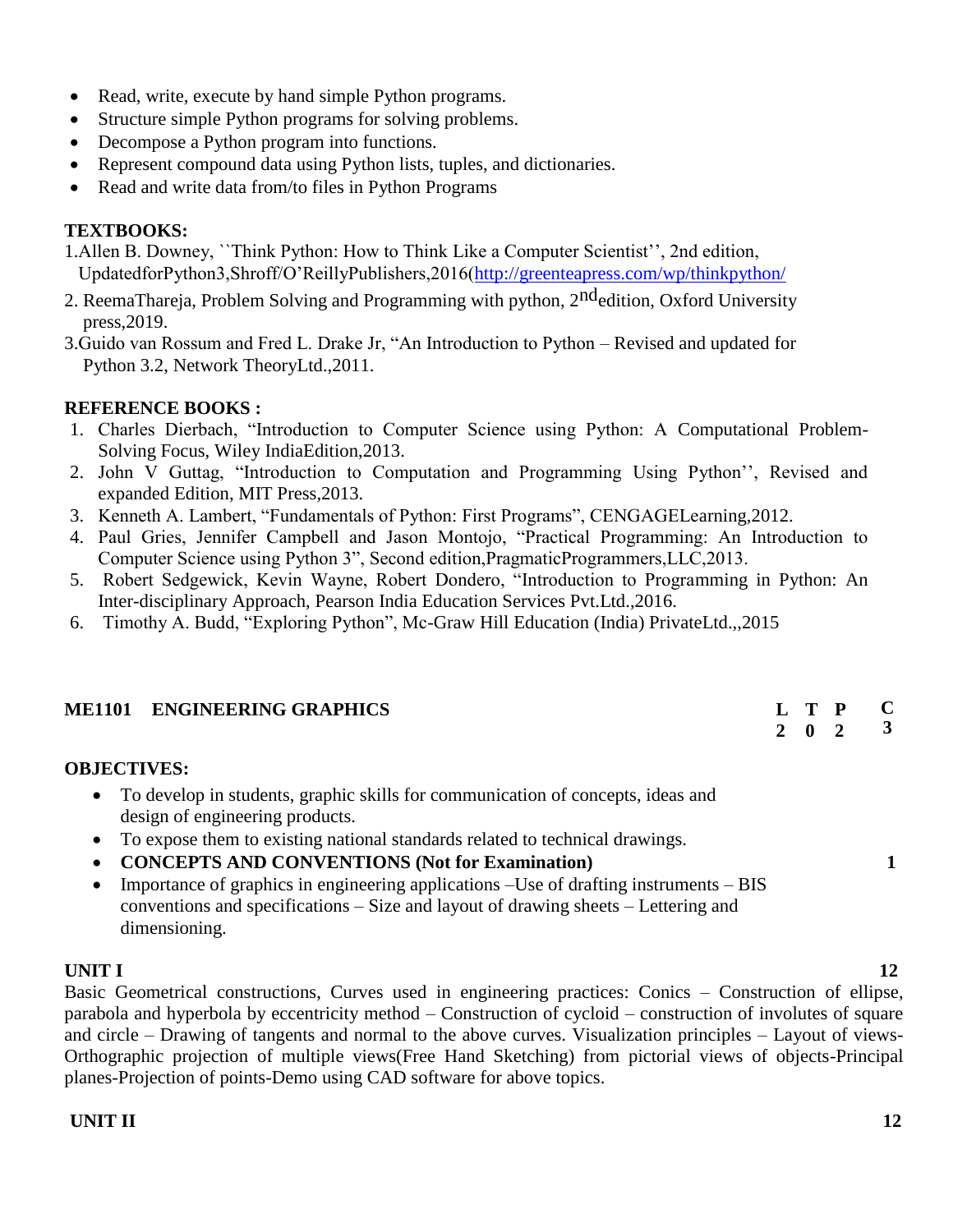Orthographic projections-principles-Principal planes-First angle projection-Projection of points- Projection of straight lines (only First angle projections) inclined to one of the principal planes - Determination of true lengths and true inclinations - Projection of planes (polygonal and circular surfaces) inclined to one of the principal planes - Demo using CAD software for above topics.

# **UNIT III** 12

Projection of simple solids like prisms, pyramids, cylinder and cone when the axis is inclined to one of the principal planes by rotating object method-Demo using CAD software for above topics.

# **UNIT IV** 12

Sectioning of above solids in simple vertical position - the cutting plane is inclined to the one of the principal planes and perpendicular to the other – obtaining true shape of section. Development of lateral surfaces of simple and sectioned solids – Prisms, pyramids cylinders and cones-Demo using CAD software for above topics.

# **UNIT V** 12

Principles of isometric projection – isometric scale –Isometric projections of simple solids and truncated solids - Prisms, pyramids, cylinders, cones- combination of two solid objects in simple vertical positions – Perspective projection of simple solids-Prisms, pyramids and cylinders by visual ray method-Demo using CAD software for above topics

# **Total Periods: 61 hours**

# **COURSE OUTCOMES:**

On successful completion of this course, the student will be able to

- familiarize with the fundamentals and standards of Engineering graphics
- Perform freehand sketching of basic geometrical constructions and multiple views of objects.
- Project orthographic projections of lines and plane surfaces.
- Draw projections of solids and development of surfaces.
- Visualize and to project isometric and perspective sections of simple solids.

# **TEXTBOOKS:**

- 1. NatrajanK.V., "A text book of Engineering Graphics", DhanalakshmiPublishers,Chennai,2009.
- 2. Venugopal K. and Prabhu Raja V., "Engineering Graphics", New Age International (P) Limited,2008.

# **REFERENCE BOOKS**

- 1. BhattN.D.andPanchalV.M., "EngineeringDrawing", Charotar Publishing House, 50<sup>th</sup>Edition. 2010.
- 2. Basant Agarwal and Agarwal C.M., "Engineering Drawing", Tata McGraw Hill Publishing Company Limited, NewDelhi,2008.
- 3. Gopalakrishna K.R.,"Engineering Drawing"(Vol.I&II combined),SubhasStores,Bangalore,2007.
- 4. Luzzader, Warren.J. and Duff,John M., "Fundamentals of Engineering Drawing with an introduction to Interactive Computer Graphics for Design and Production, Eastern Economy Edition, Prentice Hall of India Pvt. Ltd, NewDelhi,2005.
- 5. N S Parthasarathy and Vela Murali, "Engineering Graphics", Oxford University, Press, NewDelhi,2015.
- 6. Shah M.B., and Rana B.C., "Engineering Drawing", Pearson, 2nd Edition, 2009.

# **Publication of Bureau of Indian Standards**:

1. IS 10711 – 2001: Technical products Documentation – Size and lay out of drawing sheets.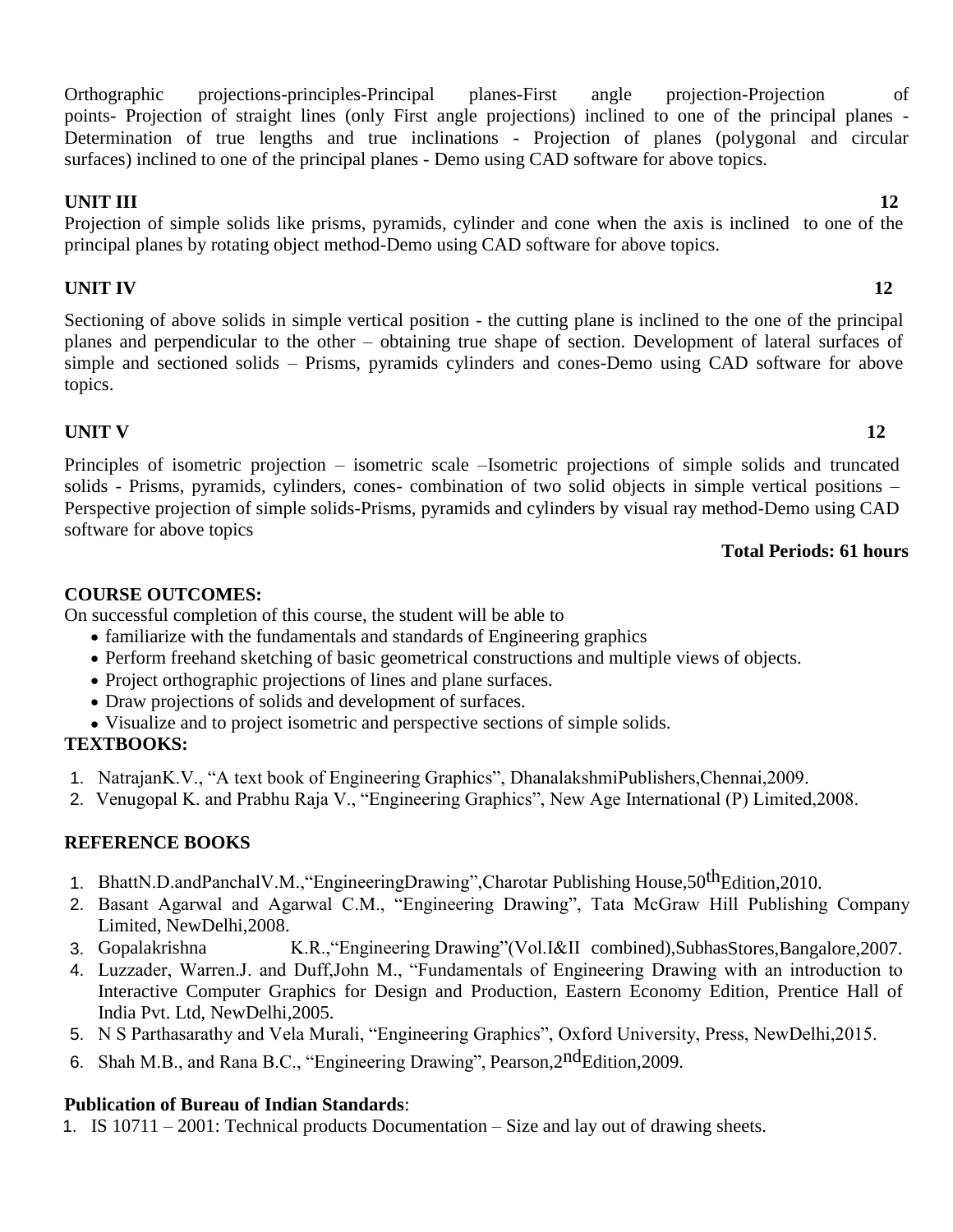- 2. IS 9609 (Parts  $0 \& 1$ ) 2001: Technical products Documentation–Lettering.
- 3. IS 10714 (Part 20) 2001 & SP 46 2003: Lines for technical drawings.
- 4. IS  $11669 1986 \& SP\ 46 2003$ : Dimensioning of Technical Drawings.
- **5.** IS 15021 (Parts 1 to 4) 2001: Technical drawings –Projection Methods.

# **Special points applicable to University Examinations on Engineering Graphics:**

- 1. There will be five questions, each of either-or type covering all units of the syllabus.
- 2. All questions will carry equal marks of 20 each makingatotalof100.
- 3. The answer paper shall consist of drawing sheets of A3 size only. The students will be permitted to use appropriate scale to fit solutionwithinA3size.
- 4. The examination will be conducted in appropriate sessions on the same day

#### **CS1102 PROBLEM SOLVING AND PYTHON PROGRAMMING L T P LABORATORY 0 0 4 C 2**

# **COURSE OBJECTIVES:**

- To study python programs with conditionals and loops
- To use functions for python structured programs.
- Use strings for structuring Python programs.
- Represent compound data using Python lists, tuples, and dictionaries.
- To read and write data from and to files in python.

## **LIST OF EXPERIMENTS:**

- 1. Write a program to display the largest number among three numbers.
- 2. Write a program to display the Fibonacci series by using looping constructs.
- 3. Write a function to compute the GCD of two numbers.
- 4. Explore String Functions
- 5. With the help of strings, array or list, display a simple calendar in python program without using the calendar module.
- 6. With the help of list perform Linear search and Binary search.
- 7. Write a program to perform Selection sort, Insertion sort, Merge sort
- 8. Create a text file using python file I/O. Read the content of the file and change them from lower to upper case characters.
- 9. Programs that take command line arguments (word count)
- 10.Find the most frequent words in a text read from a file
- **11.**Simulate bouncing ball using Pygame

### **OUTCOMES:**

- Design simple programs using conditionals and loops.
- Write functions to solve mathematical problems
- Use strings for structuring Python programs.
- Represent compound data using Python lists, tuples, dictionaries.
- Identify to read and write data from and to files in python.

# **Total Periods: 60 hours**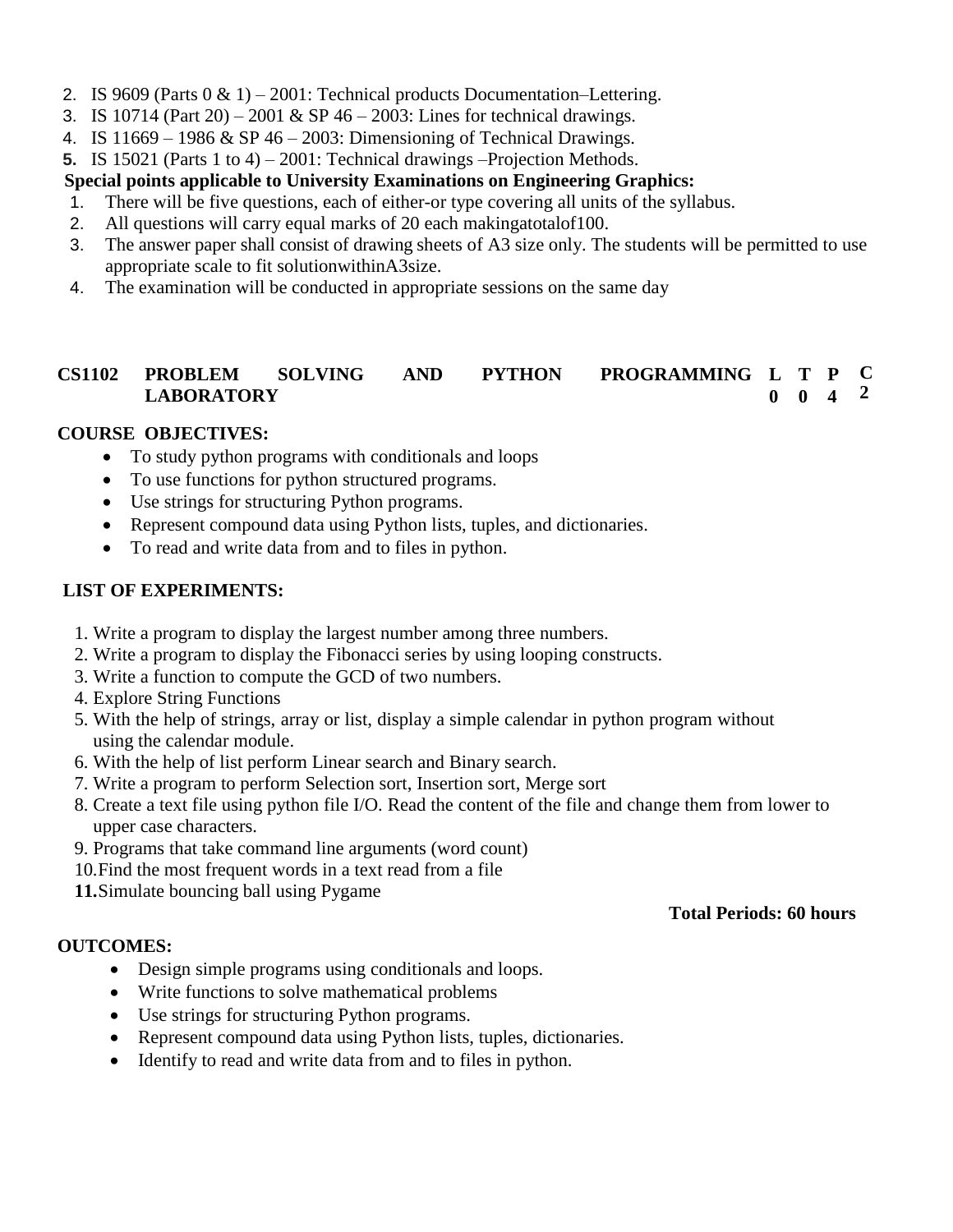# **BS1101 PHYSICS AND CHEMISTRY LABORATORY L**

# **PHYSICS LABORATORY**

#### **COURSE OBJECTIVES:**

 To introduce different experiments to test basic understanding of physics concepts applied in optics, thermal physics, properties of matter and liquids.

#### **LIST OF EXPERIMENTS: PHYSICS LABORATORY (Any 5 Experiments)**

- 1. Determination of rigidity modulus Torsion pendulum
- 2. Determination of Young's modulus by non-uniform bending method
- 3. (a) Determination of wavelength, and particle size using Laser (b) Determination of acceptance angle in an optical fiber.
- 4. Determination of thermal conductivity of a bad conductor Lee's Disc method.
- 5. Determination of velocity of sound and compressibility of liquid Ultrasonic interferometer
- 6. Determination of wavelength of mercury spectrum spectrometer grating
- 7. Determination of band gap of a semiconductor
- 8. Determination of thickness of a thin wire Air wedge method

#### **Total Periods: 30 hours**

#### **OUTCOMES:**

 Upon completion of the course, the students will be able to apply principles of elasticity, optics and thermal properties for engineering applications.

# **COURSE OBJECTIVES:**

### **CHEMISTRY LABORATORY**

To make the student to acquire practical skills in the determination of water quality parameters through volumetric and instrumental analysis.

### **LIST OF EXPERIMENTS** (**Any seven experiments to be conducted):**

- 1. Estimation of HCl using  $Na<sub>2</sub>CO<sub>3</sub>$  as primary standard and Determination of alkalinity in water sample.
- 2. Determination of total, temporary & permanent hardness of water by EDTA method.
- 3. Determination of DO content of water sample by Winkler's method.
- 4. Determination of TDS of water sample.
- 5. Determination of strength of acids in a mixture of acids using conductivity meter.
- 6. Estimation of iron content of the given solution using potentiometer.
- 7. Estimation of iron content of the water sample using spectrophotometer (1, 10- Phenanthroline / thiocyanate method).
- 8. Determination of molecular weight of polyvinyl alcohol using Ostwaldviscometer.
- 9. Conductometric titration of strong acid vs strong base.

#### **Total Periods: 30 hours**

#### **OUTCOMES:**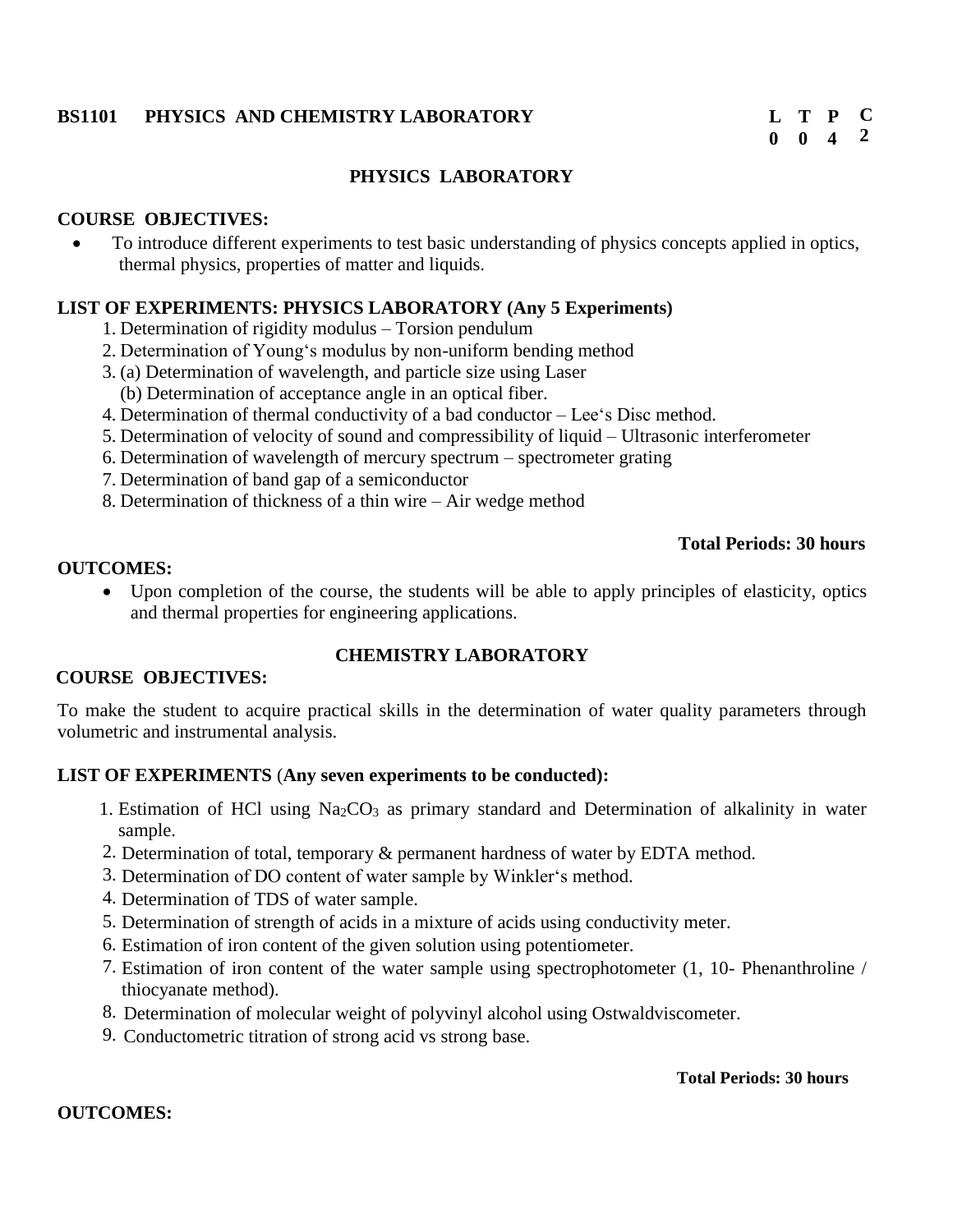The students will be outfitted with hands-on knowledge in the quantitative chemical analysis of water quality related parameters.

# **CI1101 INDIAN CONSTITUTION L**

#### **2 0 0 T P C 0**

### **PREREQUISITES:**

• Basic Law

The Constitution of India is the supreme law of India. Parliament of India cannot make any law which violates the Fundamental Rights enumerated under the Part III of the Constitution. The Parliament of India has been empowered to amend the Constitution under Article 368, however, it cannot use this power to change the "basic structure" of the constitution, which has been ruled and explained by the Supreme Court of India in its historical judgments. The Constitution of India reflects the idea of "Constitutionalism" – a modern and progressive concept historically developed by the thinkers of "liberalism" – an ideology which has been recognized as one of the most popular political ideology and result of historical struggles against arbitrary use of sovereign power by state. The historic revolutions in France, England, America and particularly European Renaissance and Reformation movement have resulted into progressive legal reforms in the form of "constitutionalism" in many countries. The Constitution of India was made by borrowing models and principles from many countries including United Kingdom and America.

The Constitution of India is not only a legal document but it also reflects social, political and economic perspectives of the Indian Society. It reflects India's legacy of "diversity". It has been said that Indian constitution reflects ideals of its freedom movement; however, few critics have argued that it does not truly incorporate our own ancient legal heritage and cultural values. No law can be "static" and therefore the Constitution of India has also been amended more than one hundred times. These amendments reflect political, social and economic developments since the year 1950. The Indian judiciary and particularly the Supreme Court of India has played an historic role as the guardian of people. It has been protecting not only basic ideals of the Constitution but also strengthened the same through progressive interpretations of the text of the Constitution. The judicial activism of the Supreme Court of India and its historic contributions has been recognized throughout the world and it gradually made it "as one of the strongest court in the world".

### **Course content**

- 1. Meaning of the constitution law and constitutionalism
- 2. Historical perspective of the Constitution of India
- 3. Salient features and characteristics of the Constitution of India
- 4. Scheme of the fundamental rights
- 5. The scheme of the Fundamental Duties and its legal status
- 6. The Directive Principles of State Policy Its importance and implementation
- 7. Federal structure and distribution of legislative and financial powers between the Union and the States
- 8. Parliamentary Form of Government in India The constitution powers and status of the President of India
- 9. Amendment of the Constitutional Powers and Procedure
- 10. The historical perspectives of the constitutional amendments in India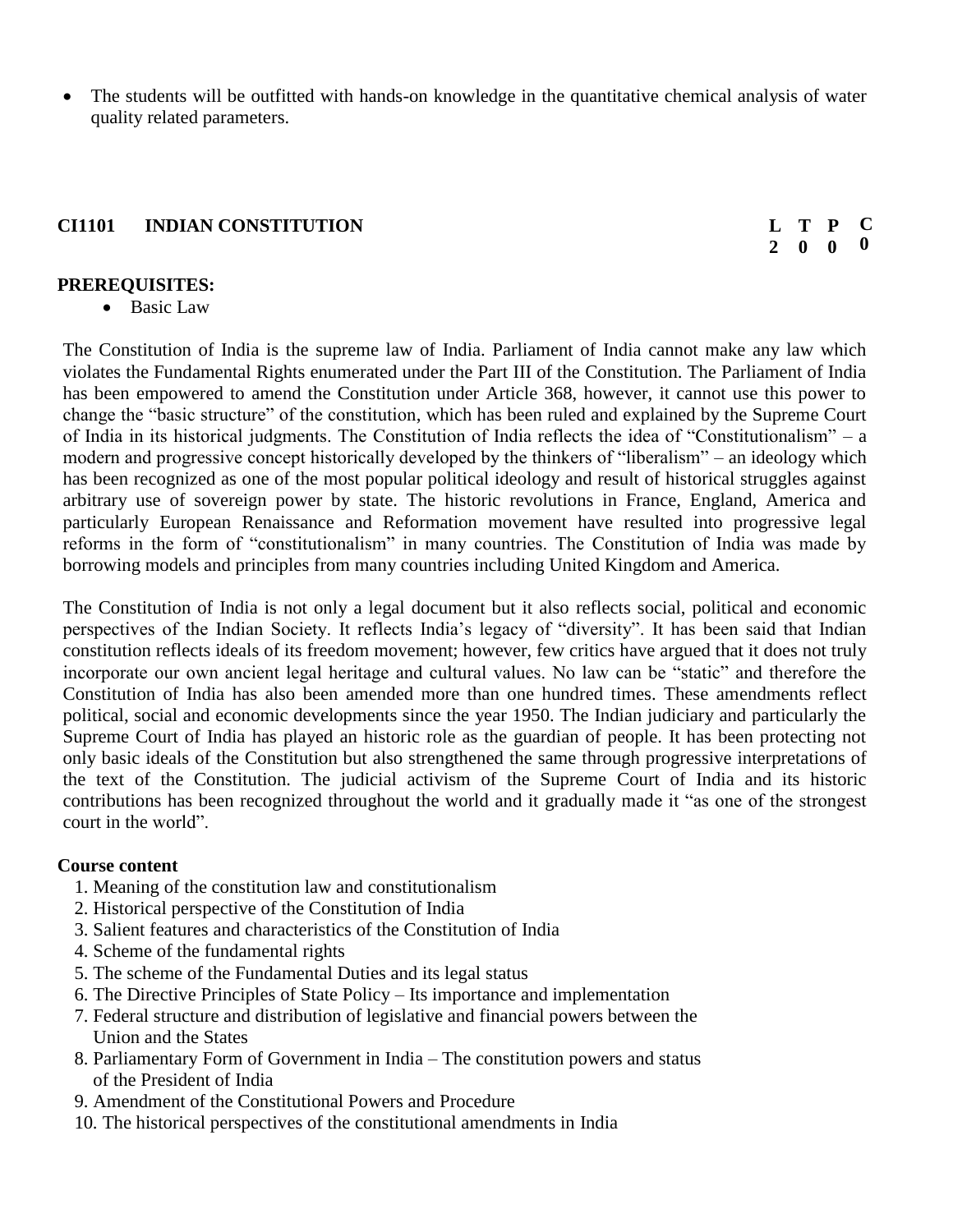- 11. Emergency Provisions: National Emergency, President Rule, Financial Emergency
- 12. Local Self Government Constitutional Scheme in India
- 13. Scheme of the Fundamental Right to Equality
- 14. Scheme of the Fundamental Right to certain Freedom under Article19
- **15.** Scope of the Right to Life and Personal Liberty under Article21

## **SEMESTER-II**

## **HS1201 ENGLISH FOR COMMUNICATION L**

### **COURSE OBJECTIVES:**

The Course enables the second semester Engineering and Technology students to:

- Improve their language ability to improve the four basic skills of communication (LSRW).
- Enhance the skills and methods to enrich their reading and comprehending ability.
- Strengthen their skills to listen to the lectures and talks related to their fields of studies.
- Foster their ability to write effectively in all contexts.
- Cultivate their oral presentation skills through technical presentations and contribution in group discussions.

# **UNIT– 1 9**

**Reading**- Reading for detailed comparison **Listening**- Listening to interviews **Writing**- Developing hints, summarizing **Speaking**- Talk about future plans, arrangements intensions **Language development**- Sentence structures **Vocabulary development-** Synonyms, Antonyms, Adverbs

# **UNIT– 2 9**

**Reading**-Extended reading **Listening**- Listening to telephonic conversations **Writing**- Formal Letter Writing - Letters for bona fide certificate - to the principal for permission for in plant training, industrial visit, paper presentations, inter college events, Letter to the Editor, Recommendations **Speaking**- Formal conversation **Language development**-Use of Punctuation, Modal verbs **Vocabulary development-** One word substitutes, Common Phrasal verbs

# **UNIT– 3 9**

**Reading**- Identify topic sentences by reading a short story **Listening**- Listening to TED talks **Writing**-Process/product description **Speaking**- Formal Conversations **Language development**- Relative Clauses, Concord, Error correction **Vocabulary development-** Idioms & Phrases, Minimal pairs.

# **UNIT IV** 9

**Reading**- Reading newspaper articles **Listening**- Listening to inspirational speeches **Writing**- Essays, Checklist **Speaking**- Technical Presentations **Language development**- Degrees of Comparison **Vocabulary development-** Articles, Cause and Effect Expressions

# **UNIT V** 9

**Reading**- Close reading **Listening**- Listening for summarizing **Writing**- Dialogue conversations **Speaking**- Movie/ Book Review **Language development**- Wh Questions, Yes/ no Questions **Vocabulary** 

**C 3**

**3 0 0 T P**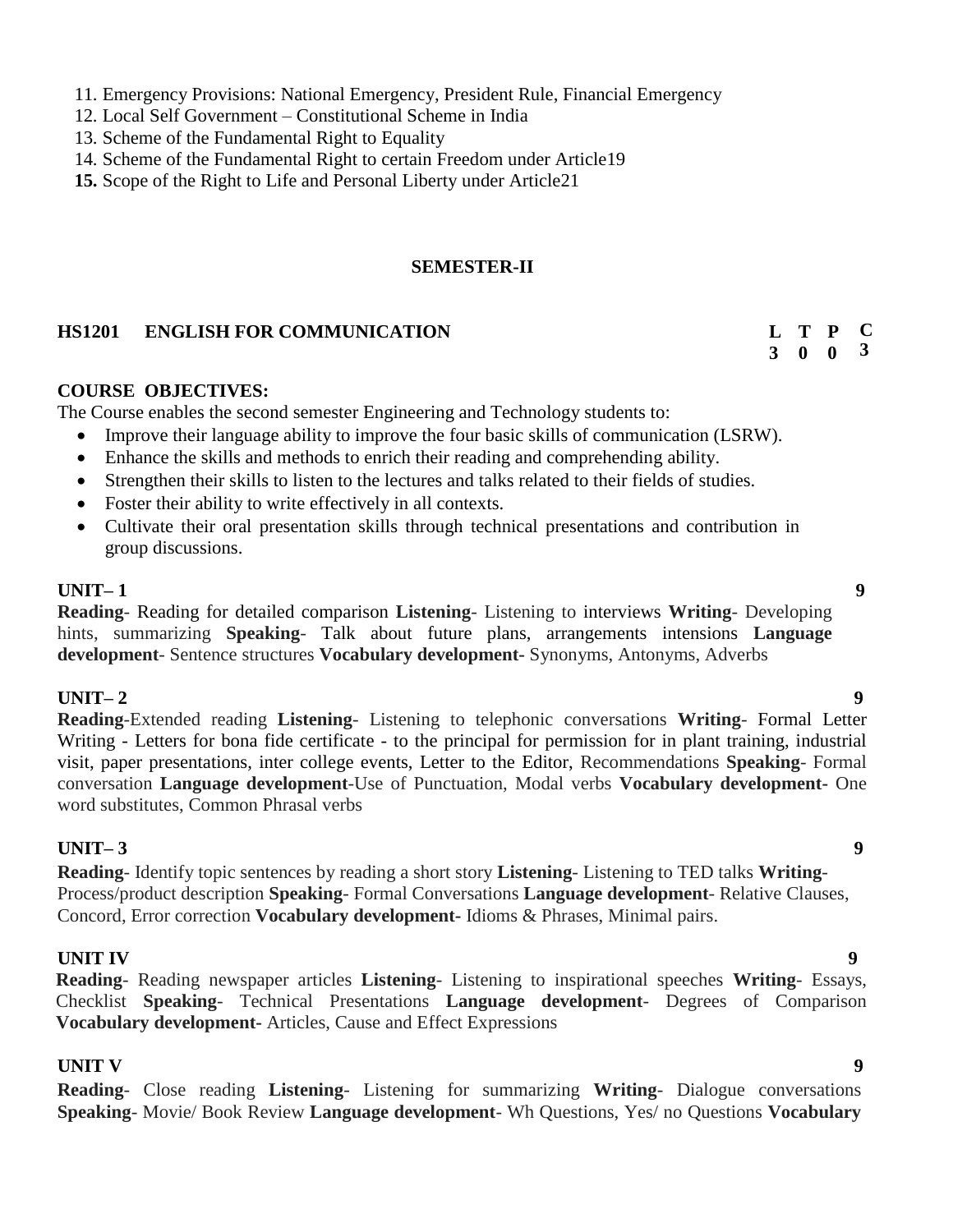**development-** Foreign Expressions and its applications, Reference words.

# **Total Periods: 45 hours**

# **OUTCOMES:**

## **At the end of the course the students will be able to**:

- Read for comprehending and responding in general and professional settings.
- Demonstrate the communication skills (LSRW) in academic, professional and social Environment.
- Participate effectively in formal and informal conversations and express findings and opinions with proper language ability.
- Comprehend conversations and short talks delivered in English.
- Use the language effectively to write with clarity and accuracy in general and technical contexts.

### **Extensive Reading:**

Kalam, Abdul Dr.A.P.J. - The Wings of Fire, Universities press:1999

### **Reference:**

- 1. Booth-L. Diana, Project Work, Oxford University Press, Oxford:2014
- 2. Grussendorf, Marion, English for Presentations, Oxford University Press, Oxford:2007
- 3. Kumar, Suresh. E. Engineering English. Orient Blackswan:Hyderabad,2015
- 4. Dutt P. Kiranmai and RajeevanGeeta. Basic Communication Skills, Foundation Books: 2013
- 5. Means,L. Thomas and Elaine Langlois. English & CommunicationFor Colleges.CengageLearning ,USA:2007.

### **Recommended websites:**

- TED.com
- learningenglish.voanews.com
- [islcollective.com](http://www.islcollective.com/)
- examenglish.com
- englishclass101.com

# **MA1201 COMPLEX VARIABLES AND TRANSFORMS**

#### **3 1 0 T P C 4**

# **COURSE OBJECTIVES:**

- Understand the concept of Divergence and curl and use it in evaluating Line, Surface and Volume integrals.
- Understand C-R equations and use it in the construction of Analytic Functions.
- Understand the methods of Complex Integration using Cauchy's Integral Formula and Cauchy Residue theorem, finding Taylor's and Laurent's Series expansions.
- Find the Laplace Transforms of standard Functions and to find the Inverse Laplace Transform of a function and use it in solving Differential Equations.
- To introduce the effective mathematical tools for the solutions of partial differential equations that model several physical processes and to develop Z transform techniques for discrete time systems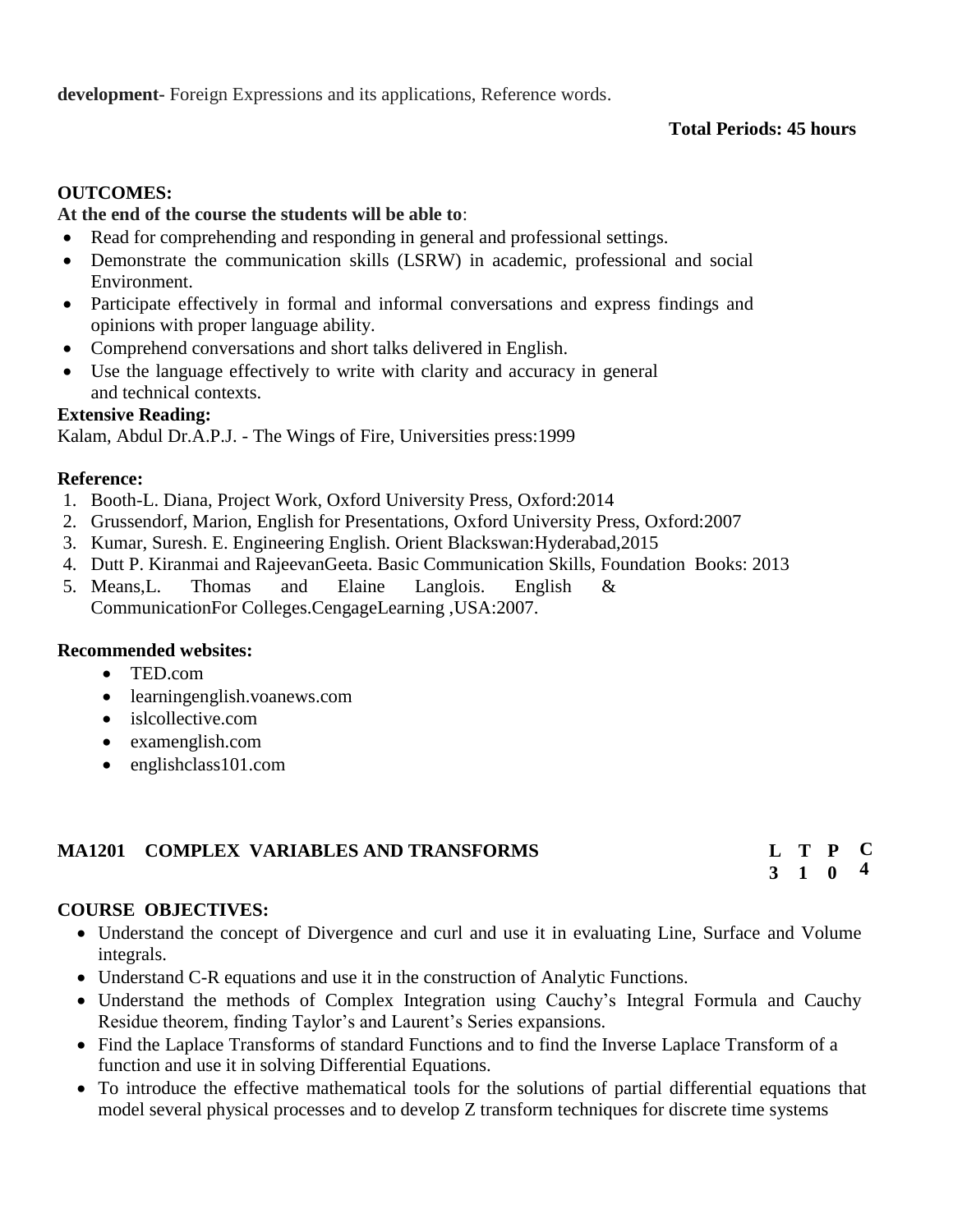# **UNIT I** VECTOR CALCULUS 12

Gradient and directional derivative – Divergence and curl – Vector identities – Irrotational and Solenoidal vector fields – Line integral over a plane curve – Surface integral – Area of a curved surface – Volume integral – Green's, Gauss divergence and Stoke's theorems – Verification and application in evaluating line, surface and volume integrals-simple applications involving cubes and rectangular parallelopipeds.

# **UNIT II ANALYTIC FUNCTIONS 12**

Analytic functions – Necessary and sufficient conditions for analyticity in Cartesian and polar coordinates – Properties – Harmonic conjugates – Construction of analytic function – Conformal  $m$ apping–Mappingbyfunctions( $w \Box 1z$ , $w \Box z^2$ , $w \Box e^{\overline{z}}$ , $w \Box$ sinh $z$ , $w \Box$ coshz)–Bilinear transformation.

# **UNIT III COMPLEX INTEGRATION 12**

Line integral – Cauchy's integral theorem – Cauchy's integral formula – Taylor's and Laurent's series – Singularities – Residues – Residue theorem – Application of residue theorem for evaluation of real integrals – Use of circular contour and semicircular contour.

# **UNITIV LAPLACE TRANSFORMS 12**

Existence conditions – Transforms of elementary functions – Transform of unit step function and unit impulse function – Basic properties – Shifting theorems -Transforms of derivatives and integrals – Initial and final value theorems – Inverse transforms – Convolution theorem –Transform of periodic functions – Application to solution of linear second order ordinary differential equations with constant coefficients.

# **UNIT V Z - TRANSFORMS AND DIFFERENCE EQUATIONS 12**

Z-transforms - Elementary properties – Inverse Z-transform (using partial fraction and residues) – Initial and final value theorems - Convolution theorem - Formation of difference equations – Solution of difference equations using Z - transform.

# **Total Periods: 60 hours**

# **OUTCOMES**

# **On successful completion of this course, the student will be able to**

- Solve problems using divergence and curl and evaluate line, Surface and Volume integrals.
- Solve problems in Analytic functions and construction of analytic functions using C-R Equations.
- Evaluate problems using Cauchy's integral formula and Cauchy residue theorem and find Taylor's and Laurent's series expansion of a given function.
- Obtain the Laplace Transforms of standard functions.
- Use the effective mathematical tools for the solutions of partial differential equations by using Z transform techniques for discrete time systems.

# **TEXTBOOKS**

- 1. Grewal, B.S., Higher Engineering Mathematics, 43rd Edition, Khanna Publishers,2016.
- 2. Erwin Kreyszig, Advanced Engineering Mathematics, 10th Edition, John Wiley & Sons, Inc.,2016.

# **REFERENCE BOOKS**

1. Bali,N.P.,Goyal,M.,Watkins,C.,Advanced Engineering Mathematics,Laxmi Publications Pvt. Limited,2007.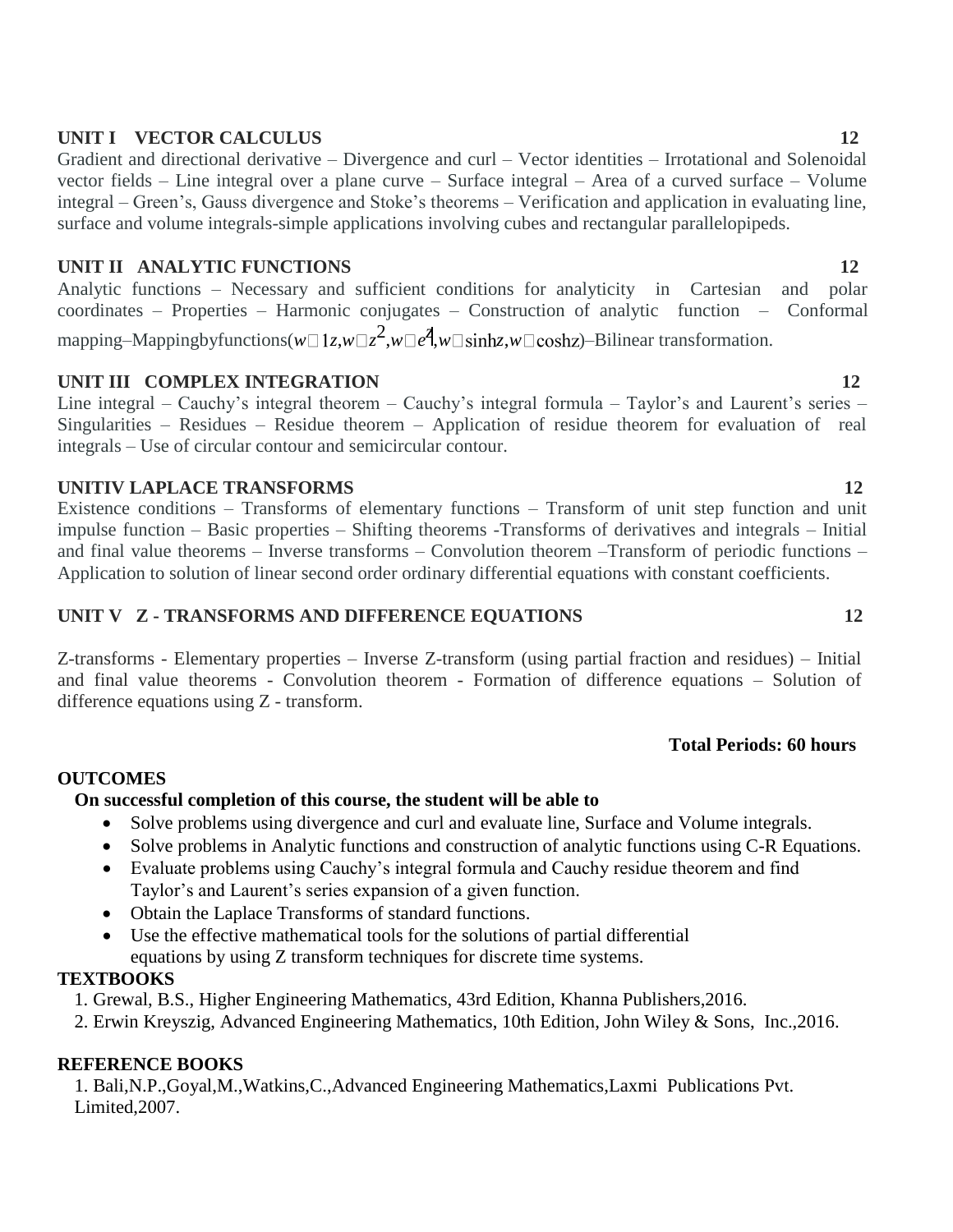2. Boyce,W.E.,andDiPrima,R.C.,ElementaryDifferentialEquationsandBoundaryValue Problems, Wiley India,2012.

3. O'Neil. P. V. "Advanced Engineering Mathematics", 7th Edition, Cengage LearningIndia Pvt., Ltd, New Delhi,2011.

4.T. Veerarajan, Engineering Mathematics, Tata Mcgraw Hill publications co. ltd, New Delhi.2017.

## **PH1201 MATERIALS SCIENCE L**

# **COURSE OBJECTIVES:**

 To enrich the understanding of various types of materials and their applications in engineering and technology.

## **UNIT I CONDUCTING MATERIALS 9**

Conductors – classical free electron theory of metals – Electrical and thermal conductivity –Wiedemann – Franz law – Lorentz number – Draw backs of classical theory – Quantum theory –Fermi distribution function – Effect of temperature on Fermi Function – Density of energy states –carrier concentration in metals.

## **UNIT II SEMICONDUCTING MATERIALS 9**

Intrinsic semiconductor – carrier concentration derivation – Fermi level – Variation of Fermi level with temperature – electrical conductivity – band gap determination –Elemental and Compound Semiconductors – **N-type and P-type semiconductor (Qualitative)** – Hall effect –Determination of Hall coefficient –Applications.

# **UNIT III MAGNETIC AND SUPERCONDUCTING MATERIALS 9**

Origin of magnetic moment – Bohr magneton – comparison of Dia, Para and Ferro magnetism –Domain theory – Hysteresis – soft and hard magnetic materials – antiferromagnetic materials –Ferrites and its applications. **Electro static Discharge (ESD)-**Superconductivity: properties – Type I and Type II superconductors–BCS theory of superconductivity (Qualitative) - High Tc superconductors – Electrical, medical, magnetic and computer application of superconductors.

# **UNIT IV DIELECTRIC MATERIALS 9**

Electrical susceptibility – dielectric constant – electronic, ionic, orientation and space charge polarization – frequency and temperature dependence of polarisation – **Clausiusmosotti relation -** dielectric loss – dielectric breakdown – uses of dielectric materials (capacitor and transformer).

# **UNITV ADVANCED ENGINEERINGMATERIALS 9**

Metallic glasses - melt spinning process, applications - shape memory alloys: Ni-Ti alloy, applications – nanomaterials: preparation (bottom up and top down approaches), properties and applications- Bio materials – introduction- properties of bio materials-examples- medical applications- Ophthalmology- bio sensors-characteristics.

# **Total Periods: 45 hours**

#### **3 0 T P 0 C 3**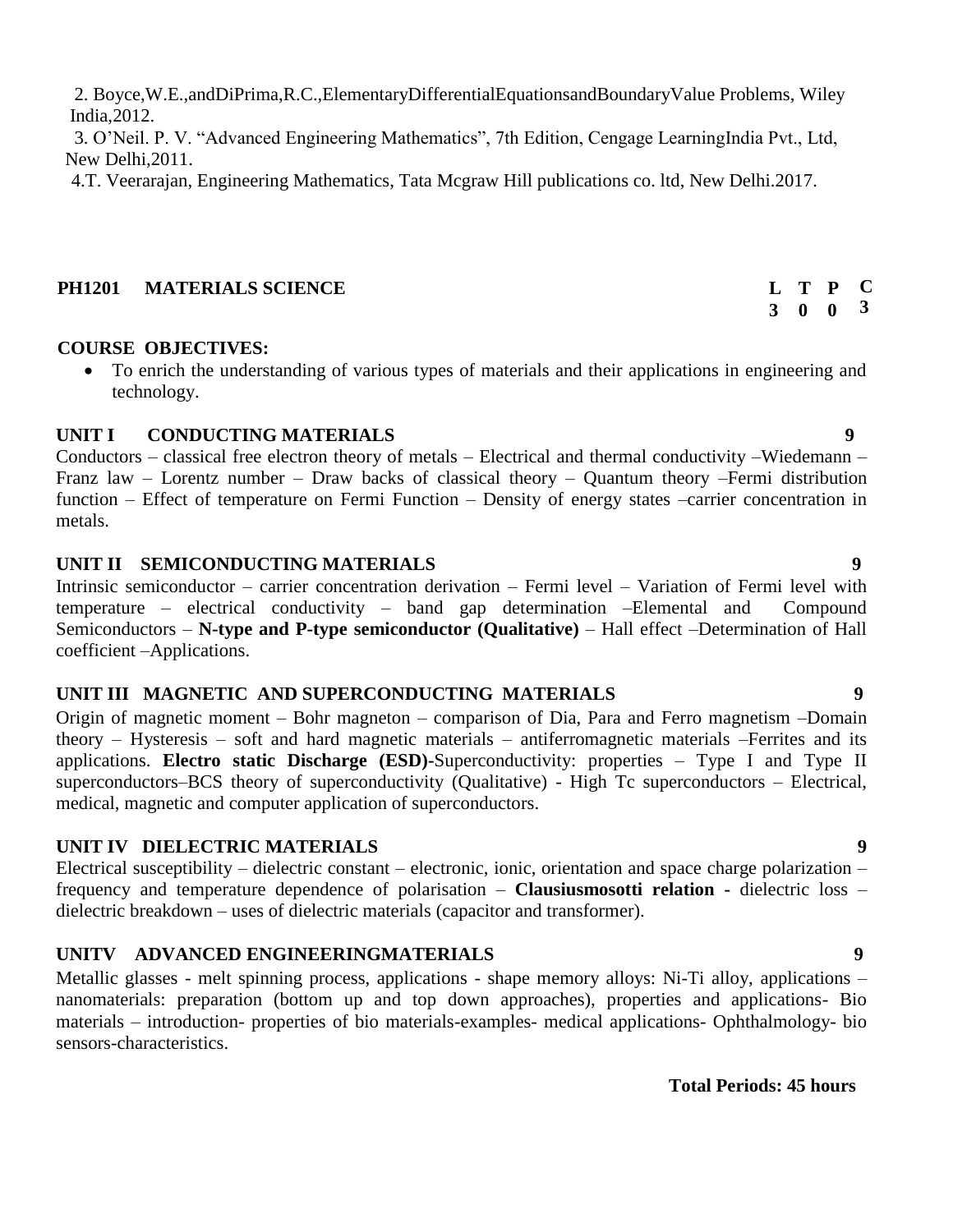### **OUTCOMES:**

At the end of this course,

- The students will gain knowledge of conducting materials and variation of its properties with temperature.
- Acquire knowledge on basics of semiconductor physics and its applications in various devices.
- Get knowledge on magnetic and superconducting materials properties and their various applications.
- The students will understand the basics of dielectric materials, properties and applications of dielectric materials.
- The students will get knowledge about new engineering materials and its applications in social applications.

# **TEXT BOOKS:**

**1.**

- 1. S.Mohan, Principles of Materials Science, MJP Publishers,2018.
- 2. Jasprit Singh, Semiconductor Devices, Basic Principles, Wiley2012.
- 3. Umesh K Mishra and Jasprit Singh, Semiconductor Device Physics and Design‖, Springer,2008.

# **REFERENCES:**

- 1. Wahab, M.A. Solid State Physics: Structure and Properties of Materials‖, Narosa Publishing House,2009.
- 2. William D.CallisterJr, David G. Rethwisch, Materials Science and Engineering, An Introduction,Wiley India (P) Ltd., 8th Edition,2009.
- 3. Pillai S.O., Solid State Physics, New Age International (P) Ltd., Publishers,2009.
- 4. Semiconductor Introduction, [https://youtu.be/k6ZxP9Yr02E\(](https://youtu.be/k6ZxP9Yr02E)Videolecture)
- 5. Superconductivity, [https://youtu.be/D-9M3GWOBrw\(](https://youtu.be/D-9M3GWOBrw)Videolecture)

#### **ME1201 BASIC CIVIL AND MECHANICAL ENGINEERING T P**

**3 0 0 3**

**C**

# **COURSE OBJECTIVES:**

- To impart basic knowledge on Civil and Mechanical Engineering.
- To familiarize the materials and measurements used in Civil Engineering.
- To provide the exposure on the fundamental elements of civil engineering structures.
- To enable the students to distinguish the components and working principle of power plant units, IC engines, and R & AC system.

# **CIVIL ENGINEERING**

### **UNIT I SURVEYING AND CIVILENGINEERING MATERIALS 9**

Surveying: Objects – classification – principles – measurements of distances – angles – leveling – determination of areas– contours – Introduction to astronomical  $\&$  hydrographic surveying – Modern equipments. Civil Engineering Materials: Bricks – stones – sand – cement – concrete – steel - timber – modern materials.

### **UNIT II BUILDING COMPONENTSANDSTRUCTURES 9**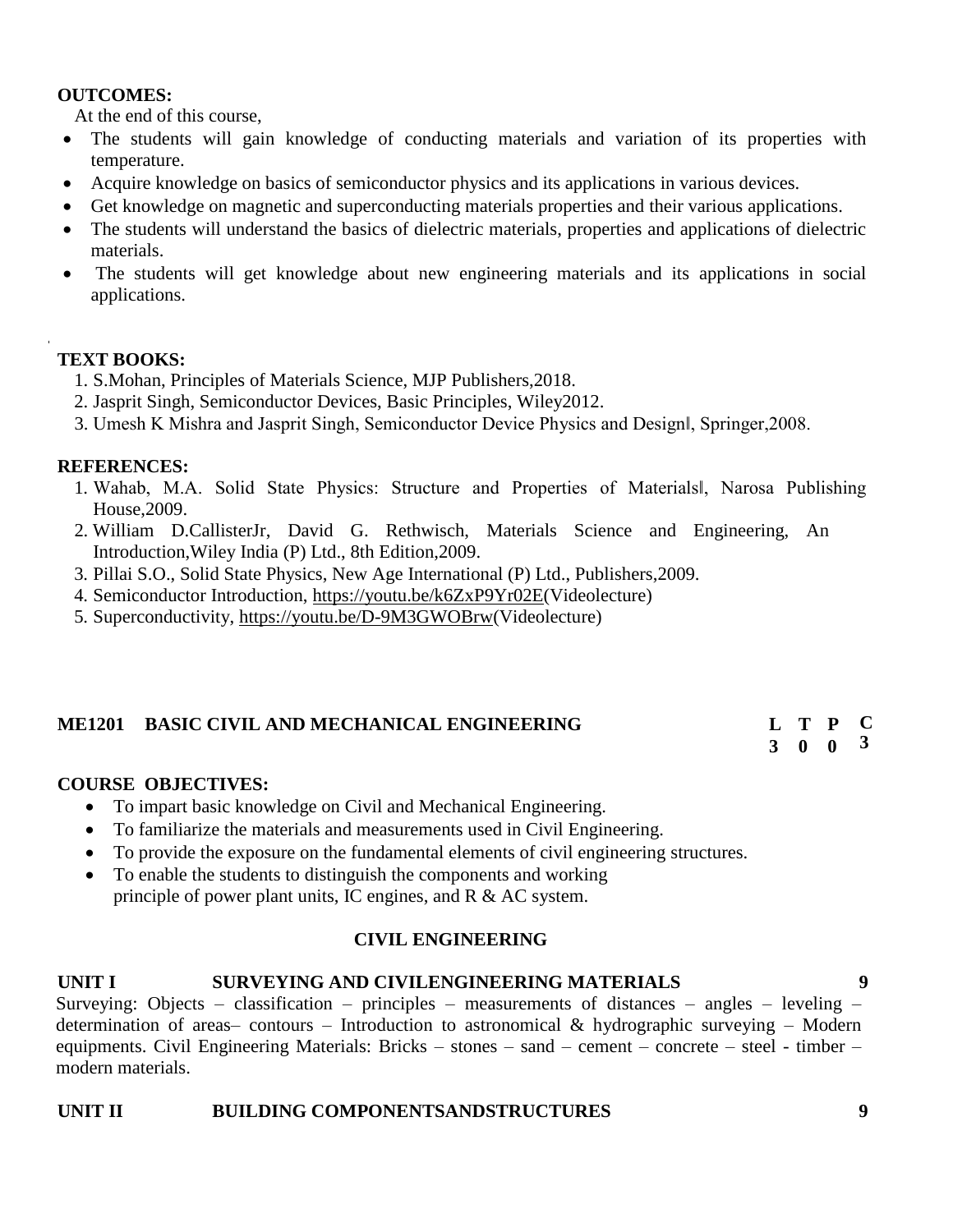Foundations: Types of foundations-Bearing capacity and settlement–Requirement of good foundations. Civil Engineering Structures: Brick masonry – stone masonry – beams – columns – lintels – roofing – flooring plastering – floor area, carpet area and floor space index - Types of Bridges and Dams – water supply - sources and quality of water - Rain water harvesting - introduction to highway and railway.

# **MECHANICAL ENGINEERING**

# **UNIT III POWER PLANTSANDBOILERS 9**

Classification of Power Plants-Working principle of steam, Gas, Diesel, Hydro - electric and Nuclear Power plants -Classification of boilers- working principle of Water Tube Boilers, Fire Tube Boilers and Turbines.

## **UNIT IV I.C. ENGINESANDPUMPS 9**

Internal combustion engines – Working principle of Petrol and Diesel Engines – Four stroke and two stroke cycles – Comparison of four stroke and two stroke engines. Classification of Pumps - Working Principle of Reciprocating Pumps (single acting and double acting) and Centrifugal Pumps.

## **UNIT V REFRIGERATIONANDAIRCONDITIONINGSYSTEM 9**

Terminology of Refrigeration and Air Conditioning. Principle of vapour compression and absorption system–Layout of typical domestic refrigerator–Window and Split type room Air conditioner.

### **Total Periods: 45 hours**

### **OUTCOMES:**

On successful completion of this course, the student will be able to

- appreciate the Civil and Mechanical Engineering components of Projects.
- explain the usage of construction material and proper selection of construction materials.
- measure distances and area by surveying
- identify the components used in power plant cycle.
- demonstrate working principles of petrol and diesel engine.
- elaborate the components of refrigeration and Air conditioning cycle.

### **TEXTBOOKS:**

1. 1.Shanmugam G and Palanichamy M S, "Basic Civil and Mechanical Engineering", Tata McGraw HillPublishingCo., NewDelhi,1996.

# **REFERENCES:**

1. Ramamrutham S., "Basic Civil Engineering", DhanpatRai Publishing Co.(P)Ltd.1999.

- 2. SeetharamanS.,"BasicCivilEngineering",AnuradhaAgencies,2005.
- 3. ShanthaKumar SRJ., "Basic Mechanical Engineering", Hi-tech Publications, Mayiladuthurai, 2000.

4. Venugopal K.and Prahu Raja V., "Basic Mechanical Engineering", Anuradha

Publishers,Kumbakonam,2000.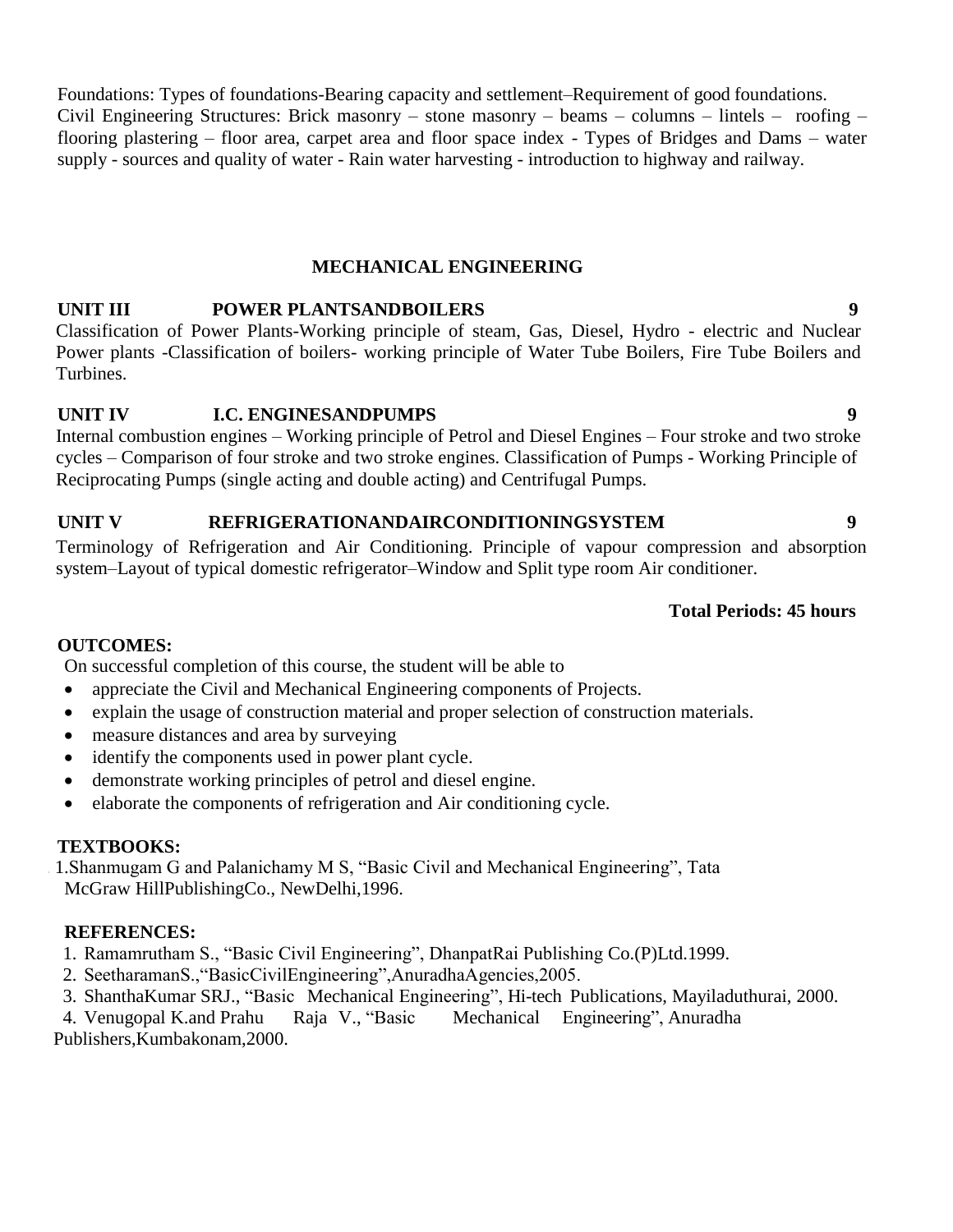# **COURSE OBJECTIVES:**

- To develop C Programs using basic programming constructs.
- To develop C programs using arrays and strings.
- To develop applications in C using functions and functions.
- To develop applications in C using structures.
- To do input/output and file handling in C.

# **UNIT I BASICS OF C PROGRAMMING 9**

Introduction to programming paradigms - Structure of C program - C programming: Identifiers-Keywords-Data Types - Variables - Constants. Operators: Precedence and Associativity –Expressions - Input/ Output statements - Decision making statements - Switch statement - Looping statements - Preprocessor directives - Compilation process

# **UNIT II ARRAYS AND STRINGS 8**

Introduction to Arrays: Declaration, Initialization - One dimensional array - Example Program: Computing Mean, Median and Mode - Two dimensional arrays - Example Program: Matrix Operations (Addition, Scaling, Determinant and Transpose) - String- String operations – String Arrays

# **UNIT III FUNCTIONS AND POINTERS 10**

Introduction to functions: Function prototype,-function definition,- function call,- Built-in functions (string functions math functions) - Recursion-Types of Recursion - Example Program: Computation of Sine series, Scientific calculator using built-in functions, Binary Search using recursive functions-Storage Classes - Pointers - Pointer operators - Null Pointers- Pointer arithmetic - Arrays and pointers - Array of pointers - Example Program: Sorting of names – Parameter passing: Pass by value Pass by reference-Example Program :Swapping of two number sand changing the value of a variable using pass by reference

# **UNIT IV STRUCTURES 9**

Structures-Introduction – need for structure data type – structure definition – Structure declaration – Structure within a structure – Passing structures to functions – Array of structures – Pointers to structures – Union - Programs using structures and Unions, Enumerated data type-Dynamic Memory Allocation

# **UNIT V FILE PROCESSING 9**

Files- Types of file processing: Sequential access, Random access- Sequential access file-Example Program: Finding average of numbers stored in sequential access file - Random access file - Example Program: Payroll System and Transaction processing using random access files - Command line arguments

### **Total Periods: 45 hours**

# **OUTCOMES:**

# **Upon completion of the course, the students will be able to**

- Develop simple applications in C using basic constructs
- Design and implement applications using arrays and strings
- Develop and implement applications in C using functions and pointers.
- Develop applications in C using structures.

#### **3 0 T P 0 C 3**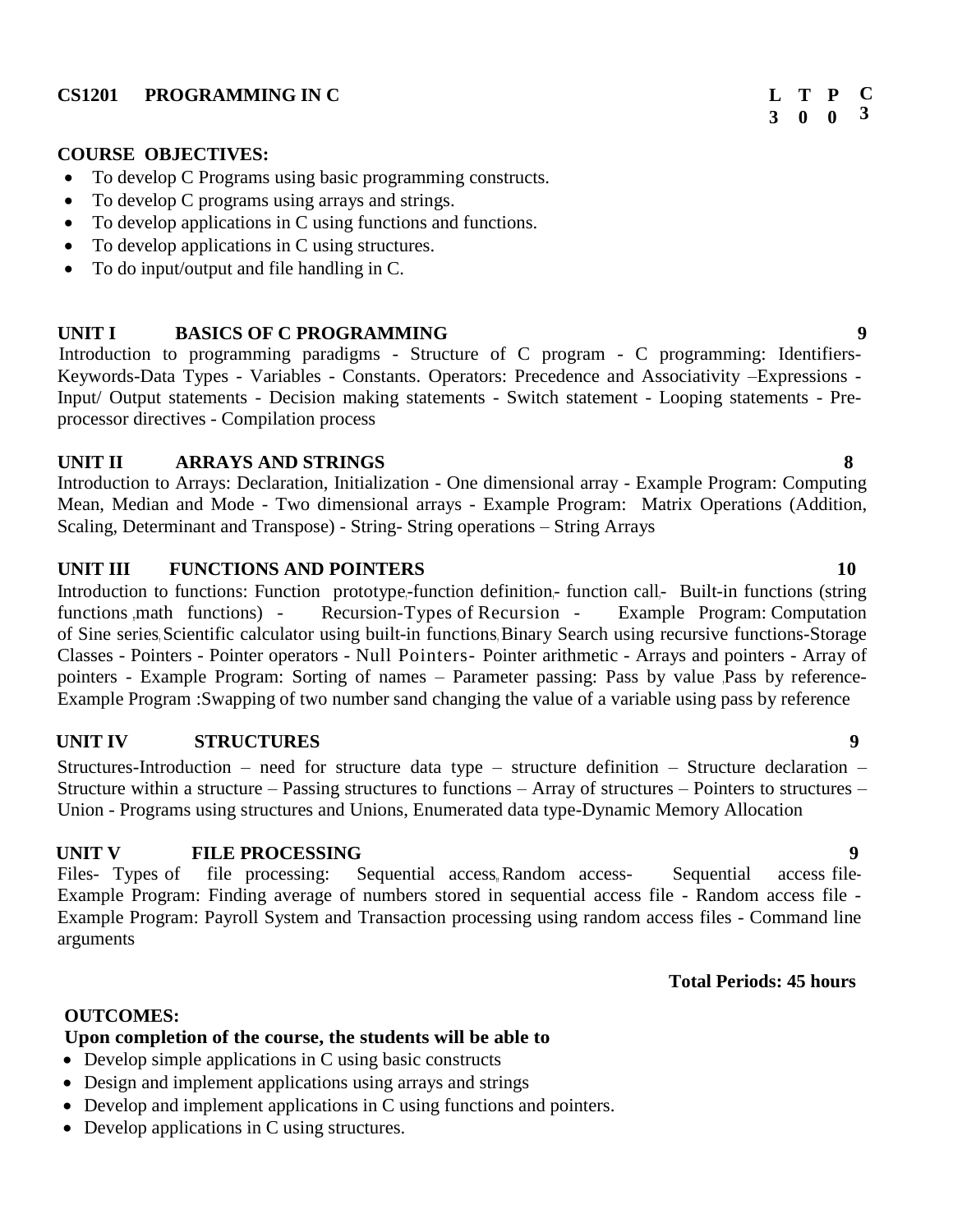Design applications using sequential and random access file Processing.

# **TEXTBOOKS**:

- 1. Reema Thareja,"Programming in C", Oxford University Press, Second Edition,2016.
- **2.** Kernighan,B. Wand Ritchie,D.M,"The C Programming language ",Second Edition, Pearson Education,2006

# **REFERENCES:**

- 1. PaulDeitelandHarveyDeitel,"CHowtoProgram",Seventhedition,Pearson Publication
- 2. Juneja,B.LandAnitaSeth,"ProgramminginC",CENGAGELearningIndiapvt.Ltd.,2011
- 3. Pradip Dey, Manas Ghosh," Fundamentals of Computing and Programming in C", First Edition, Oxford UniversityPress,2009.
- 4. Anita Goel and Ajay Mittal, "Computer Fundamentals and Programming in C", Dorling
- 5. Kindersley(India)Pvt.Ltd.,PearsonEducationinSouthAsia,2011.
- **6.** ByronS.Gottfried,"Schaum's Outline of Theory and Problems of Programming with C", McGraw-HillEducation,1996.

# **EE1205 CIRCUIT THEORY**

# **COURSE OBJECTIVES:**

- To introduce electric circuits and its analysis
- To impart knowledge on solving circuit equations using network theorems
- To introduce the phenomenon of resonance in coupled circuits.
- To educate on obtaining the transient response of circuits.
- To introduce Phasor diagrams and analysis of three phase circuits.

# **UNIT I BASICS OFCIRCUITANALYSIS 12**

Ohm's Law – Kirchhoff's laws –Resistors, Inductors and Capacitors in series and parallel circuits-Mesh current and node voltage method of analysis for D.C and A.C. circuits. Simulation and Experimental verification of KCL and KVL.

# **UNIT II NETWORK REDUCTIONANDTHEOREMS 12**

Network reduction: voltage and current division, source transformation – star delta conversion. Thevenin's and Norton's Theorem – Superposition Theorem – Maximum power transfer theorem – Reciprocity theorem for dc and ac circuits. Simulation and Experimental verification of basic Theorems.

# **UNIT III TRANSIENTRESPONSE ANALYSIS 12**

L and C elements -Transient response of RL, RC and RLC Circuits using Laplace transform for DC input and A.C. sinusoidal input. Simulation and Experimental validation of R-C Transients.

# **UNIT IV THREE PHASE CIRCUITS 12**

A.C. circuits – Average and RMS value - Phasor Diagram – Power, Power Factor and Energy.- Analysis of three phase 3-wire and 4-wire circuits with star and delta connected loads, balanced– phasor diagram of voltages and currents – power measurement in three phase circuits. Simulation of Three phase balanced circuit.

# **UNIT V RESONANCE AND COUPLED CIRCUITS 12**

# **2 2 2 4**

**T P**

**C**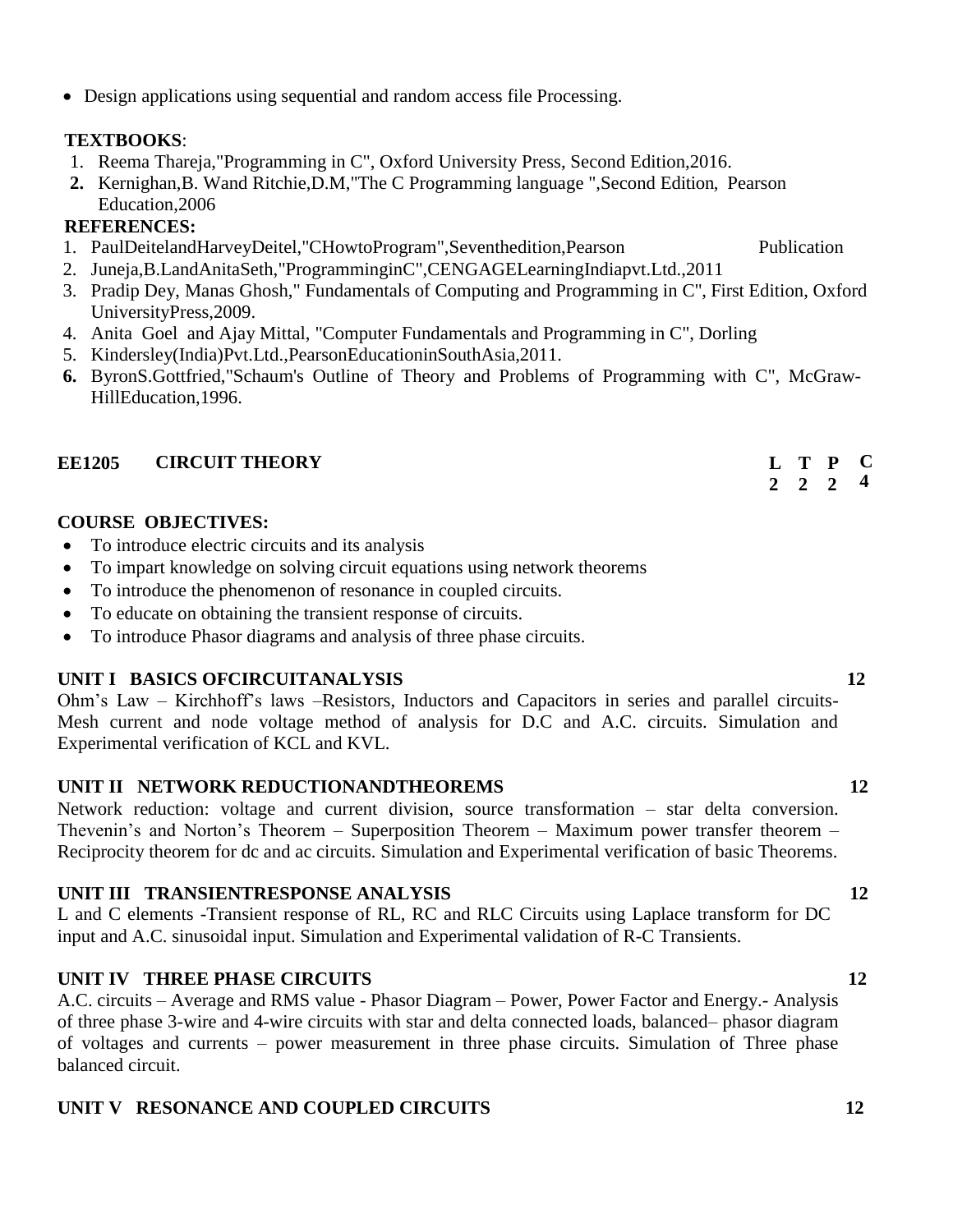Series and parallel resonance – their frequency response – Quality factor and Bandwidth - Self and mutual inductance – Coefficient of coupling – Tuned circuits – Single tuned circuits. Design and simulation of series and parallel resonance circuits.

# **Total Periods: 45 hours**

# **OUTCOMES:**

- Ability to analyse electrical circuits.
- Ability to apply circuit theorems.
- Ability to analyse transients.
- Solve 3 phase circuits under balanced condition using phasor diagrams.
- Study resonance phenomenon in electrical circuits and understand the effect of magnetic coupling between windings.

# **TEXT BOOKS:**

1. William H. HaytJr, Jack E. Kemmerly and Steven M. Durbin, "EngineeringCircuits Analysis", McGraw Hill publishers, edition, New Delhi,2013.

2. Charles K. Alexander, Mathew N.O. Sadiku, "Fundamentals of ElectricCircuits", Second Edition, McGraw Hill,2013.

3. Allan H. Robbins, Wilhelm C. Miller, "Circuit Analysis Theory and Practice",Cengage Learning India,2013.

# **REFERENCES:**

- 1. Chakrabarti A, "Circuits Theory (Analysis and synthesis), DhanpathRai& Sons, New Delhi,1999.
- 2. Jegatheesan, R., "Analysis of Electric Circuits," McGraw Hill,2015.

3. Joseph A. Edminister, MahmoodNahri, "Electric circuits", Schaum's series, McGraw- Hill, New Delhi, 2010.

- 4. M E Van Valkenburg, "Network Analysis",Prentice-Hall of India Pvt Ltd, NewDelhi,2015.
- 5. Mahadevan, K., Chitra, C., "Electric Circuits Analysis," Prentice-Hall of India PvtLtd, New Delhi,2015.

6. Richard C. Dorf and James A. Svoboda, "Introduction to Electric Circuits", 7th Edition, John Wiley & Sons, Inc.2015.

7. Sudhakar A and Shyam Mohan SP, "Circuits and Network Analysis and Synthesis", McGraw Hill,2015.

#### **CY1201 ENVIRONMENTAL SCIENCE AND ENGINEERING L 2 0 0 T P C 0**

# **COURSE OBJECTIVES:**

- To understand nature and the facts about the environment.
- To find and implement scientific, technological, economic and political solutions to environmental problems.
- To study the interrelationship between living organism and environment.
- To appreciate the importance of environment by assessing its impact on the human world; envision the surrounding environment, its functions and its value.
- To study the dynamic processes and understand the features of the earth's interior and surface.
- To study the integrated themes and biodiversity, natural resources, pollution control and waste management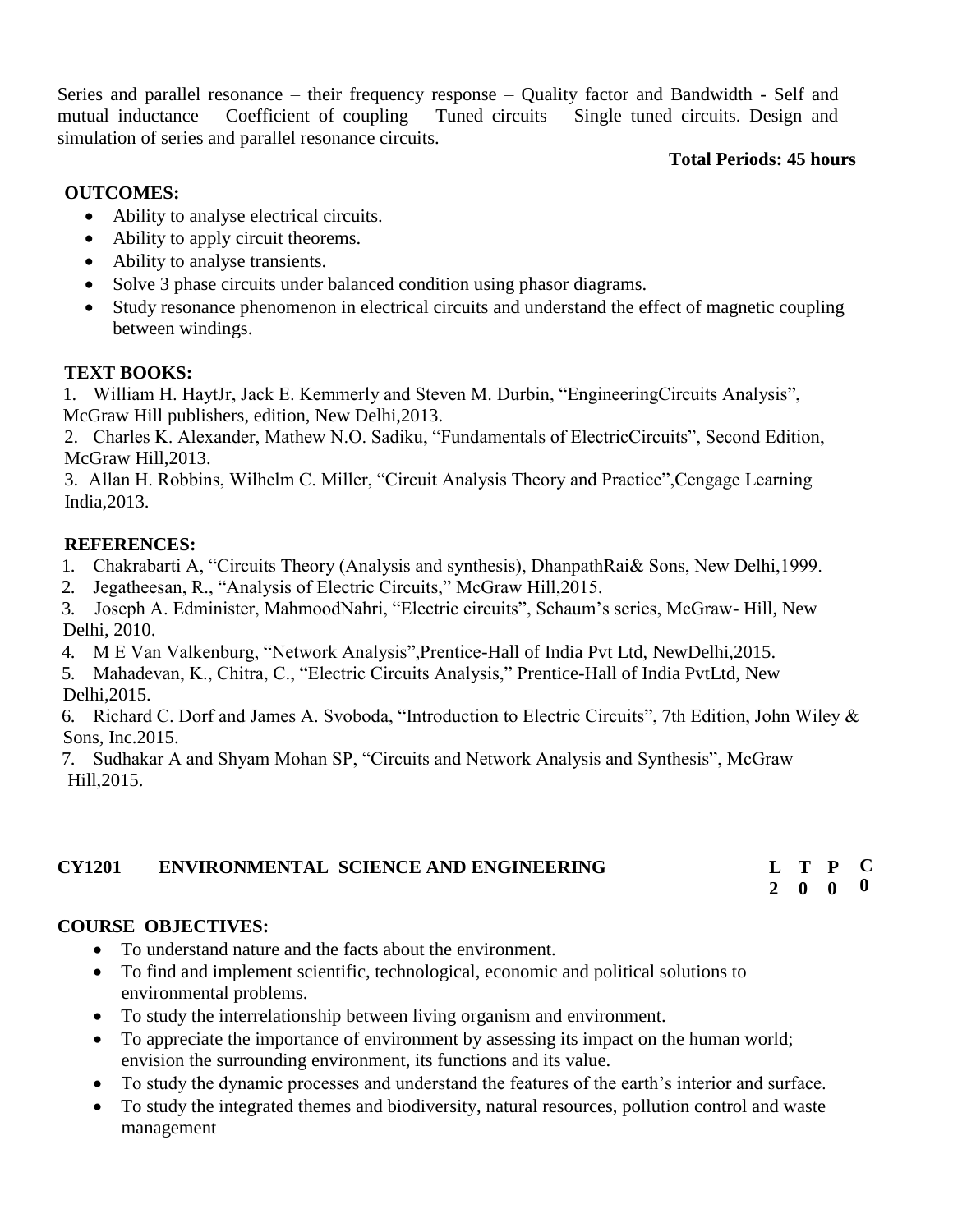### **UNIT I ENVIRONMENT, ECO SYSTEMS AND BIO DIVERSITY 14**

Definition, scope and importance of environment – need for public awareness – concept of an ecosystem – structure and function of an ecosystem – producers, consumers and decomposers – energy flow in the ecosystem – ecological succession – food chains, food webs and ecological pyramids – Introduction, types, characteristic features, structure and function of major ecosystem – Introduction to biodiversity definition: genetic, species and ecosystem diversity – value of biodiversity – Biodiversity at global, national and local levels – India as a mega-diversity nation – hot-spots of biodiversity – threats to biodiversity – endangered and endemic species of India – conservation of biodiversity: In-situ and ex-situ conservation of biodiversity.

### **UNIT II ENVIRONMENTAL POLLUTION 8**

Definition – causes, effects and control measures of: (a) Air pollution (b) Water pollution (c) Soil pollution (d) Marine pollution (e) Noise pollution (f) Thermal pollution (g) Nuclear hazards – solid waste management: causes, effects and control measures of municipal solid wastes – role of an individual in prevention of pollution – pollution case studies – disaster management: floods, earthquake, cyclone and landslides.

## **UNIT III NATURAL RESOURCES 10**

Forest resources: Use and over-exploitation, deforestation, case studies- dams and their effects on forests and tribal people – Water resources: Use and over- utilization of surface and ground water – Mineral resources: environmental effects of extracting and using mineral resources, case studies – Food resources: changes caused by agriculture and overgrazing, effects of modern agriculture, case studies – Energy resources: Growing energy needs, renewable and non-renewable energy sources, use of alternate energy sources. case studies – Land resources: Land as a resource, land degradation, man induced landslides, soilerosion and desertification – 12 Principles of Green chemistry, role of an individual in conservation of natural resources – Equitable use of resources for sustainable life styles.

### **UNIT IV SOCIAL ISSUES AND THE ENVIRONMENT 7**

From unsustainable to sustainable development – urban problems related to energy – water conservation, rain water harvesting, watershed management – resettlement and rehabilitation of people; its problems and concerns, environmental ethics: Issues and possible solutions – climate change, global warming, acid rain, ozone layer depletion, nuclear accidents and holocaust, case studies – environment protection act – Air (Prevention and Control of Pollution) act – Water (Prevention and control of Pollution) act – Wildlife protection act – Forest conservation act –- central and state pollution control boards.

### **UNIT V HUMAN POPULATION AND THE ENVIRONMENT 6**

Population growth, variation among nations – population explosion – family welfare programme – environment and human health – human rights – value education –  $HIV$  /  $AIDS$  – women and child welfare – role of information technology in environment and human health.

## **Total Periods: 45 hours**

### **OUTCOMES:**

- Students will be able to understand the functions of ecosystems and appreciate the biodiversity.
- Students will be able to know the measures to control environmental pollution.
- Students will be able to understand the usage as well as the effects of over exploitation of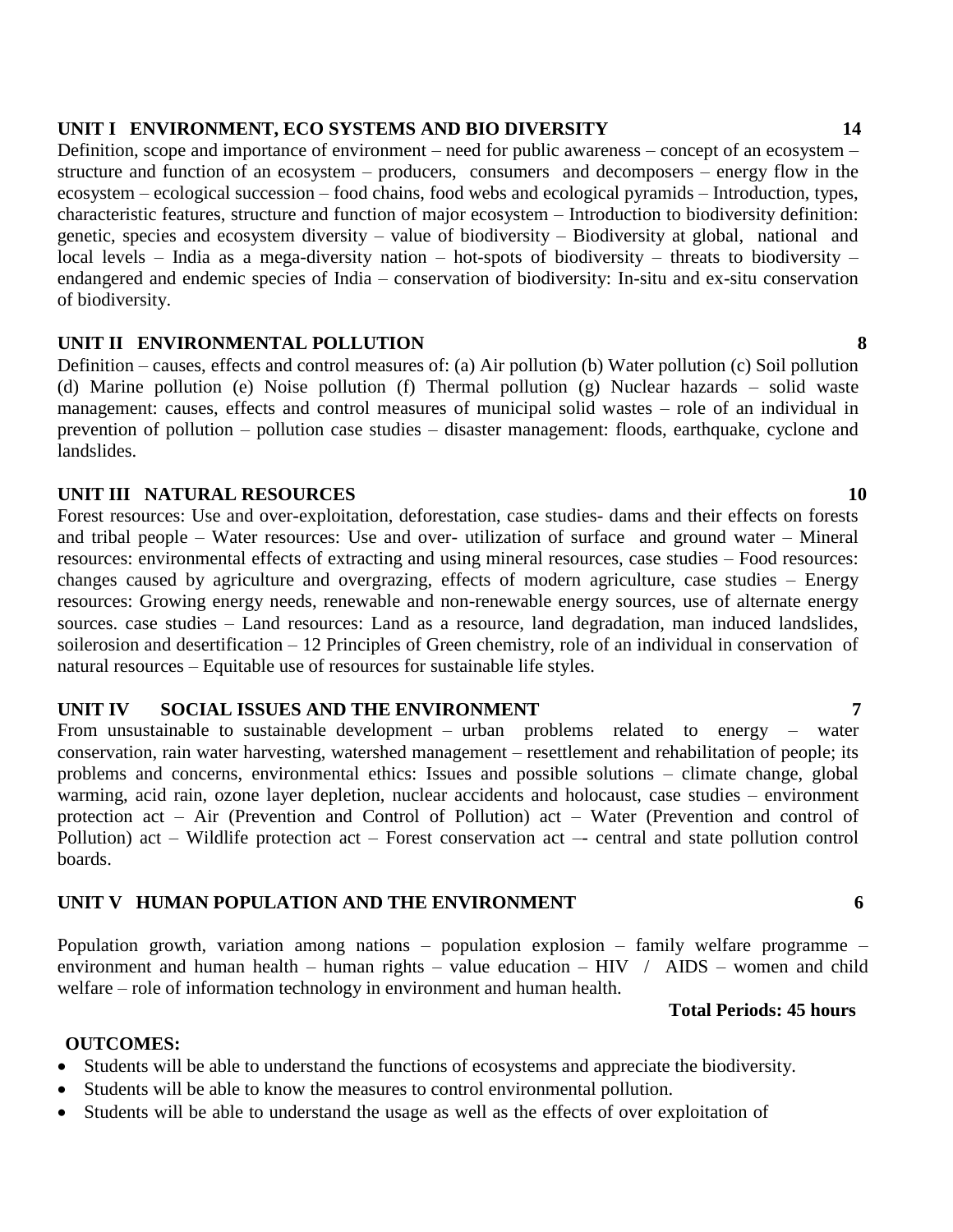natural resources.

- Students will have knowledge about finding technological, economic and political solutions to environmental problems with various Environmental Protection Act in mind.
- Students will be able to understand the interrelationship between population explosion and the environment and also role of IT in environment and human health.
- Students will be able to understand that Environmental problems can only be solved by Public participation in all aspects and cannot be solved by mere laws.

# **TEXT BOOKS:**

1. Environmental Science and Engineering by Anubha Kaushik and C.P.Kaushik-New Age International Publishers. New Delhi, 2017.

# **REFERENCES:**

1.Benny Joseph , Environmental Studies, Tata mcgraw-Hill Publishing Company, Ltd., New Delhi,2006. 2.Dr.B.S.Chauhan,. Environmental Studies , University Science Press, New Delhi,2011

# **CS1203 PROGRAMMING IN C LABORATORY L**

#### **0 0 4 T P C 2**

# **COURSE OBJECTIVES:**

- To develop programs in C using basic constructs.
- To develop programs in C using control statements.
- To develop applications in C using arrays, strings, pointers.
- To develop applications in C using functions, structures.
- To develop applications in C using file processing

# **LIST OF EXPERIMENTS:**

**1.** 1.Input and Output statements

2.Control statements – Branching &Looping

- a) Write a C program to generate Pascal's triangle.
- b) b) Write a C program, which takes two integer operands and one operator form the user,
- performs the operation and then prints the result. (Consider the operators  $+, \cdot, *, \prime$ , % and use
- d) Switch Statement)
	- e) c) Write a C program to find the sum of individual digits of a positive integer.
	- f) d) A Fibonacci sequence is defined as follows: the first and second terms in the sequence are 0 and 1.
- subsequent terms are found by adding the preceding two terms in the sequence. Write a C program to h) generate the first n terms of the sequence.
	- e) Write a C program to generate all the prime numbers between 1 and n, where n is a value Supplied by the user.
	- f) Write a C program to swap Numbers Using Temporary Variables.
	- **2.** 3. Arrays
		- a) Write a C program to search an array element using linear search.
		- b) Write a C program to find both the larges and smallest number in a list of integers.
		- c) Write a C program that uses functions to perform the following:
		- i)Addition of Two Matrices ii)Multiplication of Two Matrices
	- d) Write a C program to implement Bubble sort.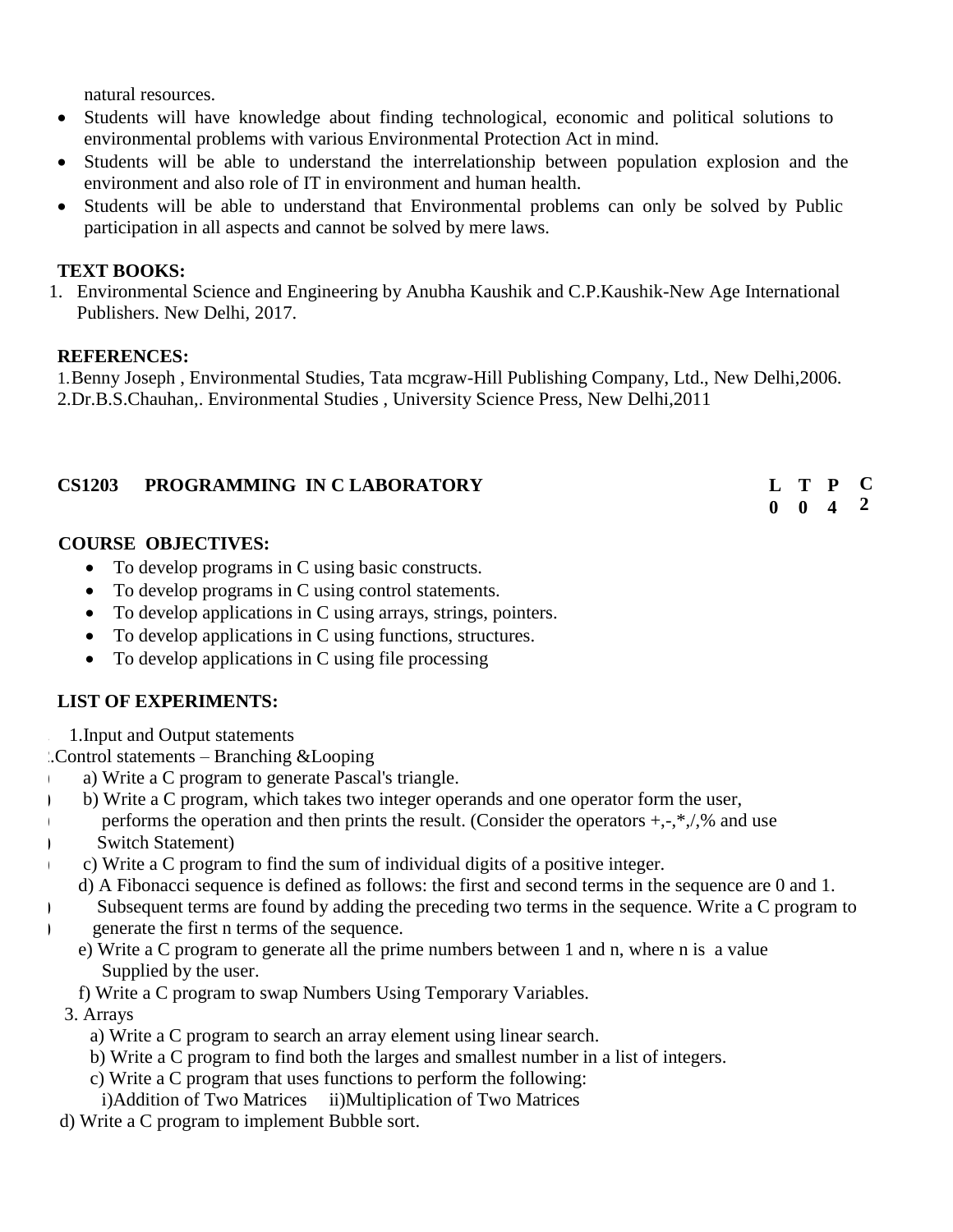### 4.Strings

a)Write a C program that uses functions to perform the following operations:

- i) To insert a sub-string in to given main string from a given position.
- ii) To delete n Characters from a given position in a given string.

b) Write a C program to determine if the given string is a palindrome or not 5.Functions &Pointers:

- Write C programs that use recursive functions
	- i) To find factorial of given number.
	- ii) To solve Towers of Hanoi Problem.
	- iii) To swap the variables using call by value and call by reference.
- 6. a) Generate mark sheet of students using structures.

b) Compute salary slip for five employees using structures and functions.

7. Insert, Update, delete and append telephone details of an individual or a company into a telephone directory using random access file.

## **Total Periods: 60 hours**

## **OUTCOMES:**

## **Upon completion of the course, the students will be able to**

- Develop C programs for simple applications making use of basic constructs.
- Develop C programs for control statements.
- Develop C programs involving arrays, strings and pointers.
- Develop C programs involving functions, and structures.
- Design applications using sequential and random access file processing

#### **GE1201 ENGINEERING PRACTICES LABORATORY L T P C**

#### **0 0 4 2**

# **COURSE OBJECTIVES:**

 To provide exposure to the students with hands on experience on various basic engineering practices in Civil, Mechanical, Electrical and Electronics Engineering.

# **LIST OF EXPERIMENTS:**

# **GROUP A (CIVIL & MECHANICAL)**

# **I CIVILENGINEERINGPRACTICE 13**

### **Buildings:**

(a) Study of plumbing and carpentry components of residential and industrial buildings. Safety aspects.

### **Plumbing Works:**

- (a) Study of pipeline joints, its location and functions: valves, taps, couplings, Unions, reducers, elbows in household fittings.
- (b) Study of pipe connections requirements for pumps and turbines.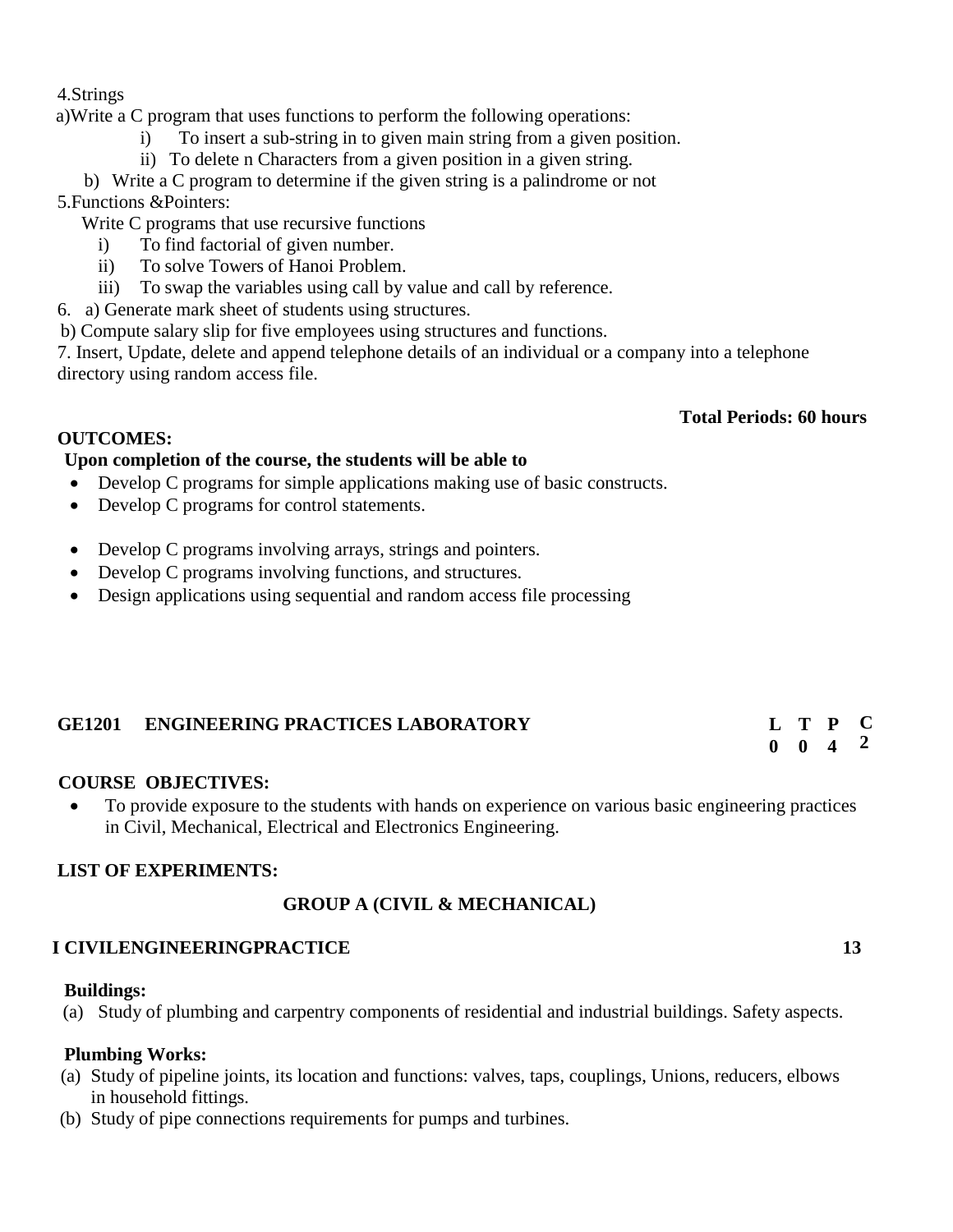- (c) Preparation of plumbing line sketches for water supply and sewage works.
- (d) Hands-on-exercise: Basic pipe connections Mixed pipe material connection pipe connections with different joining components.
- (e) Demonstration of plumbing requirements of high-rise buildings.

#### **Carpentry using Power Tools only:**

- (a) Study of the joints in roofs, doors, windows and furniture.
- (b) Hands-on-exercise: Wood work, joints by sawing, planing and cutting.

### **II MECHANICALENGINEERINGPRACTICE 18**

Welding:

(a) Preparation of butt joints, lap joints and T- joints by Shielded metal arc welding.

(b) Gas welding

practice Basic Machining:

- (a) Simple Turning and Taperturning
- (b) Drilling Practice Sheet

Metal Work:

(a) Forming &Bending:

- (b) Model making Trays andfunnels.
- (c) Different type of joints.

Assembly practice:

- (a) Study of centrifugal pump
- (b) Study of air conditioner

Demonstration on:

- (a) Smithy operations, upsetting, swaging, setting down and bending. Example Exercise Production of hexagonal headed bolt.
- (b) Foundry operations like mould preparation for gear and step conepulley.
- (c) Fitting Exercises Preparation of square fitting and  $V$  fitting models.

# **GROUP -B (ELECTRICAL & ELECTRONICS)**

### **II III ELECTRICAL ENGINEERING PRACTICE 13**

- 1. Residential house wiring using switches, fuse, indicator, lamp and energy meter.
- 2. Fluorescent lamp wiring.
- 3. Stair case wiring
- 4. Measurement of electrical quantities voltage, current, power & power factor in RLC circuit.
- 5. Measurement of energy using single phase energy meter.

6. Measurement of resistance to earth of electrical equipment.

### **III ELECTRONICSENGINEERINGPRACTICE 16**

1. Study of Electronic components and equipments – Resistor, colour coding measurement of

- AC Signal parameter (peak-peak, rms period, frequency) using CRO.
- 2. Study of logic gates AND, OR, EX-OR and NOT.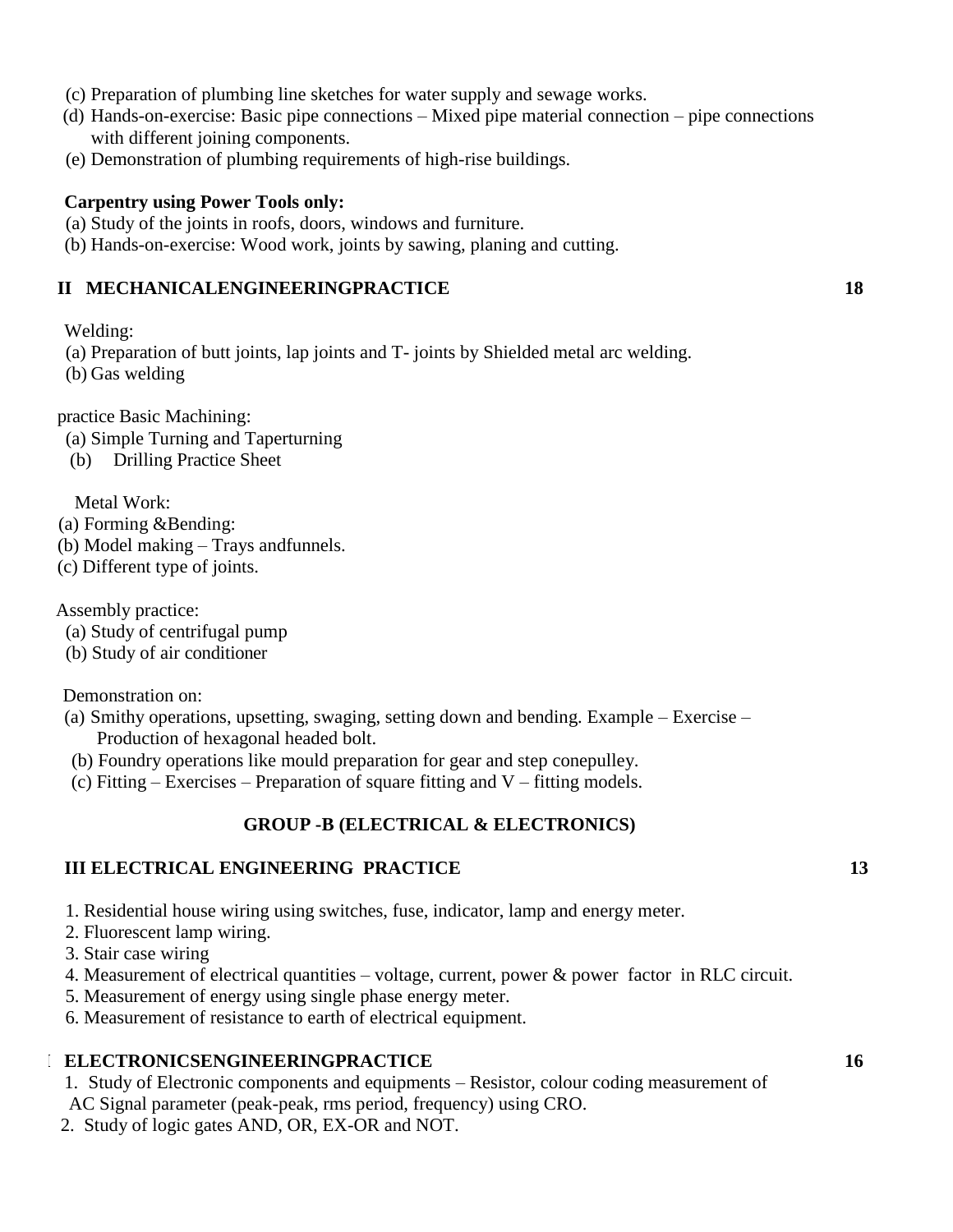- 3. Generation of Clock Signal.
- 4. Soldering practice Components Devices and Circuits Using general purpose PCB.
- 5. Measurement of ripple factor of HWR and FWR.

# **OUTCOMES:**

On successful completion of this course, the student will be able to

- Fabricate carpentry components and pipe connections including plumbing works.
- Use welding equipments to join the structures.
- Carry out the basic machining operations
- Make the models using sheet metal works
- Illustrate on centrifugal pump, Air conditioner, operations of smithy, foundry and fittings
- Carry out basic home electrical works and appliances
- Measure the electrical quantities
- Elaborate on the components, gates, soldering practices.

# **SEMESTER-III**

#### **MA1302 TRANSFORMS AND PARTIAL DIFFERENTIAL EQUATIONS T P C 4**

**COURSE OBJECTIVES:**

- To introduce the basic concepts of PDE for solving standard partial differential equations.
- To introduce Fourier series analysis which is central to many applications in engineering apart from its use in solving boundary value problems.
- To acquaint the student with Fourier series techniques in solving heat flow problems used in various situations.
- To acquaint the student with Fourier transform techniques used in wide variety of situations.

# **UNIT I PARTIAL DIFFERENTIAL EQUATIONS-I** 12

Formation of partial differential equations – Singular integrals - Solutions of standard types of first order partial differential equations - Lagrange's linear equation –Integral surface passing through a curve-surface orthogonal to a system of surface-Non linear partial differential equation –Charpit's method-special methods of solution applicable to certain standard forms- Jacobi's Method

# **UNIT II PARTIAL DIFFERENTIAL EQUATIONS-II 12**

Homogenous Linear partial differential equations of second and higher order with constant coefficients –Non homogeneous Linear partial differential equations of second and higher order with constant coefficients- Partial differential equation reducible to equation with constant coefficients-partial differential equation of order two with variable coefficients

# **UNIT III FOURIER SERIES** 12

Dirichlet's conditions – General Fourier series – Odd and even functions – Half range sine series – Half range cosine series – Complex form of Fourier series – Parseval's identity – Harmonic analysis.

# **UNIT IV APPLICATIONS OF PARTIAL DIFFERENTIAL EQUATIONS 12**

# **Total Periods: 60 hours**

**3 1 0**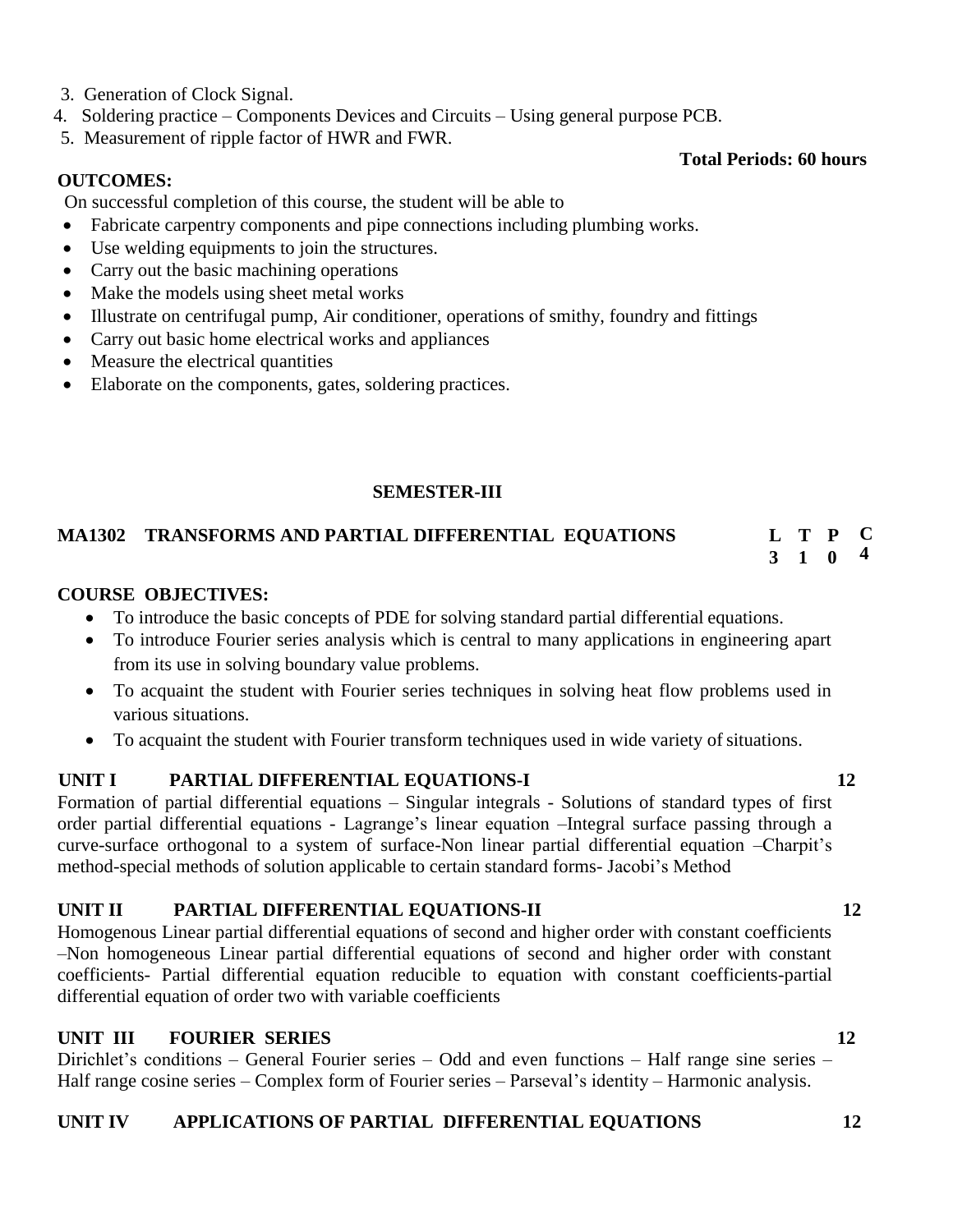Classification of PDE – Method of separation of variables - Fourier Series Solutions of one dimensional wave equation – One dimensional equation of heat conduction – Steady state solution of two dimensional equation of heat conduction.

# **UNIT V FOURIER TRANSFORMS 12**

Statement of Fourier integral theorem – Fourier transform pair – Fourier sine and cosine transforms – Properties – Transforms of simple functions – Convolution theorem – Parseval's identity.

### **Total Periods: 45 hours**

### **OUTCOMES :**

Upon successful completion of the course, students should be able to:

- Understand how to solve the given standard partial differential equations.
- Solve differential equations using Fourier series analysis which plays a vital role in engineering applications.
- Appreciate the physical significance of Fourier series techniques in solving one and two dimensional heat flow problems and one dimensional wave equations.
- Understand the mathematical principles on transforms and partial differential equations would provide them the ability to formulate and solve some of the physical problems of engineering.

#### **TEXT BOOKS :**

**1.** Grewal B.S., "Higher Engineering Mathematics"*,* 43rd Edition, Khanna Publishers, New Delhi, 2014. 1. 2.Narayanan S., Manicavachagom Pillay.T.K and Ramanaiah.G "Advanced Mathematics for Engineering Students", Vol. II & III, S.Viswanathan Publishers Pvt. Ltd, Chennai, 1998.

#### **REFERENCES :**

1. Andrews, L.C and Shivamoggi, B, "Integral Transforms for Engineers" SPIE Press, 1999. 2. Bali. N.P and Manish Goyal, "A Textbook of Engineering Mathematics",  $9<sup>th</sup>$  Edition, Laxmi Publications Pvt. Ltd, 2014.

3. 3.Erwin Kreyszig, "Advanced Engineering Mathematics "*,* 10th Edition, John Wiley, India, 2016. James, G., "Advanced Modern Engineering Mathematics", 3<sup>rd</sup> Edition, Pearson Education, 2007.

5. 4.Ramana. B.V., "Higher Engineering Mathematics"*,* McGraw Hill Education Pvt. Ltd, New Delhi, 2016. 6. 5.Wylie, R.C. and Barrett, L.C., "Advanced Engineering Mathematics "Tata McGraw Hill Education Pvt. Ltd, 6th Edition, New Delhi, 2012.

### **EE1301 ELECTRICAL MACHINES -I**

### **PREREQUEST SUBJECTS:**

- Circuit Theory
- Basic Civil & Mechanical Engineering

### **COURSE OBJECTIVES:**

- To study the magnetic circuit analysis and understand the basic concepts in rotating machines.
- To understand the Working principles of DC Generator, types, determination of their noload/load

| L | T           | $\mathbf{P}$ | C            |
|---|-------------|--------------|--------------|
| 3 | $\mathbf 0$ | 0            | $\mathbf{3}$ |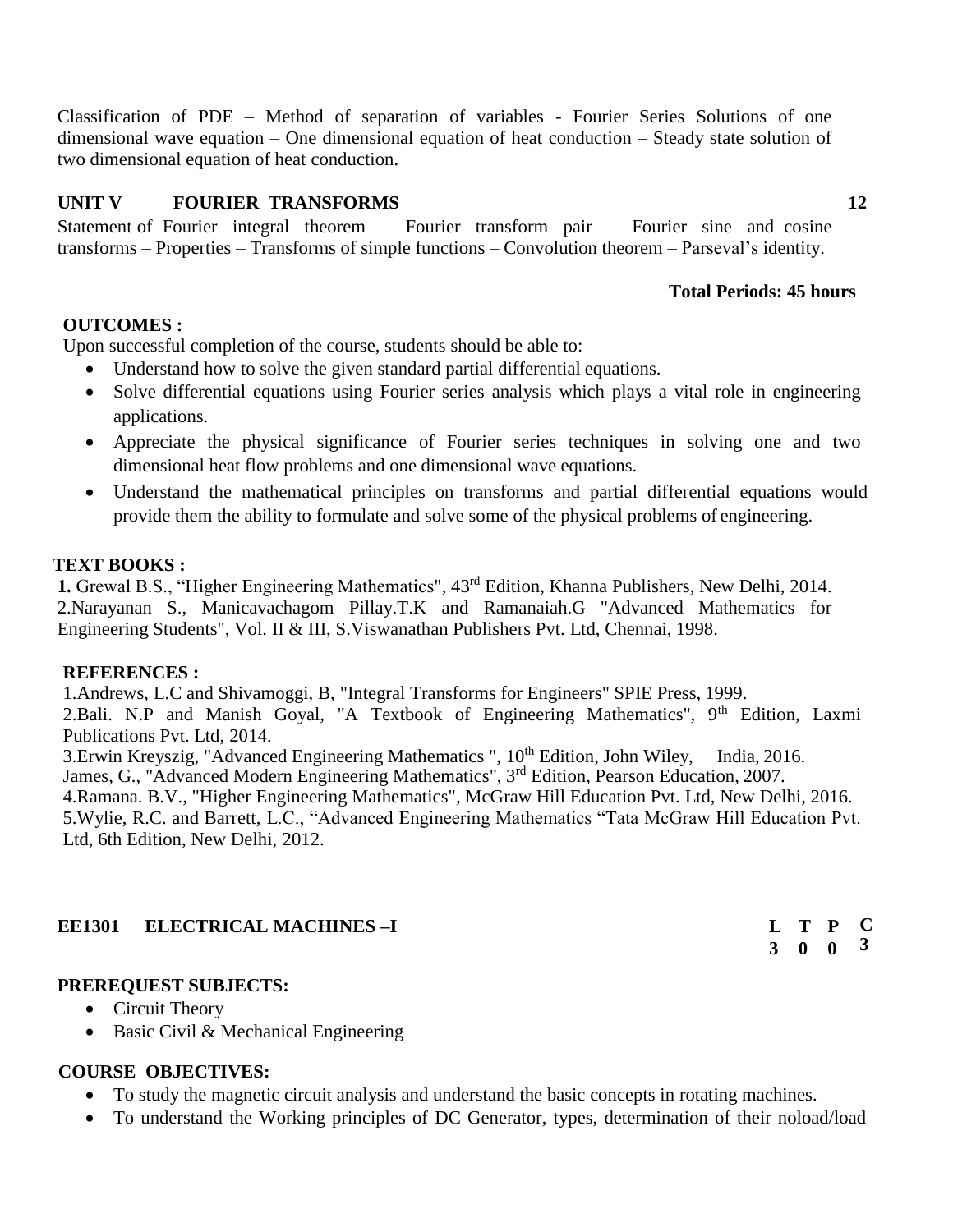characteristics,

- To analyze the speed-torque characteristics of DC motors and understand the starting and methods of speed control of DC motors.
- To understand the Constructional details, the principle of operation of single phase and three phase transformers.
- To study the different testing methods of DC machines & Transformers.

# **UNIT I ELECTRO MAGNETIC INDUCTION AND BASIC CONCEPTS IN ROTATING MACHINES 9**

Introduction to Magnetic Circuits – Magnetically Induced EMF and Force – AC Operation of Magnetic Circuits –. Energy in Magnetic Systems – Field Energy & Mechanical Force – Single and Multiple Excited Systems. MMF of Distributed Windings – Magnetic Fields in Rotating Machines

# **UNIT II – DC GENERATORS 9**

**C**onstructional features of DC machine – Principle of operation of DC generator – EMF equation – Types of excitation – No load and Load Characteristics of DC generators – Commutation – Armature Reaction – Parallel operation of DC generators

# **UNIT III – DC MOTORS 9**

Principle of operation of DC motors-Back EMF – Torque equation –Types of DC motors-Speed – Torque characteristics of DC motors – Starting of DC motors: 2 point starter, 3 point starter, 4 point starter – Speed control: Field control, Armature control, voltage control – Losses and efficiency –Applications

# **UNIT IV– TRANSFORMERS 9**

Principle of operation – Constructional features of single phase and three phase transformers – EMF equation – Transformer on No load and Load –Phasor diagram - Equivalent Circuit – Regulation - Three Phase Transformer Connections-Parallel Operation of single phase and three phase transformer- Auto transformers.

# **UNIT V– TESTING OF DC MACHINES & TRANSFORMERS 9**

Losses and efficiency –Condition for maximum efficiency – Testing of DC machines: Brake test, Swinburne's test, Retardation test, Hopkinson's test- Testing of transformer: Polarity Test, load test(single phase and three phase transformers), Open Circuit and Short Circuit test, Sumpner's test – All day efficiency.

# **Total Periods: 45 hours**

# **OUTCOMES:**

- Ability to analyze the magnetic-circuits and understand the concepts of electromechanical energy conversion.
- Ability to acquire the knowledge in working principles of DC Generator
- Ability to acquire the knowledge in working principles of DC Motor and various losses taking place in it.
- Ability to acquire the knowledge in constructional details and working principle of transformers and parallel operation of 3Phase transformers.
- Ability to understand the test methods to analyze the DC machines and Transformers.

# **TEXT BOOKS:**

1.Kothari.D.P and Nagrath.I.J., "Electrical Machines", Tata McGraw Hill Publishing Co.Ltd, New Delhi, 5th edition 2017.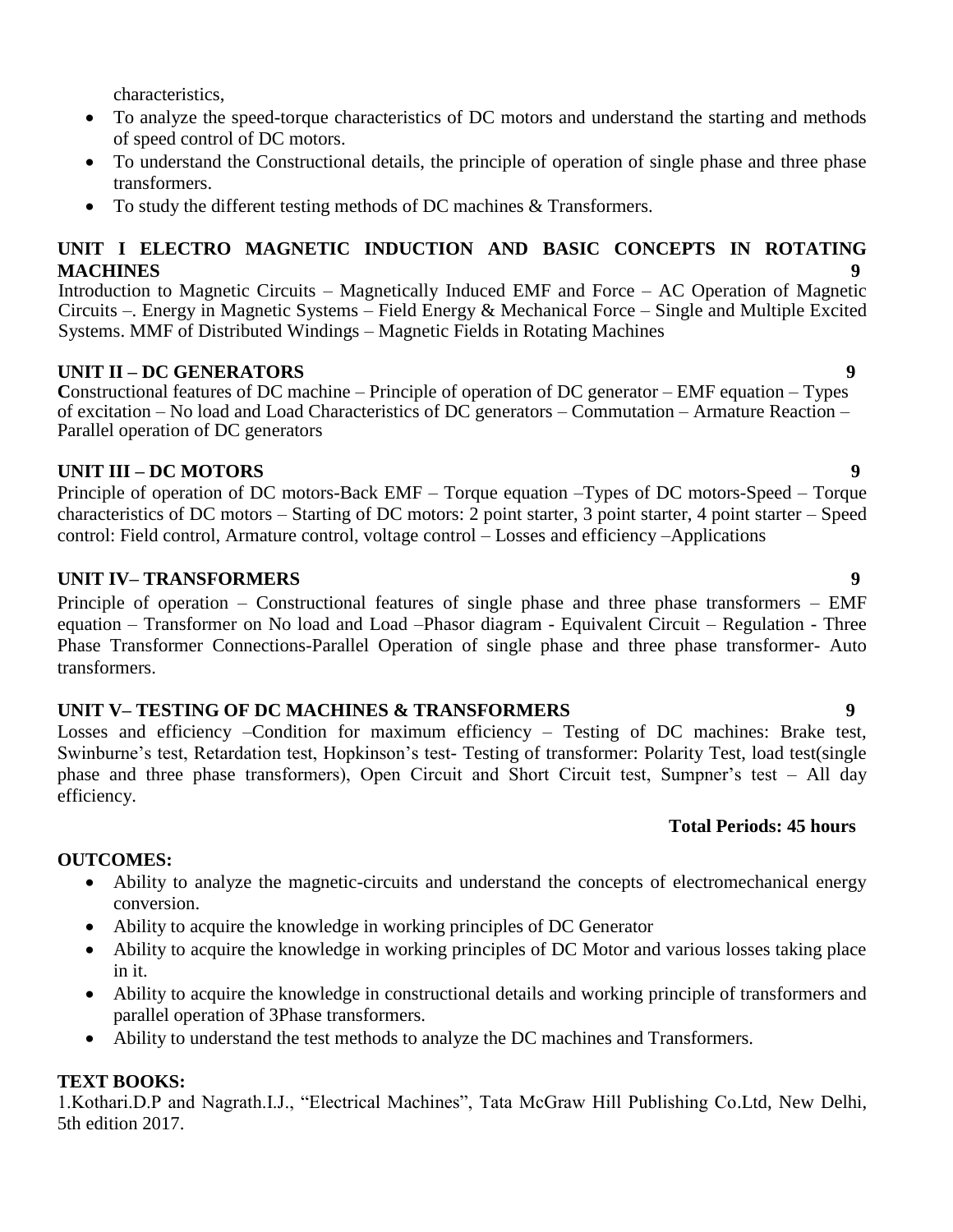2.Bimbhra.P.S, "Electrical Machines", Khanna Publishing; Second edition 2017.

# **REFERENCES:**

.

1.Dr. MurugeshKumar.K. "DC Machines & Transformers", Vikas Publishing House Pvt Ltd.,2nd edition 2017.

2.Fitgerald, A.E., Charles Kingsely Jr. Stephen D.Umans, "Electric Machinery" McGraw Hill Books Company,6th edition 2002.

3.Hill Stephen, Chapman.J, "Electric Machinery Fundamentals", McGraw Hill Book Co., New Delhi, 4th edition 2017.

4.Albert E Clayton and Hancock.N.N, "The performance and design of direct current Machines", Oxford and IBH publishing company Pvt. Ltd., New Delhi 1990

# **EE1302 ELECTROMAGNETIC THEORY L**

## **PREREQUEST SUBJECTS:**

• Circuit Theory

# **COURSE OBJECTIVES:**

To impart knowledge on the concepts of

- the basic mathematical concepts related to electromagnetic vector fields
- Electrostatic fields, electrical potential, energy density and their applications.
- Magneto static fields, magnetic flux density, vector potential and its applications.
- Different methods of emf generation and Maxwell's equations Electromagnetic waves and characterizing parameters

# **UNIT I ELECTROSTATICS – I 9**

Electromagnetic spectrum - Sources and effects of electromagnetic fields – Coordinate Systems: Cartessian, Cylindrical and Spherical system– Transformations of Vector fields –Gradient, Divergence, Curl – Divergence and stokes theorems and its applications – Coulomb's Law – Electric field intensity – Field due to discrete and continuous charges(line, circular ring, infinite sheet of charge) – Gauss's law and applications.

# **UNIT II ELECTROSTATICS – II 9**

Electric potential, potential due to circular coil –Electric dipole, Electric field and equipotential plots, Uniform and Non-Uniform field,Utilization factor – Electric field in free space, conductors, dielectrics – Dielectric polarization –Dielectric strength – Electric field in multiple dielectrics – Boundary conditions, Poisson's and Laplace's equations, Capacitance, Energy density,Applications.

# **UNIT III MAGNETOSTATICS 9**

Lorentz force, magnetic field intensity (H) – Biot–Savart's Law – Ampere's Circuit Law – H due to straight conductors, circular loop, infinite sheet of current, Magnetic flux density  $(B) - B$  in freespace, conductor, magnetic materials – Magnetization, Magnetic field in multiple media – Boundary conditions, scalar and vector potential, Poisson's Equation, Inductance, Energy density, Applications.

# **UNIT IV ELECTRODYNAMIC FIELDS 9**

**C 3**

**3 0 0 T P**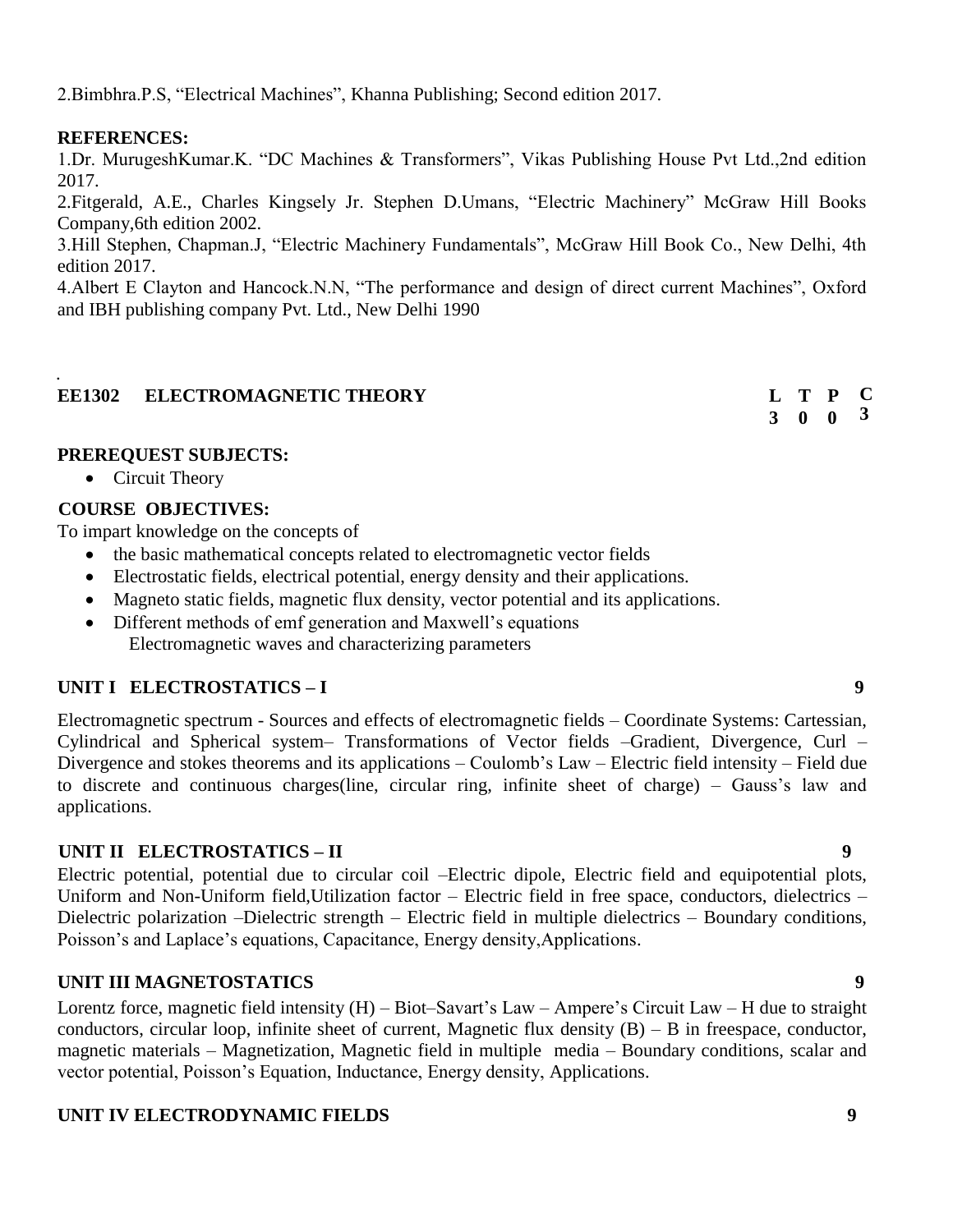Magnetic Circuits – Faraday's law – Transformer and motional EMF – Displacement current –Maxwell's equations (differential and integral form) – Magnetic force, Torque - Relation between field theory and circuit theory – Applications.

# **UNIT V ELECTROMAGNETIC WAVES 9**

Electromagnetic wave generation and equations – Wave parameters: velocity, intrinsic impedance, propagation constant, attenuation constant and Phase constant- Waves in free space, conductor, lossy and lossless dielectrics, conductors- skin depth – Poynting vector and Poynting theorem– Plane wave reflection and refraction-Brewsters angle.

# **Total Periods:45 hours**

# **COURSE OUTCOMES:**

- Ability to understand the basic mathematical concepts related to electromagnetic vectorfields.
- Ability to understand the basic concepts about electrostatic fields, electrical potential,energy density and their applications.
- Ability to acquire the knowledge in magneto static fields, magnetic flux density, vectorpotential and its applications.
- Ability to understand the different methods of emf generation and Maxwell's equations
- Ability to understand the basic concepts electromagnetic waves and characterizingparameters
- Ability to understand and compute Electromagnetic fields and apply them for design andanalysis of electrical equipment and systems

# **TEXT BOOKS:**

1. Mathew N. O. Sadiku, 'Principles of Electromagnetics', 6th Edition, Oxford University Press Inc. Asian edition, 2015.

2. William H. Hayt and John A. Buck, 'Engineering Electromagnetics', McGraw Hill Special Indian edition, 2017.

3. Kraus and Fleish, 'Electromagnetics with Applications', McGraw Hill International Editions, Fifth Edition, July 2017.

# **REFERENCES**

1. V.V.Sarwate, 'Electromagnetic fields and waves', First Edition, Newage Publishers, June 2018

2. J.P.Tewari, 'Engineering Electromagnetics - Theory, Problems and Applications', Second Edition, Khanna Publishers.

3. Joseph. A.Edminister, 'Schaum's Outline of Electromagnetics, Third Edition (Schaum's Outline Series), McGraw Hill, 2013.

4. S.P.Ghosh, LipikaDatta, 'Electromagnetic Field Theory', First Edition, McGraw Hill Education(India) Private Limited, 2017.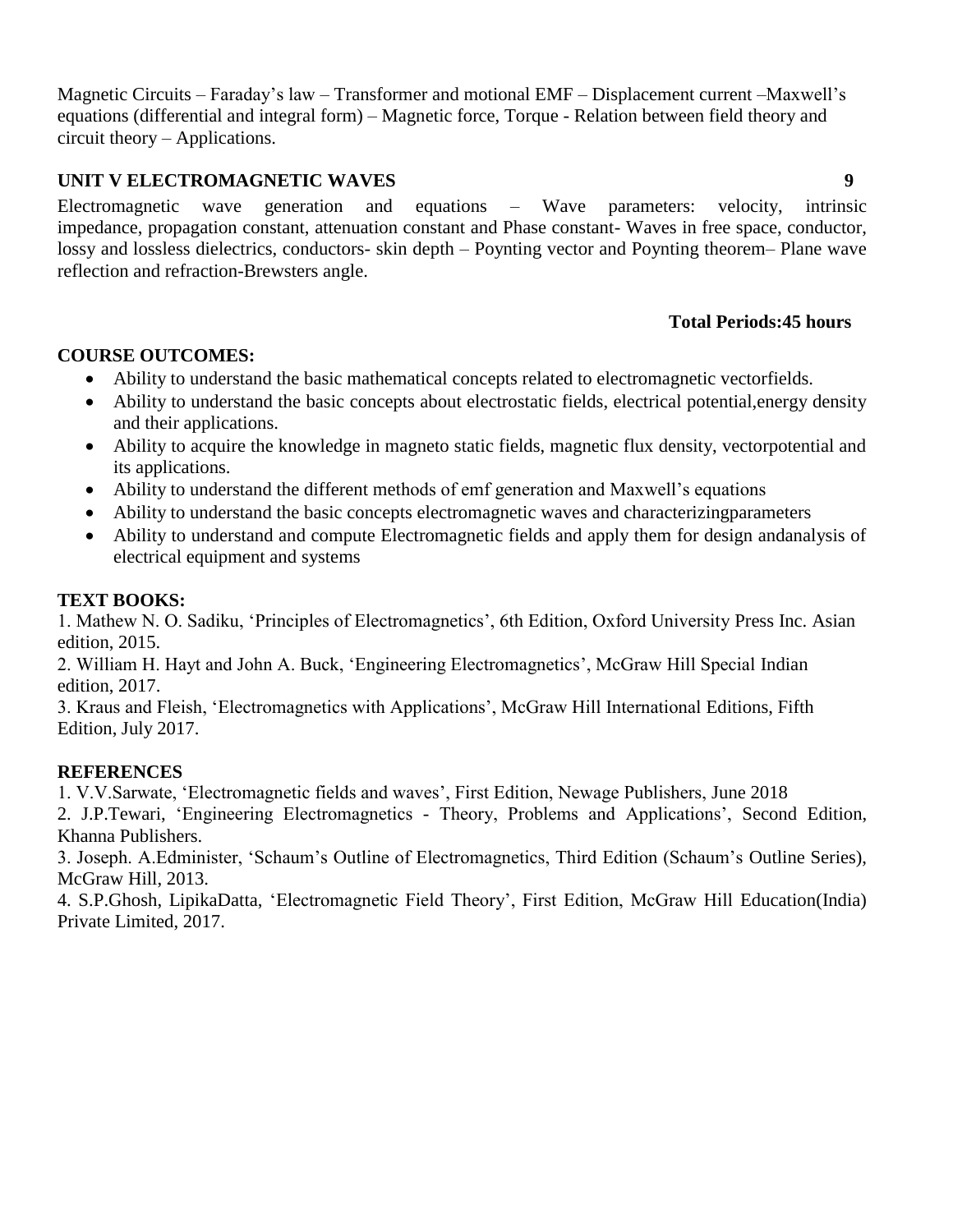# **EE1303 ELECTRON DEVICES AND CIRCUITS**

#### **3 0 0 T P C 3**

### **PREREQUEST SUBJECTS:**

- Materials Science
- Circuit Theory

# **COURSE OBJECTIVES:**

The student should be made to:

- Understand the structure of basic electronic devices and applications of electronic devices.
- Be exposed to active and passive circuit elements.
- Familiarize the operation and applications of transistors and thyristors.
- Explore the characteristics of amplifier gain and frequency response.
- Learn the required functionality of positive and negative feedback systems.

# **UNIT I PN JUNCTION DEVICES 9**

PN junction diode –structure, operation and V-I characteristics, diffusion and transition capacitance - Rectifiers – Half Wave and Full Wave Rectifier- clippers and clamper (qualitative treatment)-Zener Diodeoperation and characteristics , Zener as regulator-Display devices- Basic operation of LED, Laser diodes, Photo diode and Phototransistor .

# **UNIT II TRANSISTORS AND THYRISTORS 9**

Bipolar Junction Transistors-structure, operation and characteristics of BJT in CB, CE and CC configurations- Biasing- Fixed, emitter feedback and Voltage divider bias- JFET, MOSFET- structure, Operation, Characteristics and JFET as a voltage controlled resistor –FET Biasing-Self bias and Voltage divider bias - UJT- structure, operation ,characteristics and UJT as saw tooth oscillator. Introduction to thyristors and IGBT - Structure and characteristics.

# **UNIT III AMPLIFIERS 9**

BJT small signal model – Analysis of CE, CB, CC amplifiers- Gain and frequency response –MOSFET small signal model– Analysis of CS and Source follower – Gain and frequency response- High frequency analysis.

# **UNIT IV MULTISTAGE AMPLIFIERS AND DIFFERENTIAL AMPLIFIER 9**

BIMOS cascade amplifier, Differential amplifier – Common mode and Difference mode analysis using BJT – Differential amplifier using FET– Single tuned amplifiers– Gain and frequency response – Neutralization methods, power amplifiers –Types (Qualitative analysis).

# **UNIT V FEEDBACK AMPLIFIERS AND OSCILLATORS 9**

Feedback concept-Advantages of negative feedback – voltage / current, series and Shunt feedback –positive feedback – Condition for oscillations, phase shift ,Wien bridge, Hartley, Colpitts and Crystal oscillators.

# **Total Periods: 45 hours**

# **OUTCOMES:**

Upon Completion of the course, the students will be ability to:

- Explain the structure and working operation of basic electronic devices.
- Able to identify and differentiate both active and passive elements
- Analyze the characteristics of different electronic devices such as diodes, Transistors and Thyristors.
- Choose and adapt the required components to construct an amplifier circuit.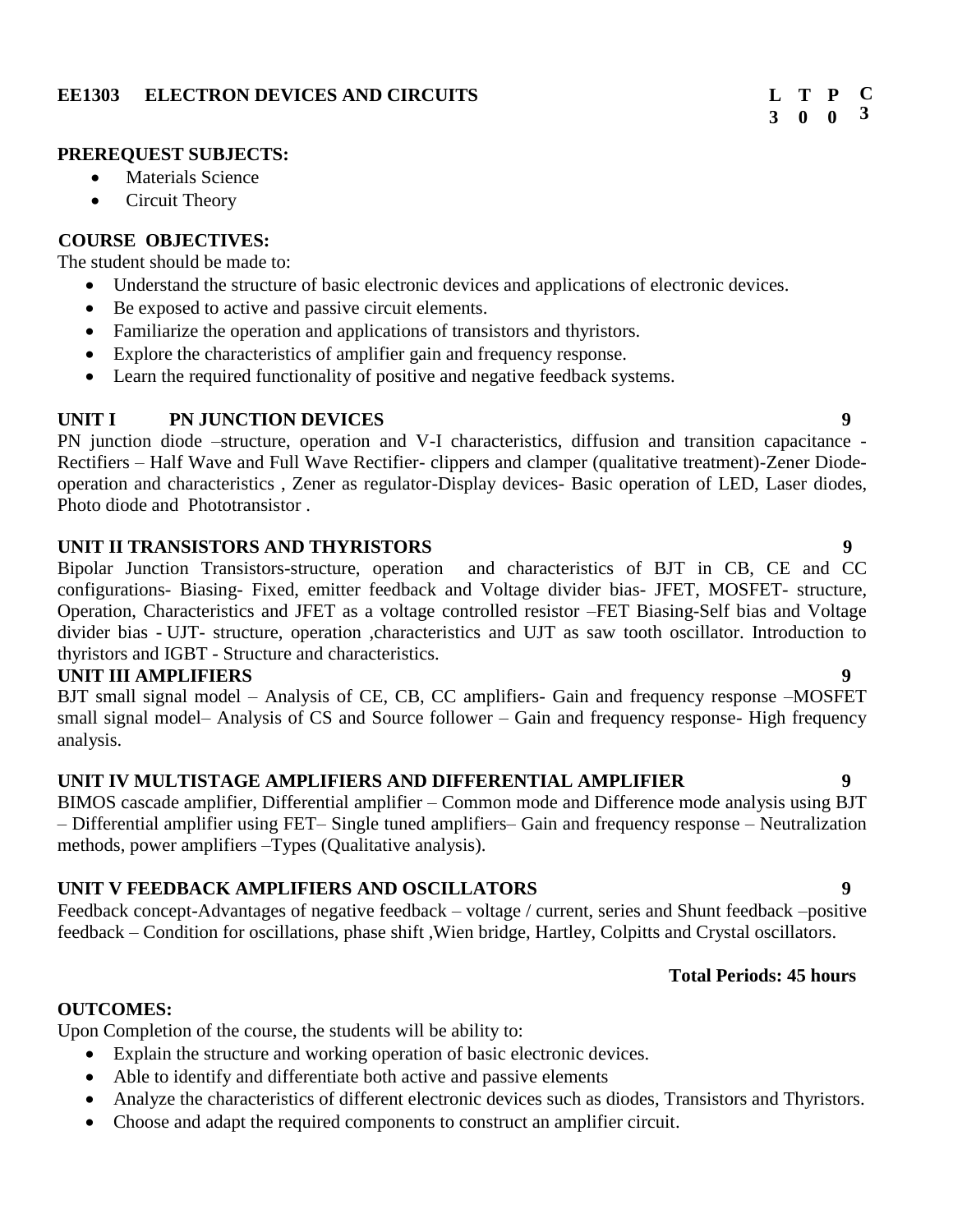Employ the acquired knowledge in design and analysis of oscillators

# **TEXT BOOKS:**

1. David A. Bell ,"Electronic devices and circuits", Oxford University higher education, 5<sup>th</sup> edition 2010.

2. Sedra and smith, "Microelectronic circuits",7thEd., Oxford University Press

# **REFERENCES:**

1. Balbir Kumar, Shail.B.Jain, "Electronic devices and circuits" PHI learning private limited, 2nd edition2014.

2. Thomas L.Floyd, "Electronic devices" Conventional current version, Pearson prentice hall, 10<sup>th</sup> Edition, 2017.

3. Millman J, Halkias.C.andSathyabrada Jit, Electronic Devices and Circuits, 4th Edition, Mc Graw Hill Education (India) Private Ltd., 2015

4. Robert L. Boylestad and Louis Nasheresky, —Electronic Devices and Circuit Theoryl, 11th Edition, Pearson Education, 2013

| <b>EE1304 DIGITAL LOGIC CIRCUITS</b> |                 | L T P C |  |
|--------------------------------------|-----------------|---------|--|
|                                      | $3 \t0 \t2 \t4$ |         |  |

# **COURSE OBJECTIVES:**

- To study various number systems and simplify the logical expressions using Boolean Functions
- To study combinational circuits
- To design various synchronous and asynchronous circuits.
- To introduce asynchronous sequential circuits and PLDs
- To introduce digital simulation for development of application oriented logic circuits.

# **UNIT I NUMBER SYSTEMS AND DIGITAL LOGIC FAMILIES 9**

Review of number systems, binary codes, error detection and correction codes (Parity and Hamming code) - Digital Logic Families -comparison of RTL, DTL, TTL, ECL and MOS families -operation, characteristics of digital logic family.

# **UNIT II COMBINATIONAL CIRCUITS 9**

Combinational logic - representation of logic functions-SOP and POS forms, K-map representations minimization using K maps -simplification and implementation of combinational logic – multiplexers and de multiplexers - code converters, adders, subtractors, Encoders and Decoders-Experimental verification of combinational circuits.

# **UNIT III SYNCHRONOUS SEQUENTIAL CIRCUITS 9**

Sequential logic- SR, JK, D and T flip flops - level triggering and edge triggering - counters - asynchronous and synchronous type - Modulo counters - Shift registers - design of synchronous sequential circuits – Moore and Melay models- Counters, state diagram; state reduction; state assignment - Experimental verification of sequential circuits.

# **UNIT IV ASYNCHRONOUS SEQUENTIAL CIRCUITS AND PROGRAMMABILITY LOGIC**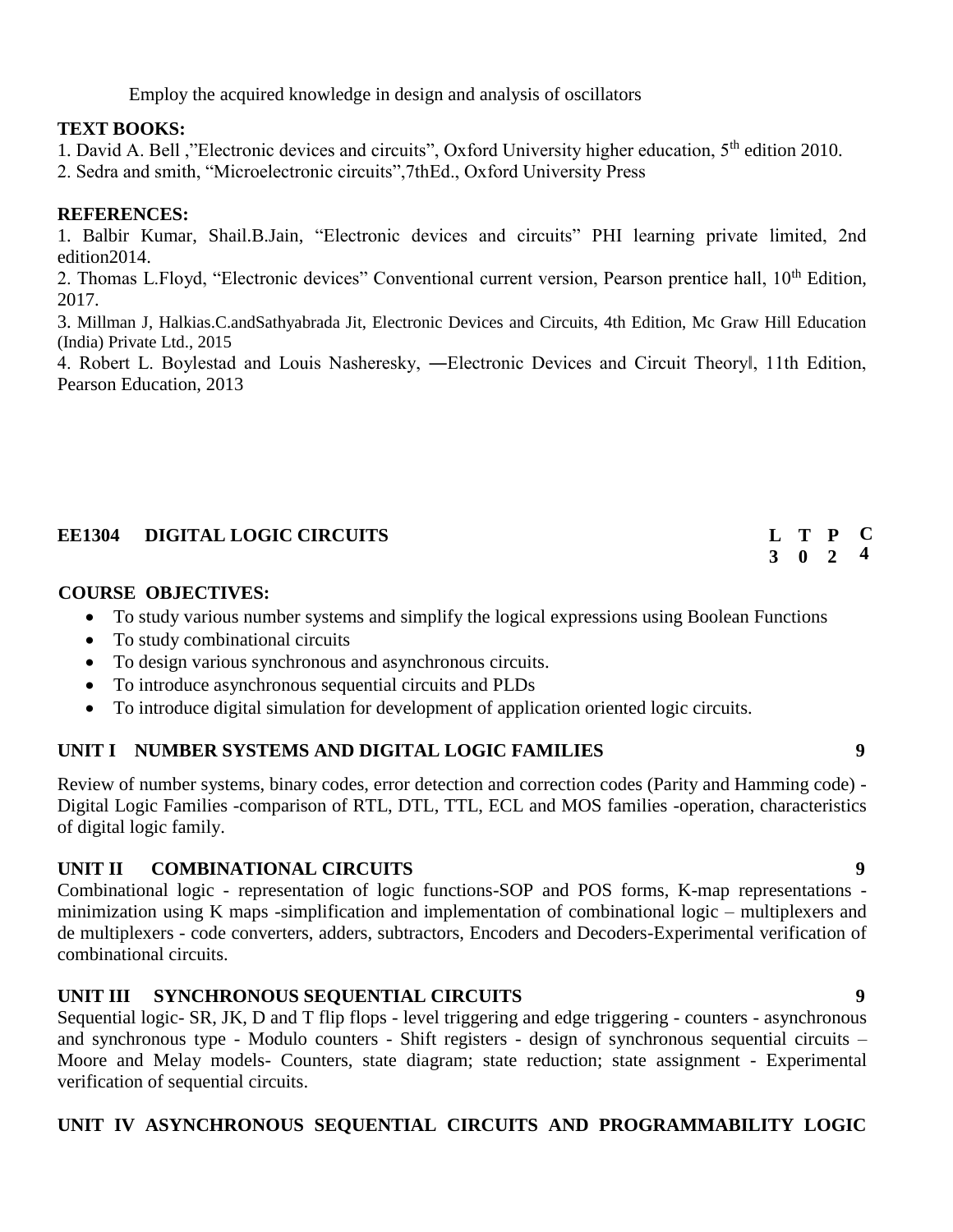# **DEVICES 9**

Asynchronous sequential logic circuits-Transition tability, flow tability-race conditions, hazards&errors in digital circuits; analysis of asynchronous sequential logic circuits: - Introduction to Programmability Logic Devices: PROM – PLA –PAL, CPLD-FPGA .

# **UNIT V VHDL 9**

RTL Design – combinational logic – Sequential circuit – Operators – Introduction to Packages – Subprograms – Test bench. (VHDL Simulation: adders, counters, flip flops, Multiplexers & De multiplexers).

# **Total Periods: 45(T)+30(P)=75 hours**

# **LIST OF EXPERIMENTS:**

- 1. Implementation of Boolean Functions, Adder and Subtractor circuits.
- 2. Code converters: Excess-3 to BCD and Binary to Gray code converter and vice-versa
- 3. Parity generator and parity checking
- 4. Encoders and Decoders
- 5. Sequential Logic: Study of Flip-Flop, Counters (synchronous and asynchronous), Shift Registers using suitability IC's.
- 6. Study of multiplexer and de multiplexer
- 7.Analysis of Digital circuits using simulation software

# **OUTCOMES:**

- Ability to study various number systems and simplify the logical expressions using Boolean functions
- Ability to design combinational and sequential Circuits
- Ability to design various synchronous and asynchronous circuits.
- Ability to introduce asynchronous sequential circuits and PLDs
- Ability to introduce digital simulation for development of application oriented logic Circuits.

# **TEXT BOOKS:**

**1.** James W. Bignel, Digital Electronics, Cengage learning, 5th Edition, 2007.

**2.** M. Morris Mano, 'Digital Design with an introduction to the VHDL', Pearson Education, 2013.

# **REFERENCES**

**1.** Comer "Digital Logic & State Machine Design, Oxford, 2012.

- **2.** Mandal, "Digital Electronics Principles & Application, McGraw Hill Edu, 2013.
- **3.** William Keitz, Digital Electronics-A Practical Approach with VHDL, Pearson, 2013.
- **4.** Thomas L.Floyd, 'Digital Fundamentals', 11th edition, Pearson Education, 2015.
- **5.** Charles H.Roth, Jr, LizyLizy Kurian John, 'Digital System Design using VHDL, Cengage,2013.
- **6.** Gaganpreet Kaur, VHDL Basics to Programming, Pearson, 2013.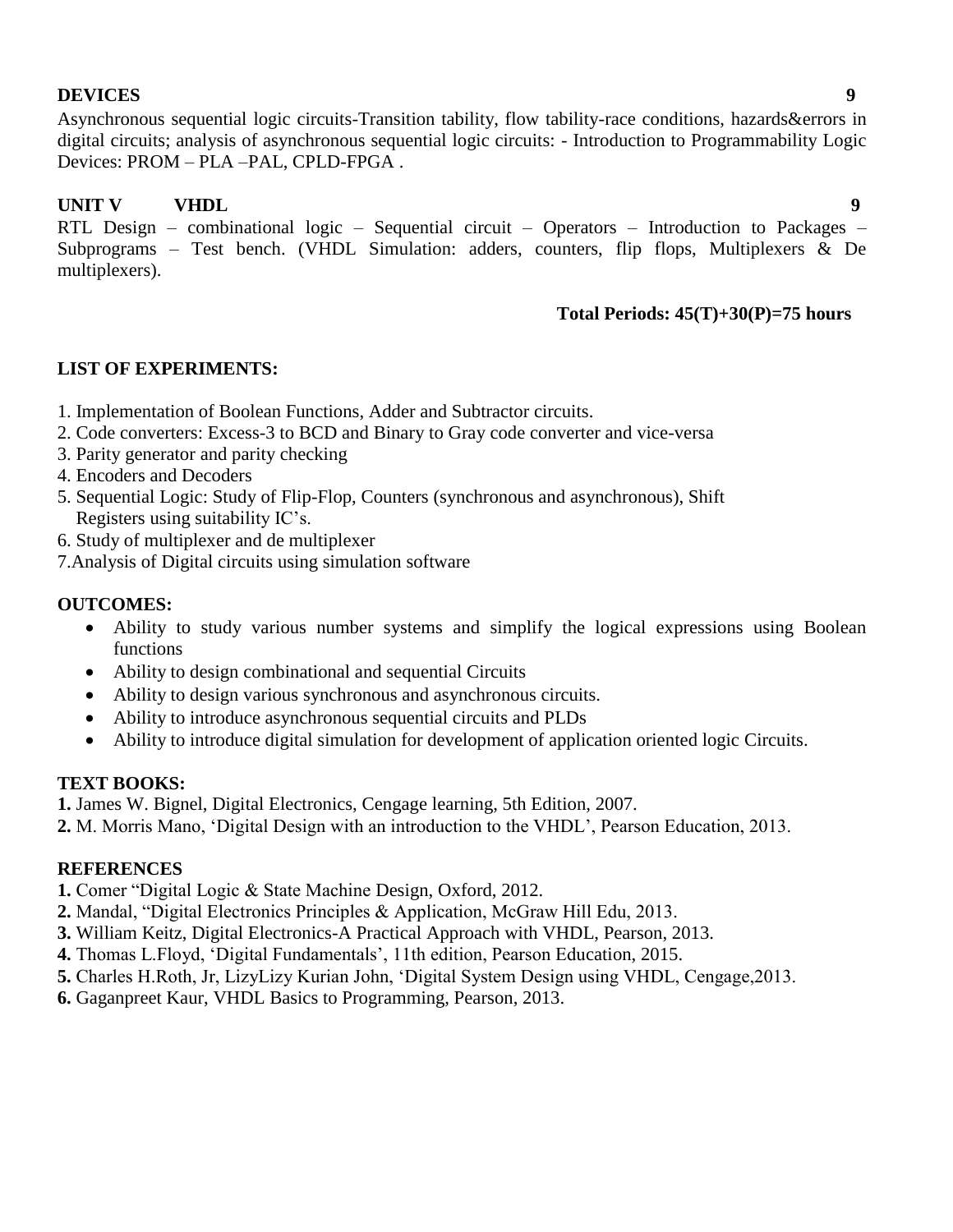### **EE1305 MEASUREMENTS AND INSTRUMENTATION L**

### **PREREQUEST SUBJECTS:**

• Circuit Theory

# **COURSE OBJECTIVES:**

To impart knowledge on the following Topics

- Basic functional elements of instrumentation and their characteristics.
- Fundamentals of electrical and electronic instruments
- D.C and A.C. bridges
- Various transducers
- Various storage and display devices and the data acquisition systems

# **UNIT I** INTRODUCTION 9

Principle of measurement – absolute, comparative, direct reading and null balance methods. Functional elements of an instrument – Static and dynamic characteristics – Errors in measurement – Statistical evaluation of measurement data – Standards and calibration -Principle and types of analog and digital voltmeters, ammeters.

### **UNIT II ELECTRICAL AND ELECTRONIC INSTRUMENTS 9**

Principle and types of multi meters – Single and three phase watt meters and energy meters – Magnetic measurements – Determination of B-H curve and measurements of iron loss – Instrument transformers – Instruments for measurement of frequency and phase.

# **UNIT III D.C AND A.C BRIDGES 9**

D.C potentiometers, D.C (Wheat stone, Kelvin and Kelvin Double bridge) & A.C bridges (Maxwell, Anderson and Schering bridges), transformer ratio bridges, self-balancing bridges.

# **UNIT IV TRANSDUCERS 9**

Classification of transducers – Selection of transducers – Resistive, capacitive  $\&$  inductive Transducers – Piezoelectric, Hall effect, optical and digital transducers -Biomedical Transducers

# **UNIT V STORAGE, DISPLAYAND DATA ACQUISITION SYSTEMS 9**

SSD, Digital storage oscilloscope, Digital plotters and printers, CRT display, digital CRO, LED, LCD– Data Loggers- Hologram-Elements of data acquisition system –Smart sensors(Level, Temperature, Pressure, Infrared, Proximity sensor) - Thermal Imagers- Block diagram of PC based measurements.

### **COURSE OUTCOMES:**

- To acquire knowledge on Basic functional elements of instrumentation
- To understand the concepts of different types of electrical and electronic instruments
- Ability to compare between various measurement techniques and their application.
- To understand the concepts Various transducers and the data acquisition systems
- To acquire knowledge on Various storage and display devices along with their uses.
- Ability to model and analyze the electrical and electronic Instruments.

 **Total Periods: 45 hours**

#### **3 0 0 T P C 3**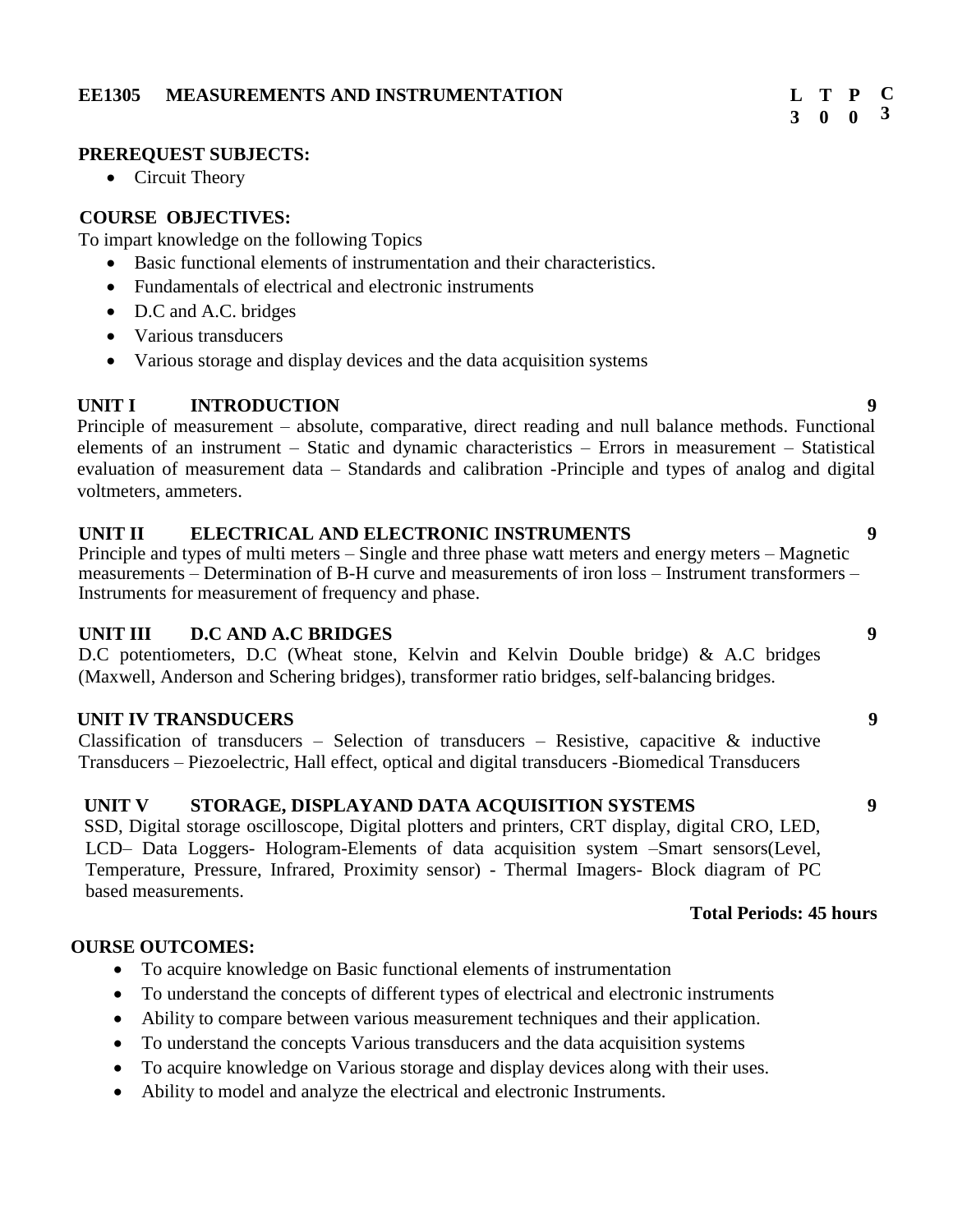# **TEXT BOOKS:**

1. A.K. Sawhney, 'A Course in Electrical & Electronic Measurements & Instrumentation', Dhanpat Rai and Co, JAN 2015

2. J. B. Gupta, 'A Course in Electronic and Electrical Measurements', S. K. Kataria& Sons, Delhi, 2013.

3. Doebelin E.O. and Manik D.N., Measurement Systems – Applications and Design, Special Indian Edition, McGraw Hill Education Pvt. Ltd., 2007.

# **REFERENCES**

1. H.S. Kalsi, 'Electronic Instrumentation', McGraw Hill, III Edition 2010.

2. D.V.S. Murthy, 'Transducers and Instrumentation', Prentice Hall of India Pvt Ltd, 2015.

3. David Bell, ' Electronic Instrumentation & Measurements', Oxford University Press,2013.

4. Martin Reissland, 'Electrical Measurements', New Age International (P) Ltd., Delhi, 2001.

5. Alan. S. Morris, Principles of Measurements and Instrumentation, 2nd Edition, Prentice Hall of India, 2003.

| <b>EE1306 ELECTRON DEVICES AND CIRCUITS LABORATORY</b> |                    | L T P C |  |
|--------------------------------------------------------|--------------------|---------|--|
|                                                        | $0 \t 0 \t 2 \t 1$ |         |  |

# **PREREQUEST SUBJECTS:**

- Engineering Practice Lab
- Circuit Theory

# **COURSE OBJECTIVES:**

 To enability the students to understand the behavior of semiconductor device based on Experimentation and Simulation.

# **LIST OF EXPERIMENTS:**

- 1. Study of CRO and DSO -Frequency and phase measurements
- 2. Zener diode

**OUTCOMES:**

- a) Characteristics
- b) Voltage regulator
- 3. Clipper and Clamper using diode.
- 4. Characteristics of photo diode & photo transistor, Study of light activated relay circuit
- 5. Characteristics of JFET and determination of parameters.
- 6. Characteristics of UJT and generation of saw tooth waveforms.
- 7. Design and Frequency response of a Common Emitter amplifier (Fixed and Voltage divider Bias).
- 8. Differential amplifiers using FET.
- 9. Design and testing of Current series and Voltage shunt feedback amplifiers.
- 10. Design and testing of RC phase shift and LC oscillators.
- 11. Design of regulated power supply.
- 12. Realization of passive filters
- **13.** Analysis of basic electronic circuits using simulation software (PSPICE/Ngspice)

## **Total Periods: 30 hours**

Ability to understand and analyse electronic circuits.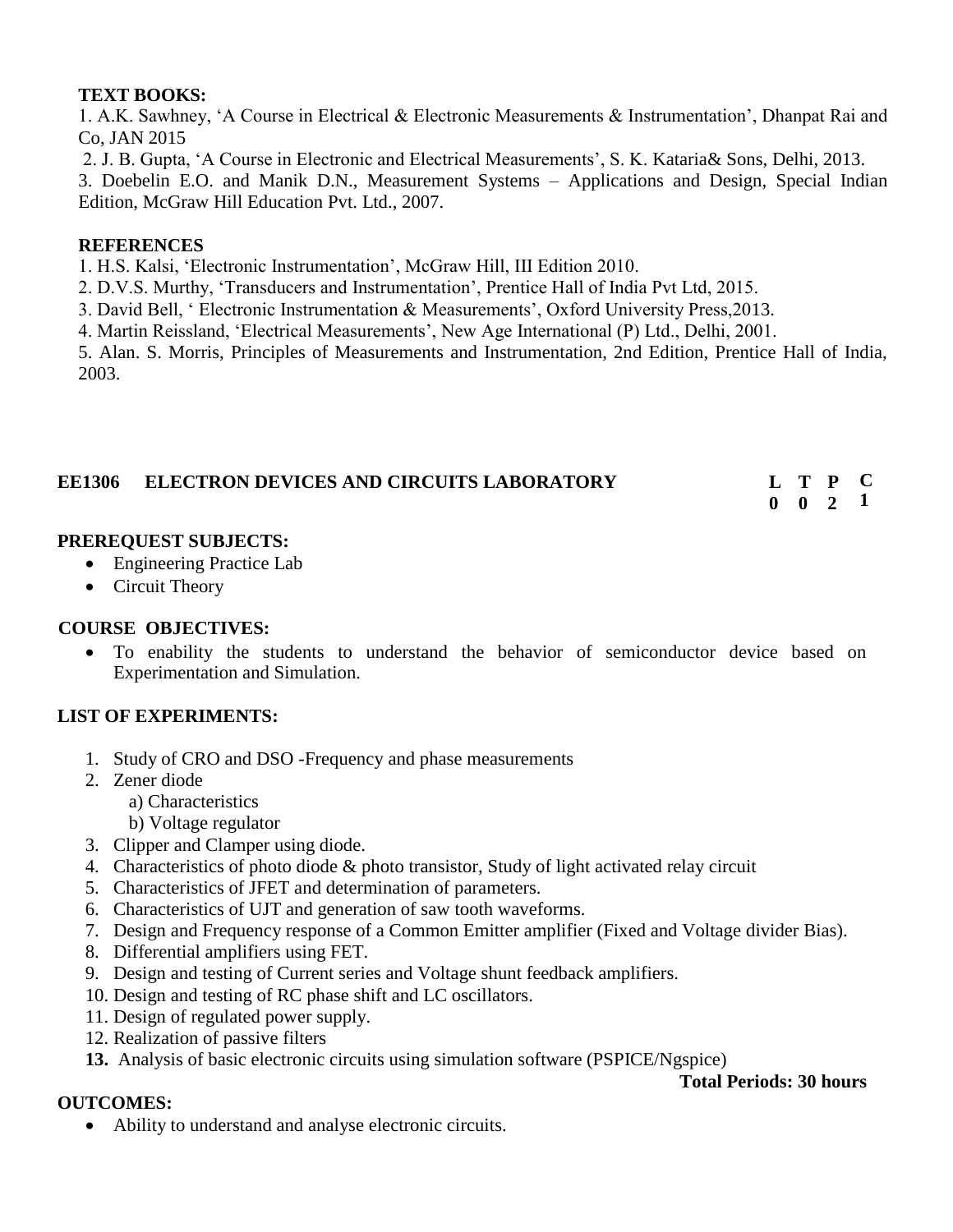Ability to analyse the electronic circuits using simulation tools.

#### **EE1307 ELECTRICAL MACHINES LABORATORY –I**

**0 0 4 T P C 2**

#### **COURSE OBJECTIVES:**

- To Rig up circuits for testing a given machine.
- To Obtain the performance characteristics of machines.

### **LIST OF EXPERIMENTS:**

#### **CYCLE I**

- 1. Open circuit characteristics of DC generator (Self and Separately Excited)
- 2. Load test on DC generators.
- 3. Speed Control of DC Motor: Field control, Armature control.
- 4. Load test on DC motors.
- 5. Swinburne's test.
- 6. Hopkinson's test.

### **CYCLE II**

- 1. Open circuit & Short circuit test on single phase transformer.
- 2. Parallel operation of single phase transformers.
- 3. Separation of no-load losses in single phase transformer.
- 4. Load test on single phase transformer.
- 5. Sumpner's test on 1-phase transformers.
- 6. 3-phase transformer connections.
- 7. Load test on 3-phase phase transformer.

# **Total Periods: 60 hours**

### **OUTCOMES:**

- Ability to understand and analyze DC Motor
- Ability to understand and analyze Transformers**.**

### **SEMESTER IV**

#### **MA1402 NUMERICAL METHODS L**

#### **3 1 0 T P C 4**

### **COURSE OBJECTIVES:**

- To introduce the basic concepts of solving algebraic and transcendental equations.
- To introduce the numerical techniques of interpolation in various intervals in real life situations.
- To acquaint the student with understanding of numerical techniques of differentiation and integration which plays an important role in engineering and technology disciplines.
- To acquaint the knowledge of various techniques and methods of solving ordinary differential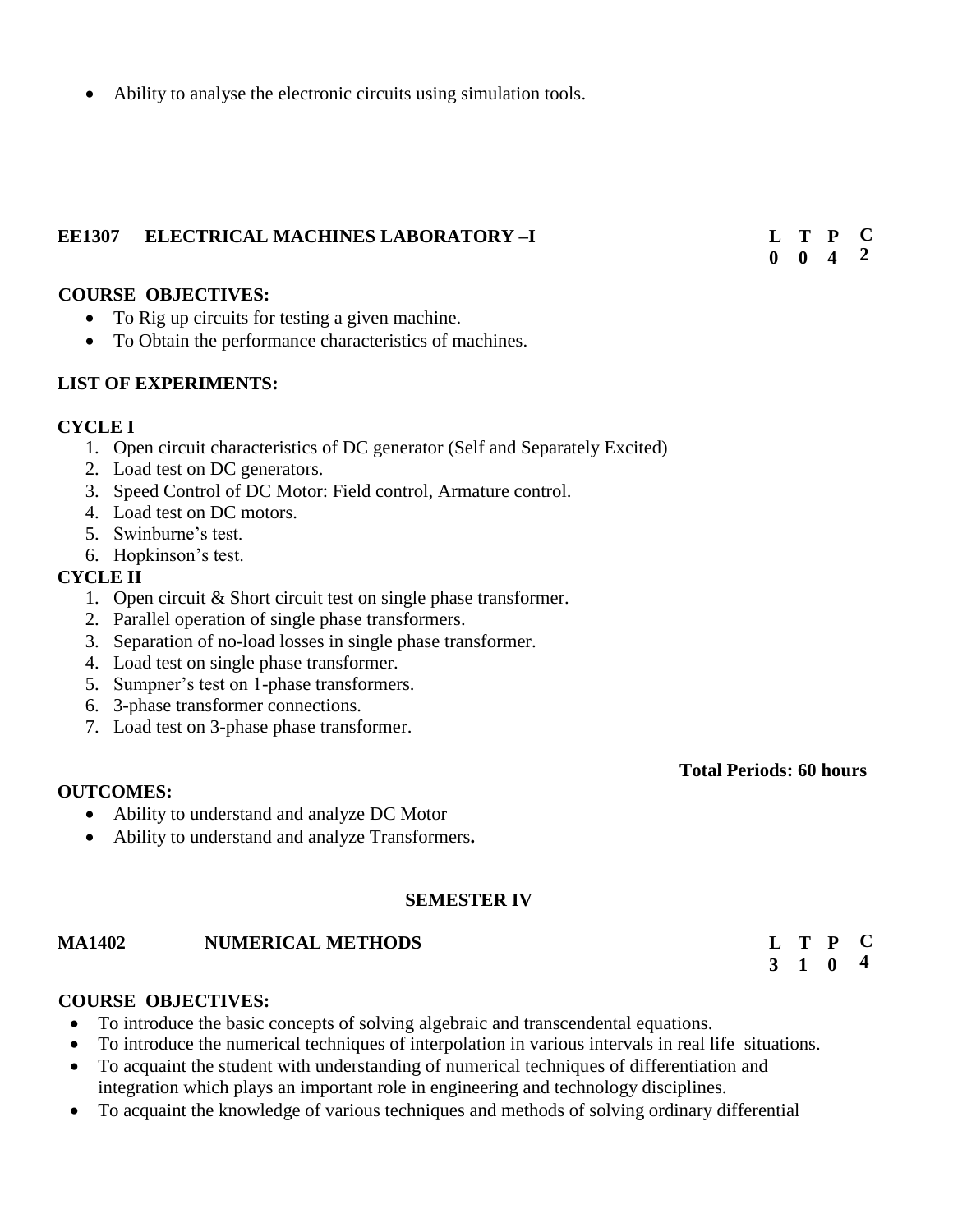equations.

 To understand the knowledge of various techniques and methods of solving various types of partial differential equations.

# **UNIT I SOLUTION OF LINEAR ALGEBRAIC EQUATIONS AND EIGEN VALUE PROBLEMS 12**

Solution of algebraic and transcendental equations –Bisection method-Regular Falsi method-Fixed point iteration method – Newton Raphson method - Solution of linear system of equations - Gauss elimination method – Pivoting - Gauss Jordan method – Iterative methods of Gauss Jacobi and Gauss Seidel - Eigenvalues of a matrix by Power method ,Jacobi's method and Householder's method

# **UNIT II INTERPOLATION AND APPROXIMATION 12**

Interpolation with unequal intervals - Lagrange's interpolation – Newton's divided difference interpolation – Piecewise interpolation and spline interpolation-Bivariate Interpolation- Difference operators and relations - Interpolation with equal intervals - Newton's forward and backward difference formulae-Least square approximation.

# **UNIT III NUMERICAL DIFFERENTIATION AND INTEGRATION 12**

Approximation of derivatives using interpolation polynomials - Numerical integration using Trapezoidal, Simpson's 1/3 rule, Simpson's 3/8 rule – Romberg's Method - Two point and three point Gaussian quadrature formulae- Evaluation of double integrals by Trapezoidal and Simpson's 1/3rules.

# **UNIT IV INITIAL VALUE PROBLEMS FOR ORDINARY DIFFERENTIAL EQUATIONS 12**

Single step methods - Taylor's series method - Euler's method - Modified Euler's method - Fourth order Runge - Kutta method for solving first order equations - Multi step methods - Milne's and Adams - Bash forth predictor corrector methods for solving first order equations.

# **UNIT V BOUNDARY VALUE PROBLEMS IN ORDINARY AND PARTIAL DIFFERENTIAL 12 EQUATIONS**

Initial value problem method-shooting method -Finite difference methods for solving second order two - point linear boundary value problems - Finite difference techniques for the solution of two dimensional Laplace's and Poisson's equations on rectangular domain – One dimensional heat flow equation by explicit and implicit (Crank Nicholson) methods – One dimensional wave equation by explicit method.

# **Total Periods: 60 hours**

# **OUTCOMES :**

- Upon successful completion of the course, students should be able to:
- Understand the basic concepts and techniques of solving algebraic and transcendental equations.
- Appreciate the numerical techniques of interpolation and error approximations in various intervals in real life situations.
- Apply the numerical techniques of differentiation and integration for engineering problems.
- Understand the knowledge of various techniques and methods for solving first and second order ordinary differential equations.
- Solve the partial and ordinary differential equations with initial and boundary conditions by using certain techniques with engineering applications.

# **TEXTBOOKS :**

- **1.** Burden, R.L and Faires, J.D, "Numerical Analysis", 9<sup>th</sup> Edition, Cengage Learning, 2016.
- **2.** Grewal, B.S., and Grewal, J.S., "Numerical Methods in Engineering and Science", Khanna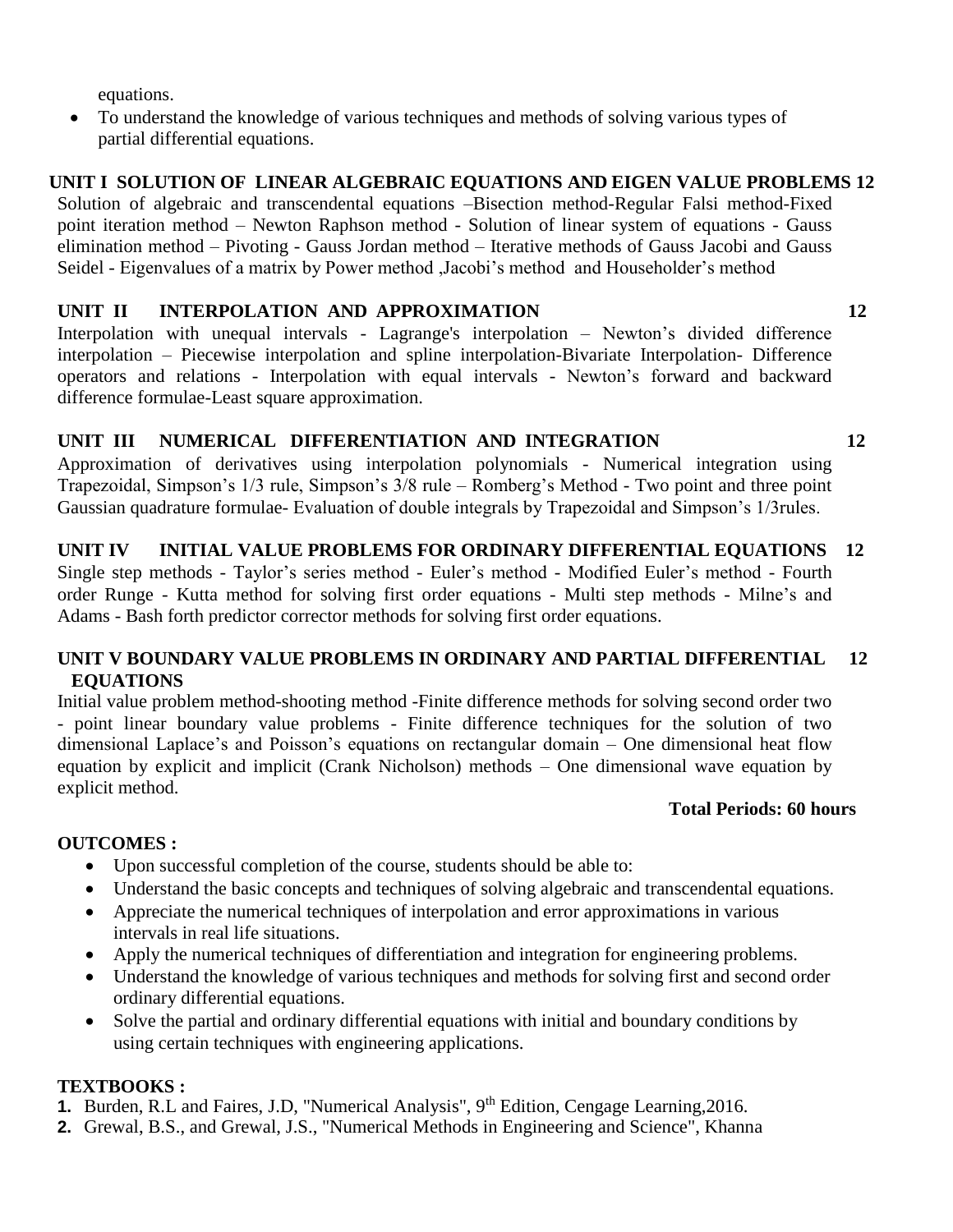Publishers,  $10^{th}$  Edition, New Delhi, 2015.

# **REFERENCES :**

- 1. Brian Bradie, "A Friendly Introduction to Numerical Analysis", Pearson Education, Asia, New Delhi,2007.
- 2. Gerald. C. F. and Wheatley. P. O., "Applied Numerical Analysis", Pearson Education, Asia, 6<sup>th</sup> Edition, New Delhi,2006.
- 3. Mathews, J.H. "Numerical Methods for Mathematics, Science and Engineering", 2<sup>nd</sup> Edition, Prentice Hall,1992.
- 4. Sankara Rao. K., "Numerical Methods for Scientists and Engineers", Prentice Hall of India Pvt. Ltd, 3<sup>rd</sup> Edition, New Delhi, 2007.
- 5. Sastry, S.S. "Introductory Methods of Numerical Analysis", PHI Learning Pvt. Ltd, 5<sup>th</sup> Edition, 2015.

# **EE1401 ELECTRICAL MACHINES – II**

## **PREREQUEST SUBJECTS:**

- $\bullet$  Electrical Machines I
- Electromagnetic Theory

# **COURSE OBJECTIVES:**

To impart knowledge on the following Topics

- Construction and performance of salient and non salient type synchronous generators.
- Principle of operation and performance of synchronous motor.
- Construction, principle of operation and performance of induction machines.
- Starting and speed control of three-phase induction motors.
- Construction, principle of operation and performance of single phase induction motors and special machines.

# **UNIT I SYNCHRONOUS GENERATOR 12**

Constructional details – Types of rotors –winding factors- emf equation – Synchronous reactance – Armature reaction – Phasor diagrams of non salient pole synchronous generator connected to infinite bus-- Synchronizing and parallel operation – Synchronizing torque -Change of excitation and mechanical input-Voltage regulation – EMF, MMF, ZPF and A.S.A methods – steady state power- angle characteristics– Two reaction theory –slip test -short circuit transients - Capability Curves – Introduction to sequence impedance of alternators.

# **UNIT II SYNCHRONOUS MOTOR 12**

Principle of operation – Torque equation – Operation on infinite bus bars - V and Inverted V curves – Equivalent circuit and phasor diagram-Power input and power developed equations – Starting methods – Current loci for constant power input, constant excitation and constant power developed-Hunting – synchronous condenser.

# **UNIT III THREE PHASE INDUCTION MOTOR 12**

Constructional details – Types of rotors –- Principle of operation – Slip –cogging and crawling- Equivalent

**2 1 0**

**T P C**

**3**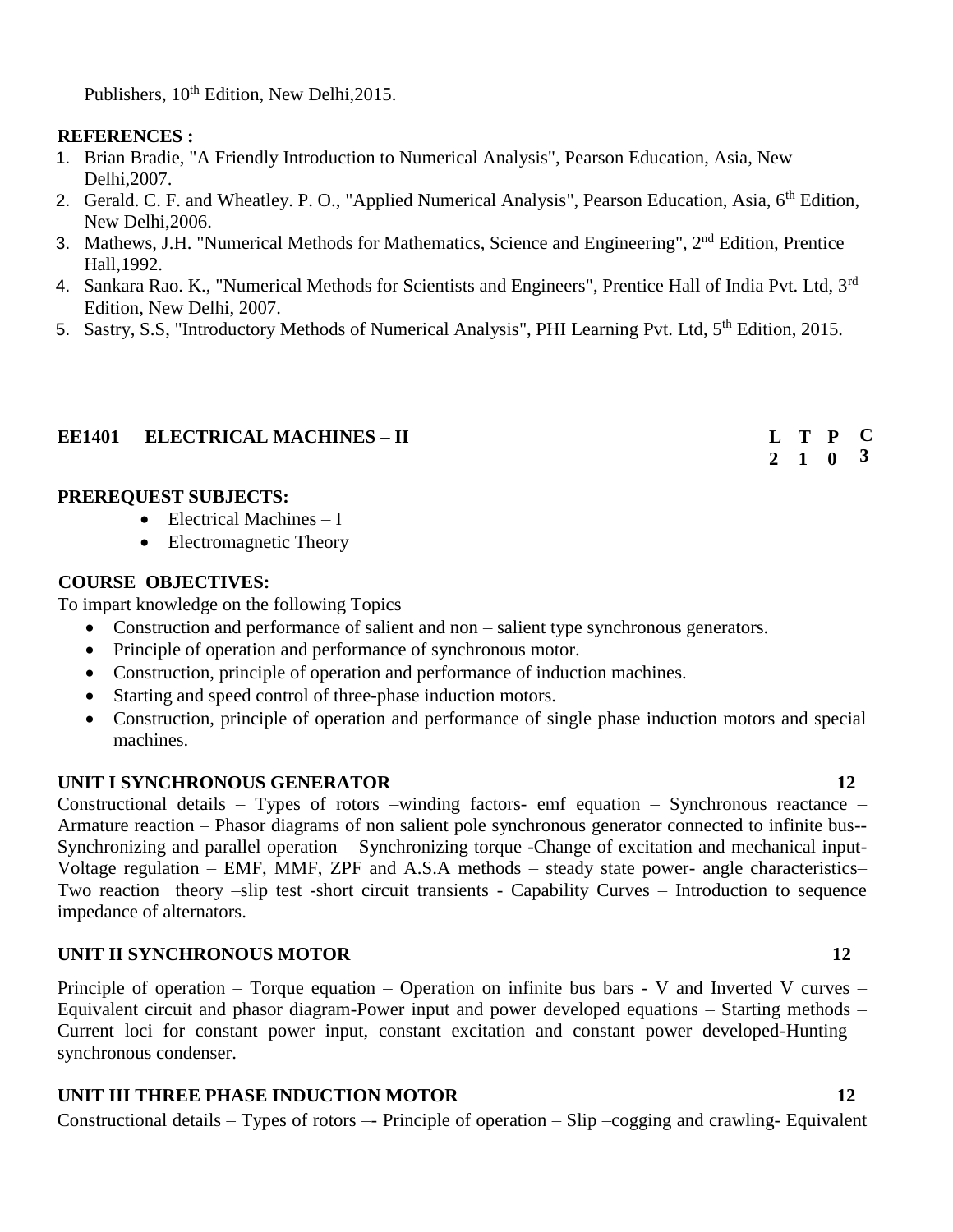circuit – Torque-Slip characteristics - Condition for maximum torque – Losses and efficiency – Load test - No load and blocked rotor tests - Circle diagram – Separation of losses – Double cage induction motors – Induction generators – Synchronous induction motor.

# **UNIT IV STARTING AND SPEED CONTROL OF THREE PHASE INDUCTION 12 MOTOR**

Need for starting – Types of starters – DOL, Rotor resistance, Autotransformer and Star Delta starters – Speed control – Voltage control, Frequency control and pole changing – Cascaded connection-V/f control – Slip power recovery scheme using conventional method -Braking of three phase induction motor: Plugging, dynamic braking and regenerative braking.

# **UNIT V SINGLE PHASE INDUCTION MOTORS AND SPECIAL MACHINES 12**

Constructional details of single phase induction motor – Double field revolving theory and operation – Equivalent circuit – No load and blocked rotor test – Performance analysis – Types of single-phase induction motors – applications- Special Machines - Shaded pole induction motor - Linear induction motor – Repulsion motor -Hysteresis motor - AC series motor- Stepper motors –PMBLDC Motor – Permanent Magnet Synchronous Motor – Introduction to Magnetic levitation systems.

# **Total Periods: 60 hours**

# **OUTCOMES:**

- Ability to understand the construction and working principle of Synchronous Generator
- Ability to predetermine the performance characteristics of Synchronous Machines.
- Ability to acquire knowledge on Synchronous motor.
- Ability to understand the construction and working principle of Three phase Induction Motor.
- Ability to understand the various starting and speed control methods of Three Phase Induction motors.

 Ability to understand the construction and working principle of Single phase Induction motors and Special Machines.

# **TEXT BOOKS:**

1. A.E. Fitzgerald, Charles Kingsley, Stephen. D. Umans, 'Electric Machinery', Mc Graw Hill publishing Company Ltd, 2017.

2. Vincent Del Toro, 'Basic Electric Machines' Pearson India Education, 2016.

3. Stephen J. Chapman, 'Electric Machinery Fundamentals'4th edition, McGraw Hill Education Pvt. Ltd, 2017.

# **REFERENCES:**

**1.** D.P. Kothari and I.J. Nagrath, 'Electric Machines', McGraw Hill Publishing Company Ltd, 2017.

2. P.S. Bhimbhra, 'Electrical Machinery', Khanna Publishers, 2017.

3. M.N. Bandyopadhyay, Electrical Machines Theory and Practice, PHI Learning PVT LTD., New Delhi, 2009.

4. B.R.Gupta, 'Fundamental of Electric Machines' New age International Publishers, 3<sup>rd</sup> Edition , Reprint 2015.

5. Murugesh Kumar, 'Electric Machines', Vikas Publishing House Pvt. Ltd, 2016.

6. A textbook of Electrical Technology – AC and DC machines – Volume II by B.L.Theraja, A.K.Theraja,

S. Chand, New Delhi,2020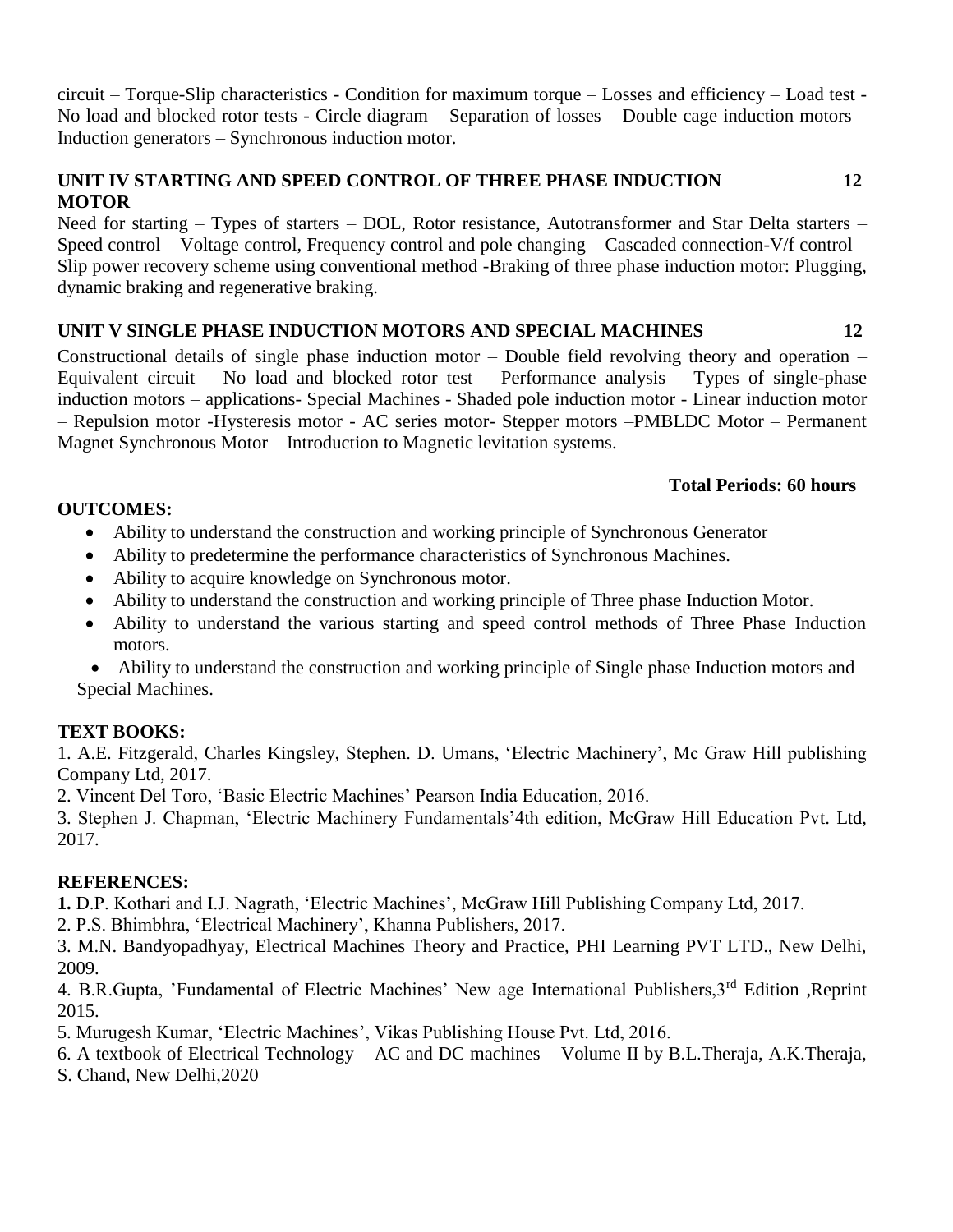## **EE1402 TRANSMISSION AND DISTRIBUTION**

#### **COURSE OBJECTIVES:**

- To study the structure of electric power system and to develop expressions for the computation of transmission line parameters.
- To obtain the equivalent circuits for the transmission lines based on distance and to determine voltage regulation and efficiency.
- To understand the mechanical design of transmission lines and to analyze the voltage distribution in insulator strings to improve the efficiency.
- To study the types, construction of cables and methods to improve the efficiency.
- To study about distribution systems, types of substations, methods of grounding, EHVAC, HVDC and FACTS.

# **UNIT I TRANSMISSION LINE PARAMETERS 9**

Structure of Power System –Comparison of D.C. and A.C. Transmission -Parameters of single and three phase transmission lines with single and double circuits -Resistance, inductance and capacitance of solid, stranded and bundled conductors, Symmetrical and unsymmetrical spacing and transposition - application of self and mutual GMD; skin and proximity effects -Typical configurations, conductor types and electrical parameters of EHV lines.

#### **UNIT II MODELLING AND PERFORMANCE OF TRANSMISSION LINES 9**

Performance of Transmission lines - short line, medium line and long line - equivalent circuits, phasor diagram, attenuation constant, phase constant, surge impedance transmission efficiency and voltage regulation, real and reactive power flow in lines - Power Circle diagrams - methods of voltage control, Ferranti effect-Formation of Corona – Critical Voltages – Effect on Line Performance.

#### **UNIT III MECHANICAL DESIGN OF LINES 9**

Mechanical design of OH lines – Line Supports –Types of towers – Stress and Sag Calculation – Effects of Wind and Ice loading. Insulators: Types, voltage distribution in insulator string, improvement of string efficiency, testing of insulators.

# **UNIT IV UNDER GROUND CABLES 9**

Underground cables - Types of cables – Construction of single core and 3 core Cables Insulation Resistance – Potential Gradient - Capacitance of Single-core and 3 core cables - Grading of cables - DC cables.

#### **UNIT V DISTRIBUTION SYSTEMS 9**

Distribution Systems – General Aspects – Kelvin's Law – AC and DC distributions-distributed and concentrated loads-Types of Substations -Methods of Grounding – Trends in Transmission and Distribution: EHVAC, HVDC and FACTS (Qualitative treatment only).

#### **Total Periods: 45 hours**

#### **OUTCOMES:**

- To understand the importance and the functioning of transmission line parameters.
- To understand the concepts of Lines and Insulators.
- To acquire knowledge on the performance of Transmission lines.

**C 3**

**3 0 0 T P**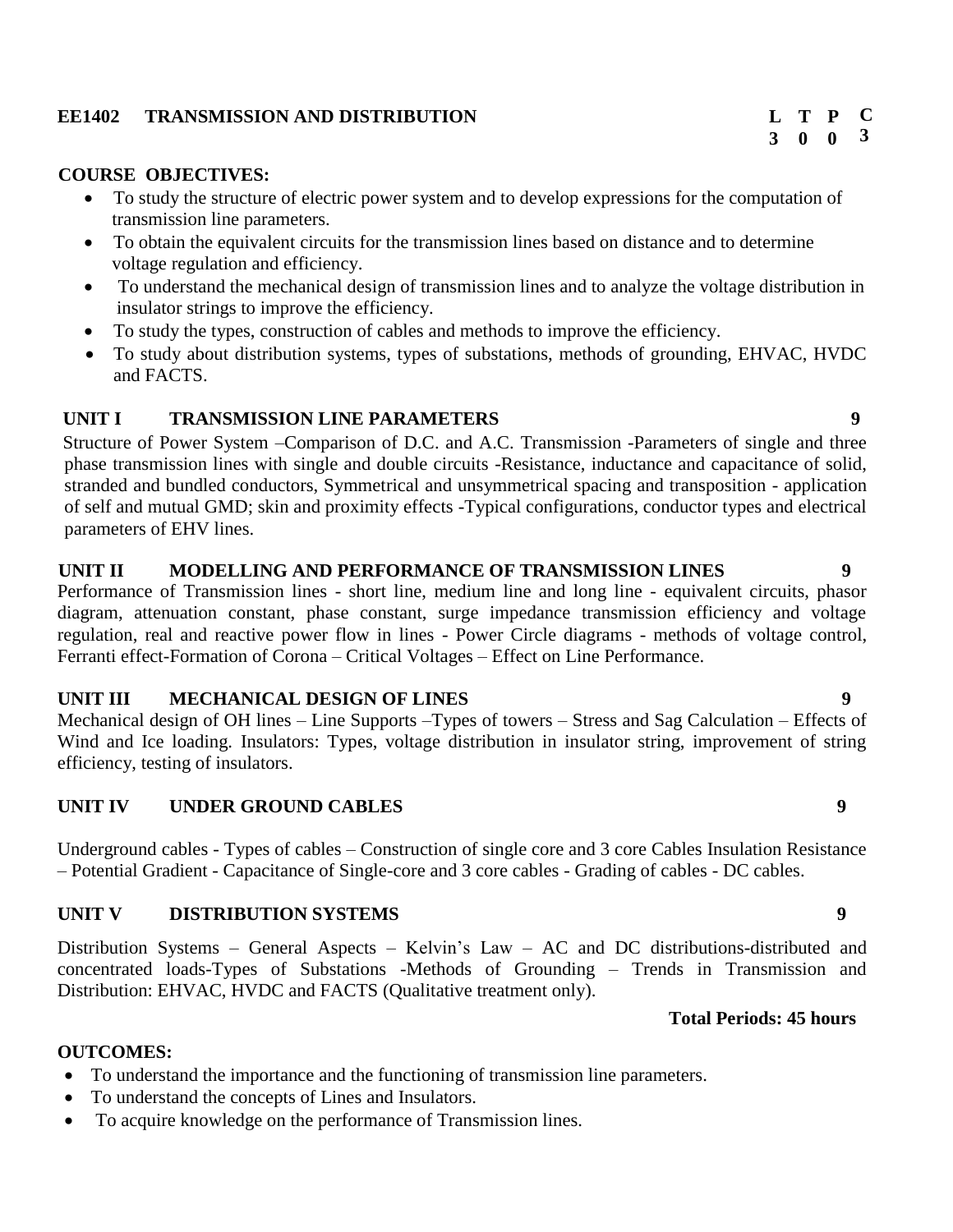- To understand the importance of distribution of the electric power in power system.
- To acquire knowledge on Underground Cabilitys

 To become familiar with the function of different components used in Transmission and Distribution levels of power system and modelling of these components.

### **TEXT BOOKS:**

1. D.P.Kothari, I.J. Nagarath, 'Power System Engineering', Mc Graw-Hill Publishing Company limited, New Delhi, Second Edition, 2008.

2. C.L.Wadhwa, 'Electrical Power Systems', New Academic Science Ltd, 2009.

3. S.N. Singh, 'Electric Power Generation, Transmission and Distribution', Prentice Hall of India Pvt. Ltd, New Delhi, Second Edition, 2011.

#### **REFERENCES**

**1.** B.R.Gupta, 'Power System Analysis and Design' S. Chand, New Delhi, Fifth Edition, 2008.

2. LucesM.Fualken berry, Walter Coffer, 'Electrical Power Distribution and Transmission', Pearson Education, 2007.

3. ArunIngole, "power transmission and distribution" Pearson Education, 2017

4. J.Brian, Hardy and Colin R.Bayliss 'Transmission and Distribution in Electrical Engineering', Newnes; Fourth Edition, 2012.

5. G.Ramamurthy, "Handbook of Electrical power Distribution," Universities Press, 2013.

6. V.K.Mehta, Rohit Mehta, 'Principles of power system', S. Chand & Company Ltd, New Delhi, 2013.

#### **EE1403 LINEAR INTEGRATED CIRCUITS AND APPLICATIONS T P C**

#### **3 0 2 4**

### **PREREQUEST SUBJECTS:**

- Electron Devices and Circuits
- Electron Devices and Circuits Lab

### **COURSE OBJECTIVES:**

To impart knowledge on the following topics

- IC fabrication procedure.
- Signal analysis using Op-amp based circuits.
- Applications of Op-amp.
- Functional blocks and the applications of special ICs like Timers and PLL circuits
- Various Voltage regulator ICs.

### **UNIT I IC FABRICATION 9**

IC classification, fundamental of monolithic IC technology, epitaxial growth, masking and etching, diffusion of impurities. Realisation of monolithic ICs and packaging. Fabrication of diodes, capacitance, resistance, FETs and PV Cell.

# **UNIT II CHARACTERISTICS OF OPAMP 9**

Basic Concepts of OP-AMP, Ideal characteristics, DC characteristics, AC characteristics, frequency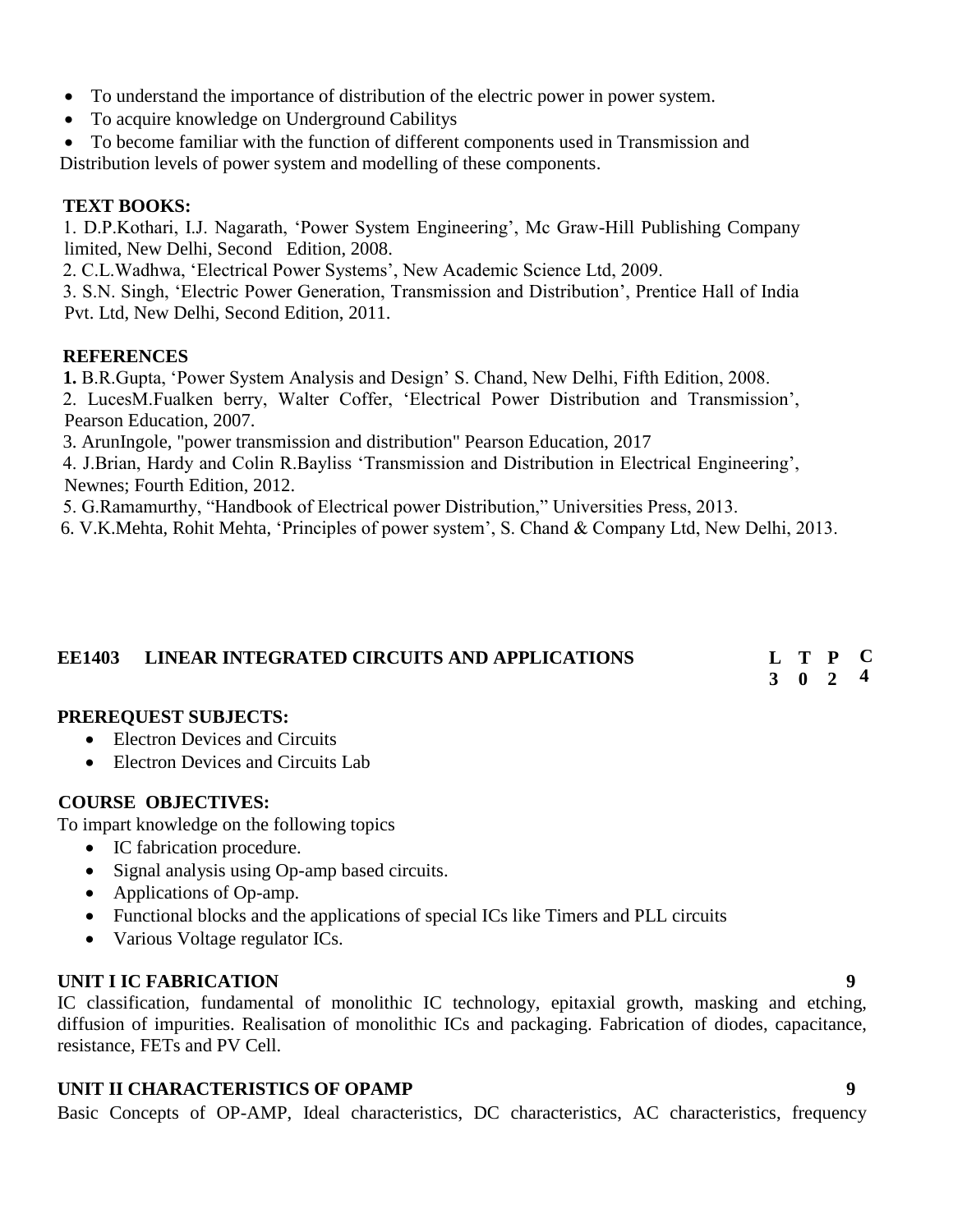# response of OP-AMP; Basic applications of op-amp – Inverting and Non-inverting amplifiers, summer, differential amplifier ,Voltage follower, differentiator and integrator, Log and Antilog amplifiers-Schmitt trigger -V/I & I/V converters.

# **UNIT III APPLICATIONS OF OPAMP** 9

Instrumentation amplifier and its applications for transducer Bridge- Analog multiplier & Divider-first and second order active filters(Sallen key and Butterworth), comparators ,multivibrators, waveform generators, clippers, clampers, peak detector, S/H circuit, D/A converter (R- 2R ladder and weighted resistor types), A/D converters (Successive approximation and Flash type)using opamp.

# **UNIT IV SPECIAL ICs 9**

Functional block, characteristics of 555 Timer its PWM applications –IC566 Voltage controlled oscillator, IC565 Phase locked loop IC and its applications (Frequency synthesizing and clock synchronisation), AD633 Analog multiplier –AD623 Instrumentation Amplifier and application as load cell weight measurement-ICL8038 function generator IC.

# **UNIT V Voltage Regulator ICs 9**

IC voltage regulators –LM78XX, LM79XX; Fixed voltage regulators its application as Linear power supply - LM317, 723 Variability voltage regulators, switching regulator ICs- SMPS.

# **Total Periods: 45 hours**

# **OUTCOMES:**

- Ability to acquire knowledge in IC fabrication procedure
- Ability to analyze the characteristics of Op-Amp
- To understand the importance of Signal analysis using Op-amp based circuits.
- To understand and acquire knowledge on the Applications of Op-amp
- Functional blocks and the applications of special ICs like Timers, PLL circuits and VCO
- To understand and acquire knowledge of voltage regulator ICs.

# **TEXT BOOKS:**

1. David A. Bell, 'Op-amp & Linear ICs', Oxford, 2013.

2. D. Roy Choudhary, Sheil B. Jani, 'Linear Integrated Circuits', IV edition, New Age, 2018.

# **REFERENCES**

**1.** RamakantA. Gayakward, 'Op-amps and Linear Integrated Circuits', IV edition, Pearson Education, Published by Pearson (February 1st 2020) - Copyright © 2000

2.Fiore,"Opamps& Linear Integrated Circuits Concepts & applications", Cengage, 2010.

3. Floyd ,Buchla,"Fundamentals of Analog Circuits, Pearson, 2013.

4. Jacob Millman, Christos C.Halkias, 'Integrated Electronics - Analog and Digital circuits system', McGraw Hill, 2003.

5. Robert F. Coughlin, Fredrick F. Driscoll, 'Op-amp and Linear ICs', Pearson, 6<sup>th</sup> edition, 2012.

6. Sergio Franco, 'Design with Operational Amplifiers and Analog Integrated Circuits', McGraw Hill, 2016.

# **LIST OF EXPERIMENTS:**

- **1.** Design and testing of inverting and non-inverting amplifiers.
- **2.** Design and testing of Adder, comparator.
- **3.** Design and testing of Integrator and Differentiator.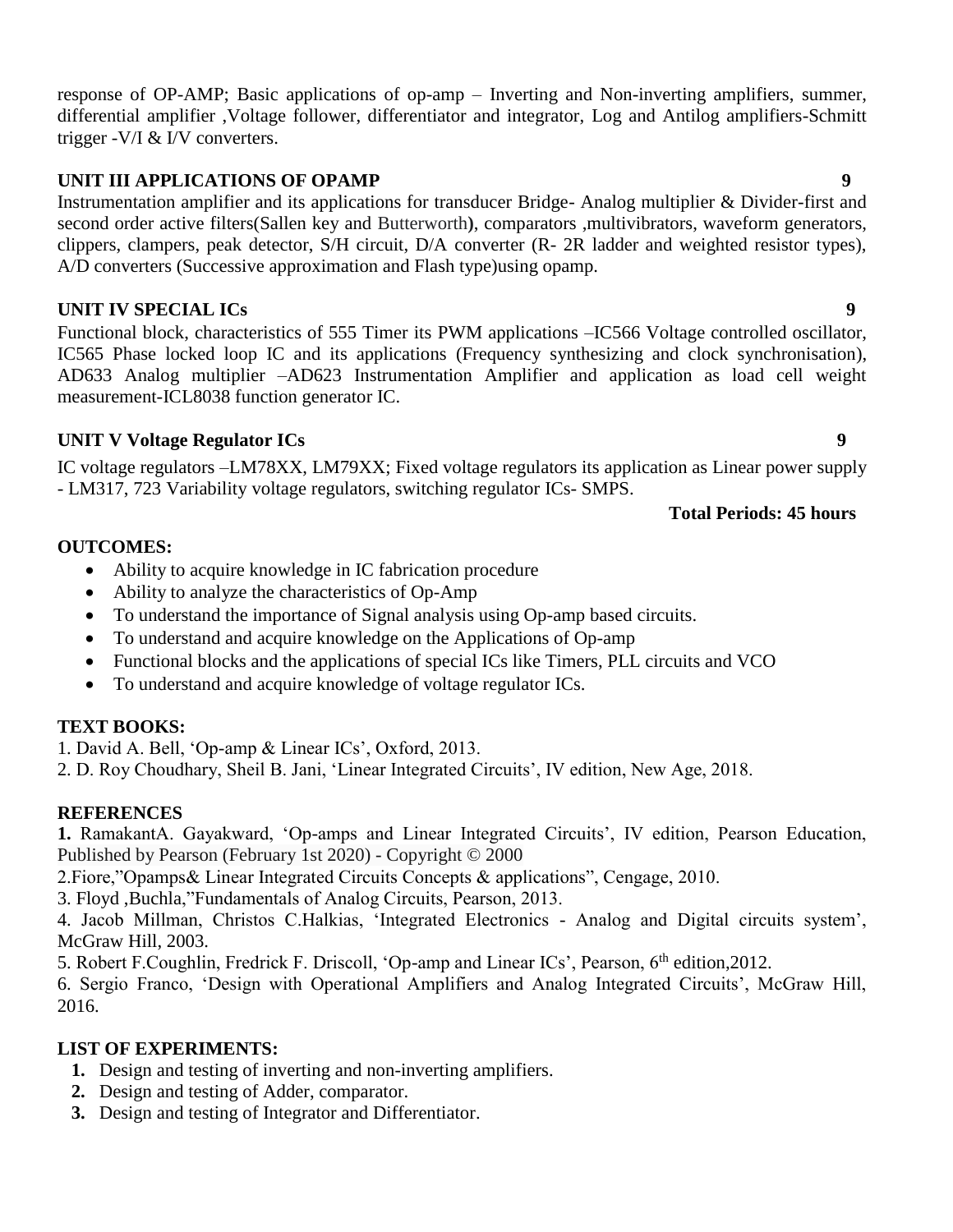- **4.** Design of Schmitt trigger
- **5.** Design and testing of Active Filters
- **6.** Design and testing of waveform generators using Opamp((sine, triangular & square wave)
- **7.** Design and testing of D/A converter and A/D converter
- **8.** Design and testing of Weinbridge oscillator using Opamp
- **9.** Timer IC application: Study of NE/SE 555 timer in Astability, Monostability operation.
- **10.** Fixed and Variability Voltage Regulator.( using IC LM7905 and IC LM317).
- **11.** Study of Phase Locked Loop and VCO.

### **OUTCOMES:**

- At the end of the course, the student should have the:
- Ability to acquire knowledge on Applications of Op-Amp.
- Ability to design and implement linear applications of operational amplifiers such as filters, multivibrator, waveform generators and oscillator.
- Ability to analyze the D/A and A/D converters using Op-Amp.
- To understand the PWM circuits using Timer IC.
- To understand the design and practically demonstrate the applications based on IC555 and IC566.

## **EE1404 CONTROL SYSTEMS**

### **COURSE OBJECTIVES:**

- To understand the use of transfer function models for analysis physical systems and introduce the control system components.
- To provide adequate knowledge in the time response of systems and steady state error analysis.
- To accord basic knowledge in obtaining the open loop and closed–loop frequency responses of systems.
- To introduce stability analysis and design of compensators.
- To introduce state variable representation of physical systems.

### **UNIT I SYSTEMS AND REPRESENTATION** 12

Basic elements in control systems: – Open and closed loop systems – Electrical analogy of mechanical and thermal systems – Transfer function – AC and DC servomotors – Gear Trains- Block diagram reduction techniques – Signal flow graphs.

# **UNIT II TIME RESPONSE** 12

Time response: – Time domain specifications – Types of test input – I and II order system response – Error coefficients – Generalized error series – Steady state error – Root locus construction- Effects of P, PI, PID modes of feedback control –Time response analysis.

# **UNIT III FREQUENCY RESPONSE** 12

Frequency response: – Bode plot – Polar plot – Determination of closed loop response from open loop response- Correlation between frequency domain and time domain specifications.

**Total Periods: 30 hours**

#### **2 1 0 T P C 3**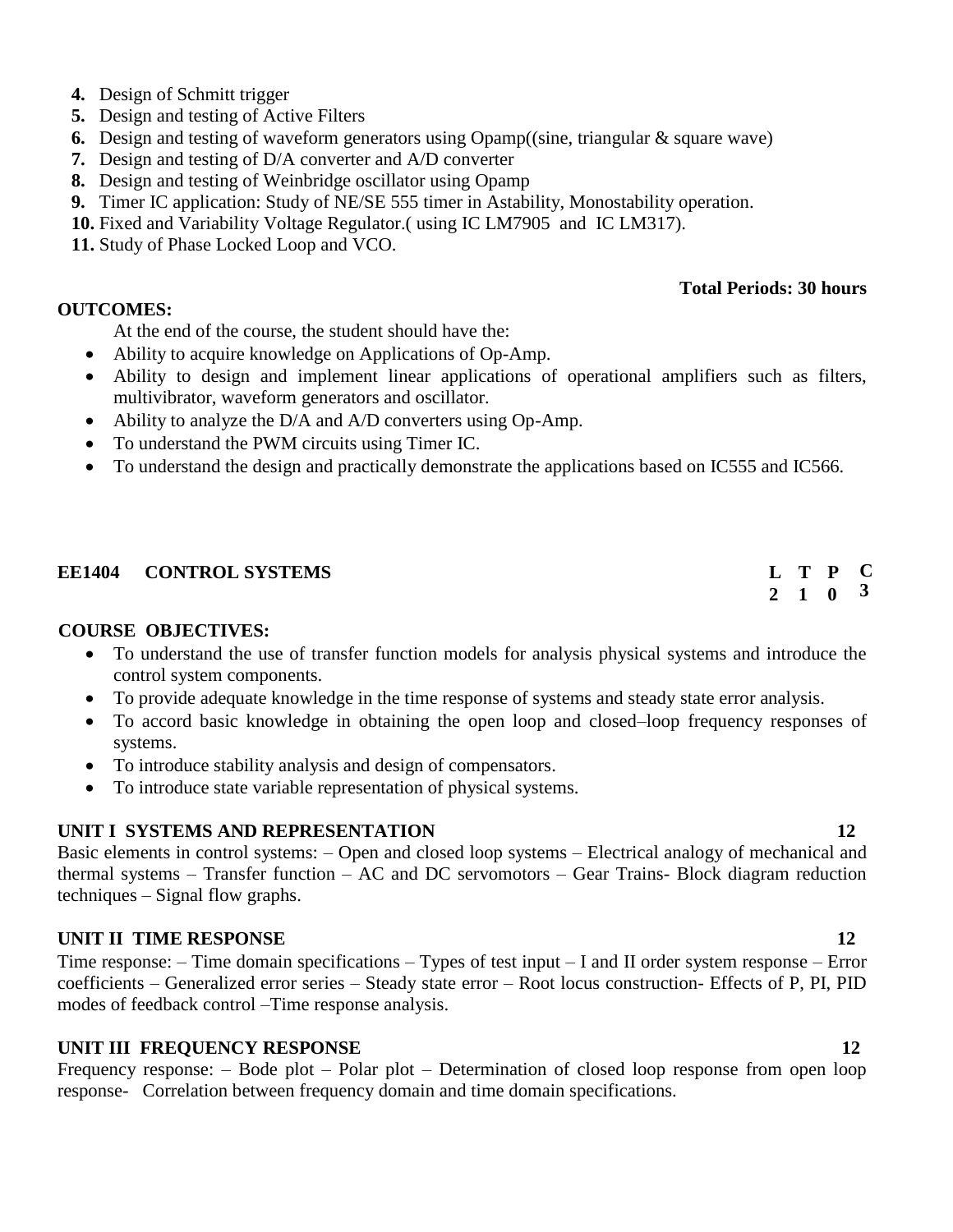# **UNIT IV STABILITY AND COMPENSATOR DESIGN 12**

Characteristics equation – Routh Hurwitz criterion – Nyquist stability criterion- Performance criteria – Effect of Lag, lead and lag-lead compensation on frequency response-Design of Lag, lead and lag lead compensator using bode plots.

# **UNIT V STATE VARIABLE ANALYSIS 12**

Concept of state variables – State models for linear and time invariant Systems – Solution of state and output equation in controllable canonical form – Concepts of controllability and observability.

### **Total Periods (L: 45+T:15): 60 hours**

### **COURSE OUTCOMES**

At the end of the course, the student should have the :

- Ability to develop various representations of system based on the knowledge of Mathematics, Science and Engineering fundamentals.
- Ability to do time domain and frequency domain analysis of various models of linear system.
- Ability to interpret characteristics of the system to develop mathematical model.
- Ability to design appropriate compensator for the given specifications.
- Ability to come out with solution for complex control problem.
- Ability to understand use of PID controller in closed loop system.

### **TEXT BOOKS**

1. Nagarath, I.J. and Gopal, M., "Control Systems Engineering", New Age International Publishers, 2018. 2. Benjamin C. Kuo, "Automatic Control Systems", Wiley, 2018.

### **REFERENCES**

1. Katsuhiko Ogata, "Modern Control Engineering", Pearson, 2015.

2. Richard C.Dorf and Bishop, R.H., "Modern Control Systems", Pearson Education,2010.

3. John J.D., Azzo Constantine, H. and HoupisSttuart, N Sheldon, "Linear Control System

Analysis and Design with MATLAB", CRC Taylor& Francis Reprint 2013.

4. RamesC.Panda and T. Thyagarajan, "An Introduction to Process Modelling Identification and Control of Engineers", Narosa Publishing House, 2017.

5. M.Gopal, "Control System: Principle and design", McGraw Hill Education, 2012.

6. NPTEL Video Lecture Notes on "Control Engineering "by Prof. S. D. Agashe, IIT Bombay.

# **HV1401 UNIVERSAL HUMAN VALUES (Common to all B.E / B.TECH Branches)**

### **Universal Human Values : Understanding Harmony**

### **COURSE OBJECTIVES:**

The objective of the course is four fold:

- Development of a holistic perspective based on self-exploration about themselves (human being), family, society and nature/existence.
- Understanding (or developing clarity) of the harmony in the human being, family, society and nature/existence

**L T P C 2 1 0 3**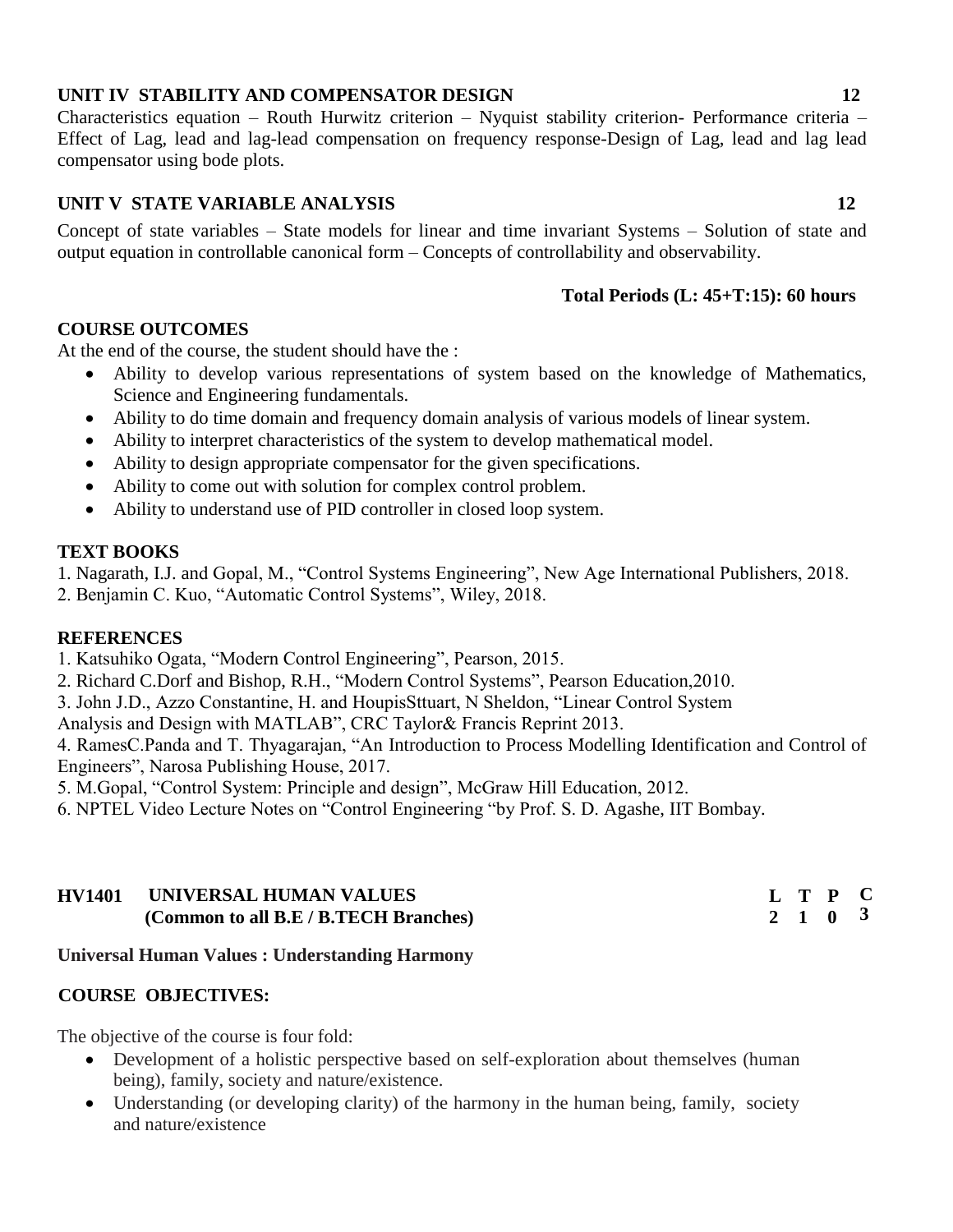- Strengthening of self-reflection.
- Development of commitment and courage to act.

# **COURSE TOPICS:**

# **Module 1: Course Introduction - Need, Basic Guidelines, Content and Process for Value Education**

1. Purpose and motivation for the course, recapitulation from Universal Human Values-I

2. Self-Exploration–what is it? - Its content and process; 'Natural Acceptance' and Experiential Validationas the process for self-exploration

3. Continuous Happiness and Prosperity- A look at basic Human Aspirations

4. Right understanding, Relationship and Physical Facility- the basic requirements for fulfilment of aspirations of every human being with their correct priority

5. Understanding Happiness and Prosperity correctly- A critical appraisal of the current scenario

6. Method to fulfil the above human aspirations: understanding and living in harmony at various levels.

Include practice sessions to discuss natural acceptance in human being as the innate acceptance for living with responsibility (living in relationship, harmony and co-existence) rather than as arbitrariness in choice based on liking-disliking

# **Module 2: Understanding Harmony in the Human Being - Harmony in Myself!**

7. Understanding human being as a co-existence of the sentient 'I' and the material 'Body'

8. Understanding the needs of Self ('I') and 'Body' - happiness and physical facility

9. Understanding the Body as an instrument of 'I' (I being the doer, seer and enjoyer)

10. Understanding the characteristics and activities of 'I' and harmony in 'I'

11. Understanding the harmony of I with the Body: Sanyam and Health; correct appraisal of Physical needs, meaning of Prosperity in detail

12. Programs to ensure Sanyam and Health.

Include practice sessions to discuss the role others have played in making material goods available to me. Identifying from one's own life. Differentiate between prosperity and accumulation. Discuss program for ensuring health vs dealing with disease.

# **Module 3: Understanding Harmony in the Family and Society- Harmony in Human Human Relationship**

13. Understanding values in human-human relationship; meaning of Justice (nine universal values in relationships) and program for its fulfilment to ensure mutual happiness; Trust and Respect as the foundational values of relationship

14. Understanding the meaning of Trust; Difference between intention and competence

15. Understanding the meaning of Respect, Difference between respect and differentiation; the other salient values in relationship

16. Understanding the harmony in the society (society being an extension of family): Resolution, Prosperity, fearlessness (trust) and co-existence as comprehensive Human Goals

17. Visualizing a universal harmonious order in society- Undivided Society, Universal Order- from family to world family.

Include practice sessions to reflect on relationships in family, hostel and institute as extended family, real life examples, teacher-student relationship, goal of education etc. Gratitude as a universal value in relationships. Discuss with scenarios. Elicit examples from students' lives.

# **Module 4: Understanding Harmony in the Nature and Existence - Whole existence as Coexistence**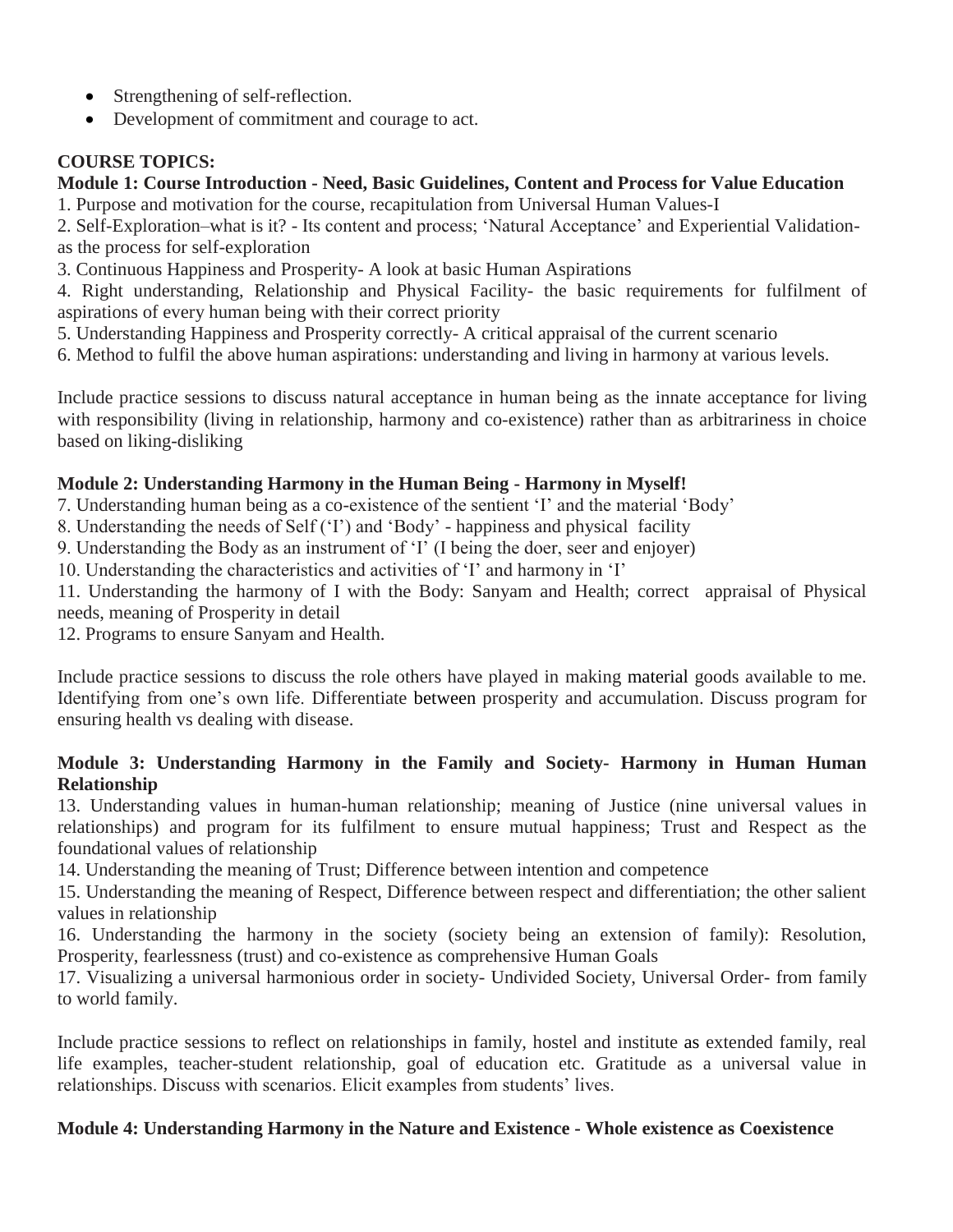18. Understanding the harmony in the Nature

19. Interconnectedness and mutual fulfilment among the four orders of nature recyclability and self regulation in nature

20. Understanding Existence as Co-existence of mutually interacting units in all pervasive space

21. Holistic perception of harmony at all levels of existence.

Include practice sessions to discuss human being as cause of imbalance in nature (film "Home" can be used), pollution, depletion of resources and role of technology etc.

# **Module 5: Implications of the above Holistic Understanding of Harmony on Professional Ethics**

22. Natural acceptance of human values

23. Definitiveness of Ethical Human Conduct

- 24. Basis for Humanistic Education, Humanistic Constitution and Humanistic Universal Order
- 25. Competence in professional ethics:

a. Ability to utilize the professional competence for augmenting universal human order

 b. Ability to identify the scope and characteristics of people friendly and eco-friendly production systems,

 c. Ability to identify and develop appropriate technologies and management patterns for above production systems.

26. Case studies of typical holistic technologies, management models and production systems

27. Strategy for transition from the present state to Universal Human Order:

 a. At the level of individual: as socially and ecologically responsible engineers, technologists and managers

b. At the level of society: as mutually enriching institutions and organizations

28. Sum up.

Include practice Exercises and Case Studies will be taken up in Practice (tutorial) Sessions eg. To discuss the conduct as an engineer or scientist etc.

# **Total Periods (L: 30+T:15): 45 hours**

# **REFERENCE BOOKS :**

- 1. Jeevan Vidya: Ek Parichaya, A Nagaraj, Jeevan Vidya Prakashan, Amarkantak,1999.
- 2. Human Values, A.N. Tripathi, New Age Intl. Publishers, New Delhi, 2004.
- 3. The Story of Stuff (Book).
- 4. The Story of My Experiments with Truth by Mohandas Karamchand Gandhi
- 5. Small is Beautiful E. F Schumacher.
- 6. Slow is Beautiful Cecile Andrews
- 7. Economy of Permanence J C Kumarappa
- 8. Bharat Mein Angreji Raj PanditSunderlal
- 9. Rediscovering India by Dharampal
- 10. Hind Swaraj or Indian Home Rule by Mohandas K. Gandhi
- 11. India Wins Freedom Maulana Abdul Kalam Azad
- 12. Vivekananda Romain Rolland (English)13. Gandhi Romain Rolland (English)

# **EE1405 ELECTRICAL MACHINES LABORATORY -II L T P C**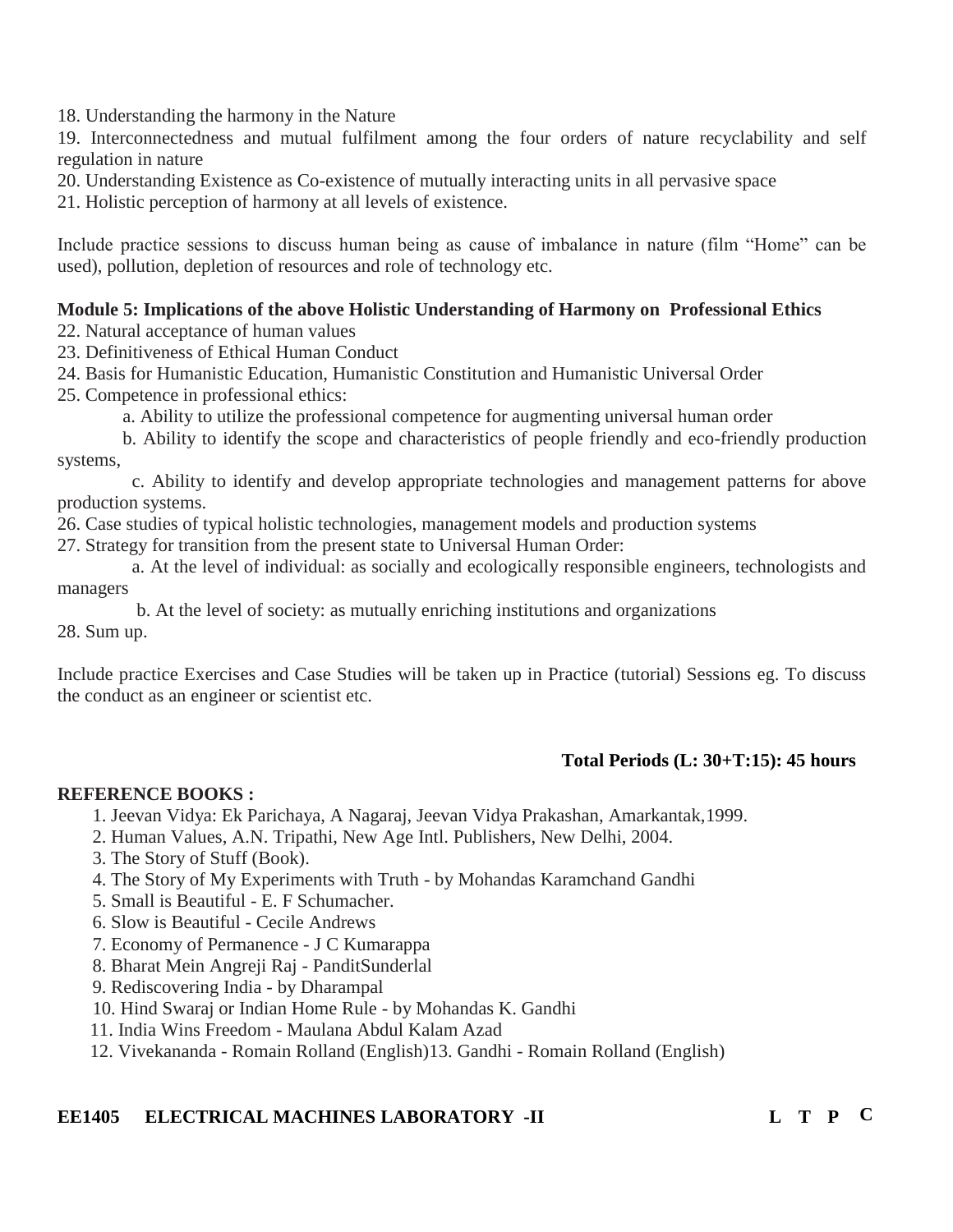### **PREREQUEST SUBJECTS:**

- $\bullet$  Electrical Machines I
- Electrical Machines Lab-I

# **COURSE OBJECTIVES:**

 To expose the students to the operation of synchronous machines and induction motors and give them experimental skill.

# **LIST OF EXPERIMENTS:**

- 1. Regulation of three phase alternator by EMF and MMF methods.
- 2. Regulation of three phase alternator by ZPF and ASA methods.
- 3. Regulation of three phase salient pole alternator by slip test.
- 4. Measurements of negative sequence and zero sequence impedance of alternators.
- 5. V and Inverted V curves of Three Phase Synchronous Motor.
- 6. Load test on three-phase induction motor.

7. No load and blocked rotor tests on three-phase induction motor (Determination of equivalent circuit parameters).

8. Separation of No-load losses of three-phase induction motor.

9. Speed Control of Slip Ring Induction motor & Study of Induction motor Starters.

- 10. Load test on single-phase induction motor.
- 11. No load and blocked rotor test on single-phase induction motor.

### **Total Periods: 60 hours**

At the end of the course, the student should have the :

- Ability to understand and analyze EMF and MMF methods.
- Ability to analyze the characteristics of V and Inverted V curves.
- Ability to understand the importance of Synchronous machines.
- Ability to understand the importance of Induction Machines.
- Ability to acquire knowledge on separation of losses.

| <b>EE1407</b> | <b>CONTROL AND INSTRUMENTION LABORATORY</b> |  | L T P C            |  |
|---------------|---------------------------------------------|--|--------------------|--|
|               |                                             |  | $0 \t 0 \t 4 \t 2$ |  |

#### **COURSE OBJECTIVES:**

**OUTCOMES:**

 To provide knowledge on analysis and design of control system along with basics of instrumentation

## **LIST OF EXPERIMENTS:**

### **CONTROLSYSTEMS:**

- 1. P,PI and PID controllers
- 2. Stability Analysis( using MAT lab)
- 3. Modeling of Systems–Machines, Sensors and Transducers